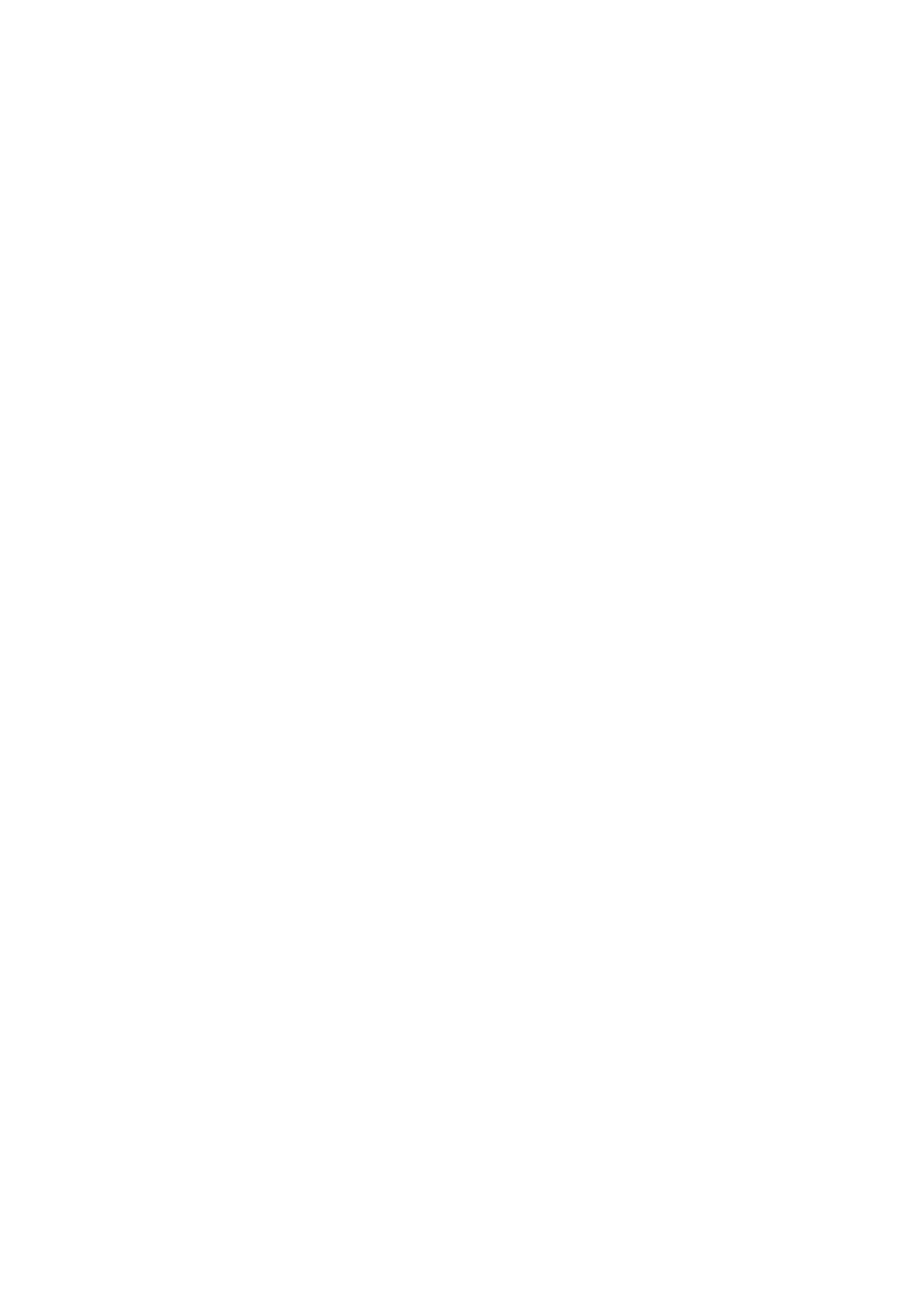© Copyright 1997~2001 ADLINK Technology Inc.

All Rights Reserved.

Manual Rev. 1.40: March 21, 2001 Part No. 50-11017-101

The information in this document is subject to change without prior notice in order to improve reliability, design and function and does not represent a commitment on the part of the manufacturer.

In no event will the manufacturer be liable for direct, indirect, special, incidental, or consequential damages arising out of the use or inability to use the product or documentation, even if advised of the possibility of such damages.

This document contains proprietary information protected by copyright. All rights are reserved. No part of this manual may be reproduced by any mechanical, electronic, or other means in any form without prior written permission of the manufacturer.

#### **Trademarks**

NuDAQ®, NuIPC®, NuDAM®, NuPRO® are registered trademarks of ADLINK Technology Inc. Other product names mentioned herein are used for identification purposes only and may be trademarks and/or registered trademarks of their respective companies.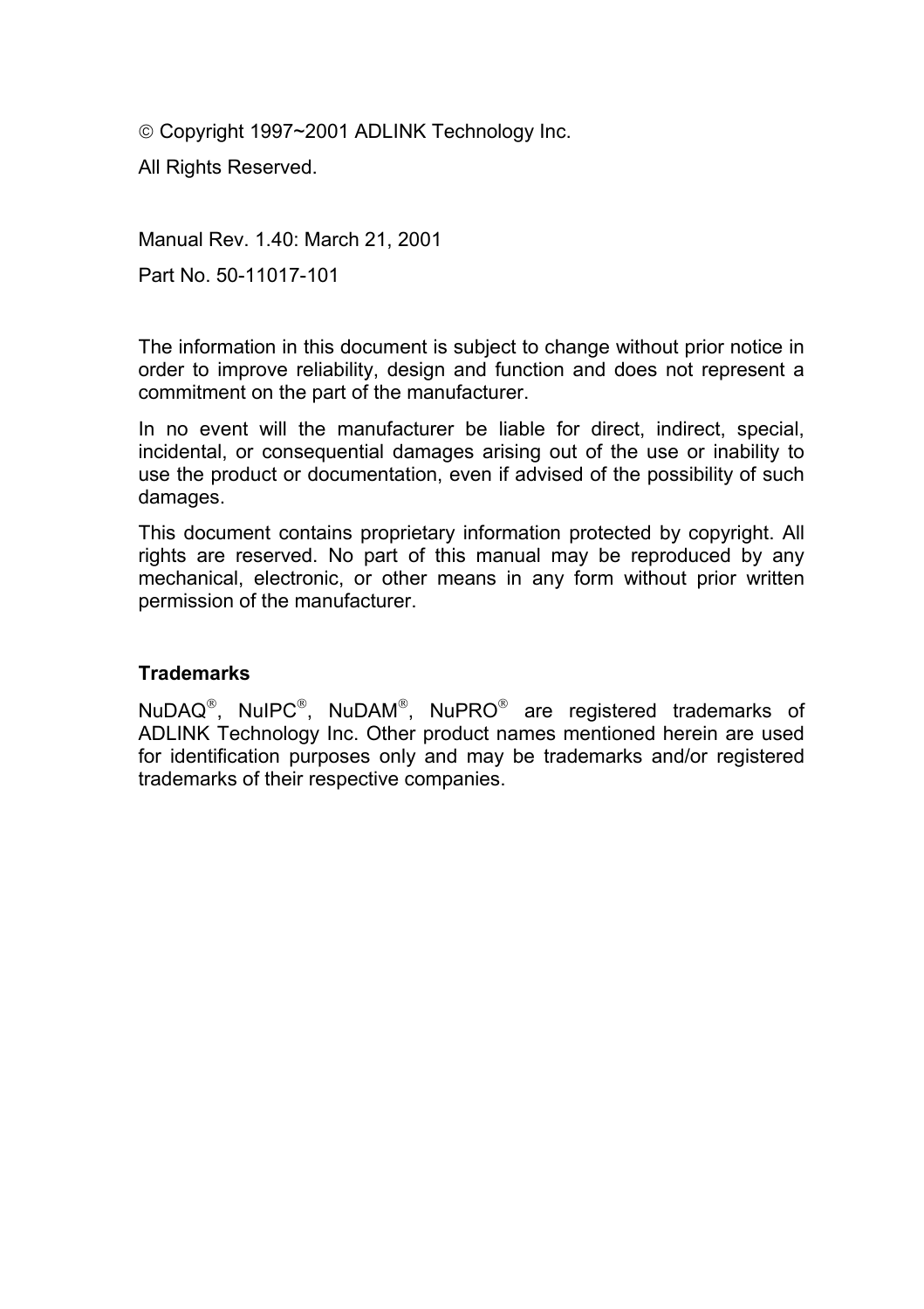# Getting service from ADLINK

♦ **Customer Satisfaction is always the most important thing for ADLink Tech Inc. If you need any help or service, please contact us and get it.** 

| <b>ADLINK Technology Inc.</b> |                                                                     |                     |                 |  |  |
|-------------------------------|---------------------------------------------------------------------|---------------------|-----------------|--|--|
| <b>Web Site</b>               | http://www.adlinktechnology.com                                     |                     |                 |  |  |
|                               | http://www.adlink.com.tw                                            |                     |                 |  |  |
| Sales & Service               | service@adlink.com.tw                                               |                     |                 |  |  |
| Technical                     | <b>NuDAQ</b>                                                        | nudag@adlink.com.tw |                 |  |  |
|                               | <b>NuDAM</b>                                                        | nudam@adlink.com.tw |                 |  |  |
| Support                       | nuipc@adlink.com.tw<br><b>NuIPC</b>                                 |                     |                 |  |  |
|                               | <b>NuPRO</b>                                                        | nupro@adlink.com.tw |                 |  |  |
|                               | Software                                                            | sw@adlink.com.tw    |                 |  |  |
| <b>TEL</b>                    | +886-2-82265877                                                     | <b>FAX</b>          | +886-2-82265717 |  |  |
| Address                       | 9F, No. 166, Jian Yi Road, Chungho City, Taipei, 235 Taiwan, R.O.C. |                     |                 |  |  |

Please inform or FAX us of your detailed information for a prompt, **satisfactory and constant service.** 

| <b>Detailed Company Information</b> |                                                                                                                                       |                               |  |  |  |
|-------------------------------------|---------------------------------------------------------------------------------------------------------------------------------------|-------------------------------|--|--|--|
| Company/Organization                |                                                                                                                                       |                               |  |  |  |
| <b>Contact Person</b>               |                                                                                                                                       |                               |  |  |  |
| E-mail Address                      |                                                                                                                                       |                               |  |  |  |
| <b>Address</b>                      |                                                                                                                                       |                               |  |  |  |
| Country                             |                                                                                                                                       |                               |  |  |  |
| <b>TEL</b>                          |                                                                                                                                       | <b>FAX</b>                    |  |  |  |
| Web Site                            |                                                                                                                                       |                               |  |  |  |
|                                     | <b>Questions</b>                                                                                                                      |                               |  |  |  |
| <b>Product Model</b>                |                                                                                                                                       |                               |  |  |  |
| Environment to Use                  | $\Box$ OS<br>$\Box$ Computer Brand<br>$\Box$ M/B :<br>$\Box$ Chipset :<br>□ Video Card:<br>□ Network Interface Card:<br>$\Box$ Other: | $\Box$ CPU :<br>$\Box$ BIOS : |  |  |  |
| <b>Challenge Description</b>        |                                                                                                                                       |                               |  |  |  |
| Suggestions for ADLINK              |                                                                                                                                       |                               |  |  |  |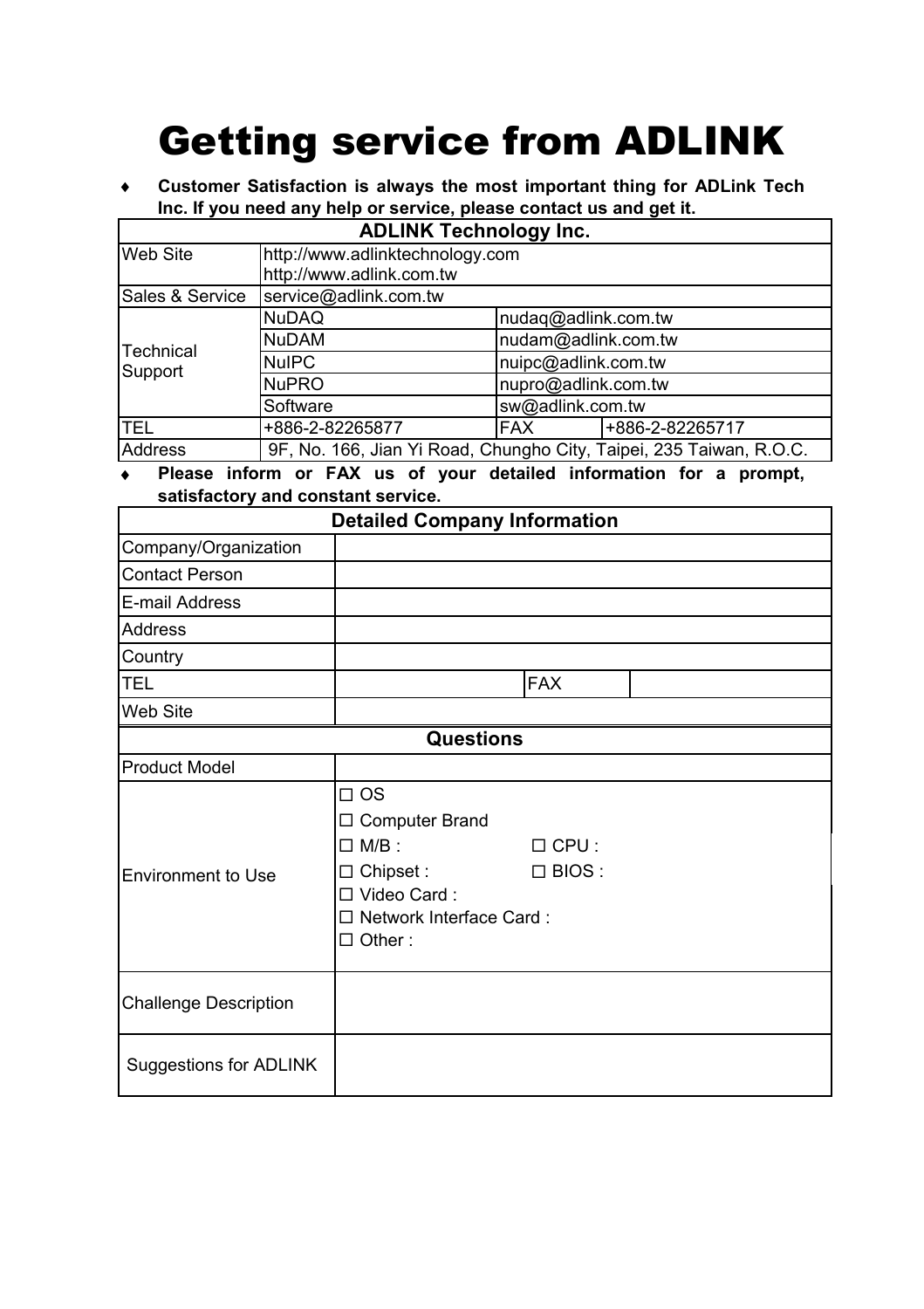# **Table of Contents**

| 1.1<br>1.2<br>1.3                                                                                           |                                                        |  |
|-------------------------------------------------------------------------------------------------------------|--------------------------------------------------------|--|
|                                                                                                             | Chapter 2 INSTALLATION & CONFIGURATIONS 5              |  |
| 2.1<br>2.2<br>2.3<br>2.4<br>2.5<br>2.6<br>2.7<br>2.8<br>2.9<br>2.10<br>2.11<br>2.12<br>2.13<br>2.14<br>2.15 |                                                        |  |
|                                                                                                             | Chapter 3 REGISTERS FORMAT  24                         |  |
| 3.1<br>3.2<br>3.3<br>3.4<br>3.5<br>3.6                                                                      |                                                        |  |
|                                                                                                             | <b>Chapter 4 SIGNAL CONNECTIONS &amp; APPLICATIONS</b> |  |
| 4.1<br>4.2<br>4.3<br>4.4<br>4.5                                                                             |                                                        |  |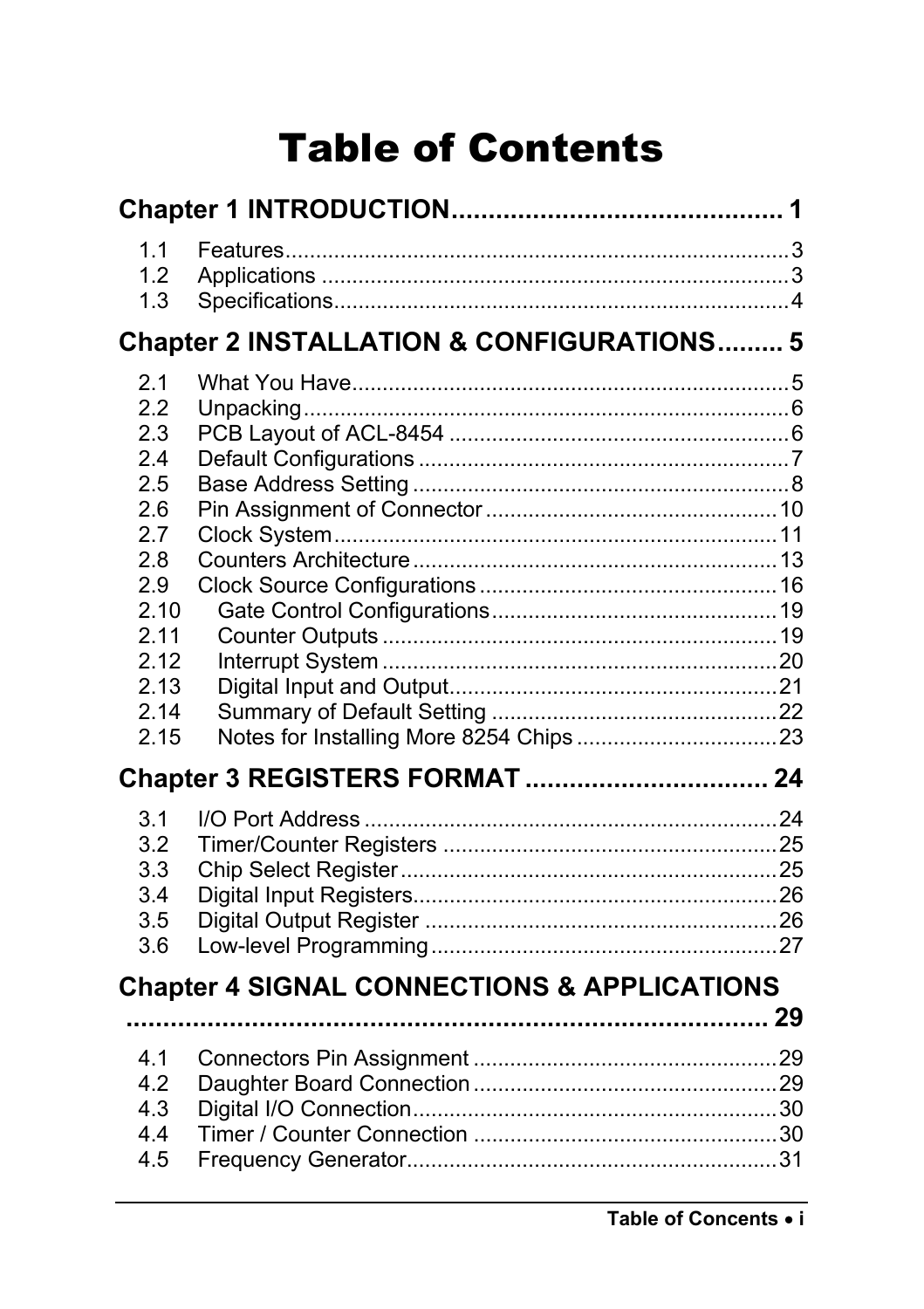| 4.6<br>4.7<br>4.8<br>4.9                                                    |                                      |  |  |  |
|-----------------------------------------------------------------------------|--------------------------------------|--|--|--|
|                                                                             | Chapter 5 HIGH-LEVEL PROGRAMMING  38 |  |  |  |
| 5.1<br>5.2<br>5.3<br>5.4<br>5.5<br>5.6<br>5.7<br>5.8<br>5.9<br>5.10<br>5.11 |                                      |  |  |  |
|                                                                             |                                      |  |  |  |
| Appendix B Timer/Counter Operation  51                                      |                                      |  |  |  |
|                                                                             |                                      |  |  |  |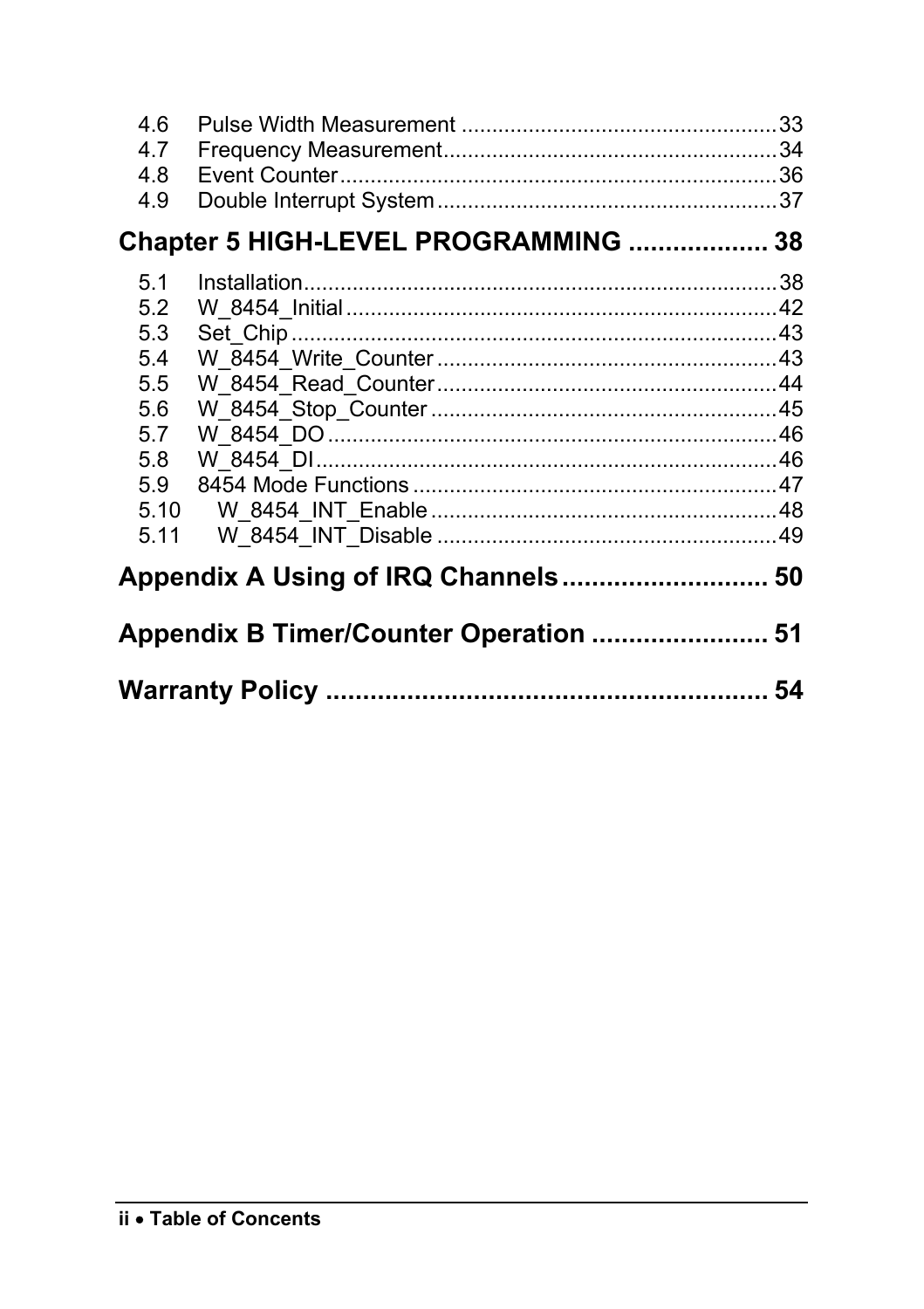# How to Use This Guide

This manual is designed to help you use the ACL-8454. The manual describes how to modify various settings on the ACL-8454 card to meet your requirements. It is divided into 5 chapters:

- **Chapter 1,** "Introduction" gives an overview of the product features, applications and specifications.
- **Chapter 2,** "Installation & Configurations" describes the operation method and multi-functions of the ACL-8454. Users should read through this chapter to understand the configurations of the ACL-8454. The chapter will also teach user how to install the ACL-8454.
- **Chapter 3,** "Register Format" describes the details of register format of the ACL-8454, this information is very useful for the programmers who want to control the hardware by low-level programming.
- **Chapter 4,** "Signal Connection & Applications" describes the connectors' pin assignment and how to connect the outside signal and devices to / from the ACL-8454. Some applications are also introduced.
- **Chapter 5,** "High-level Programming" introduces the C-language library for operating the ACL-8454. Some examples are shown too.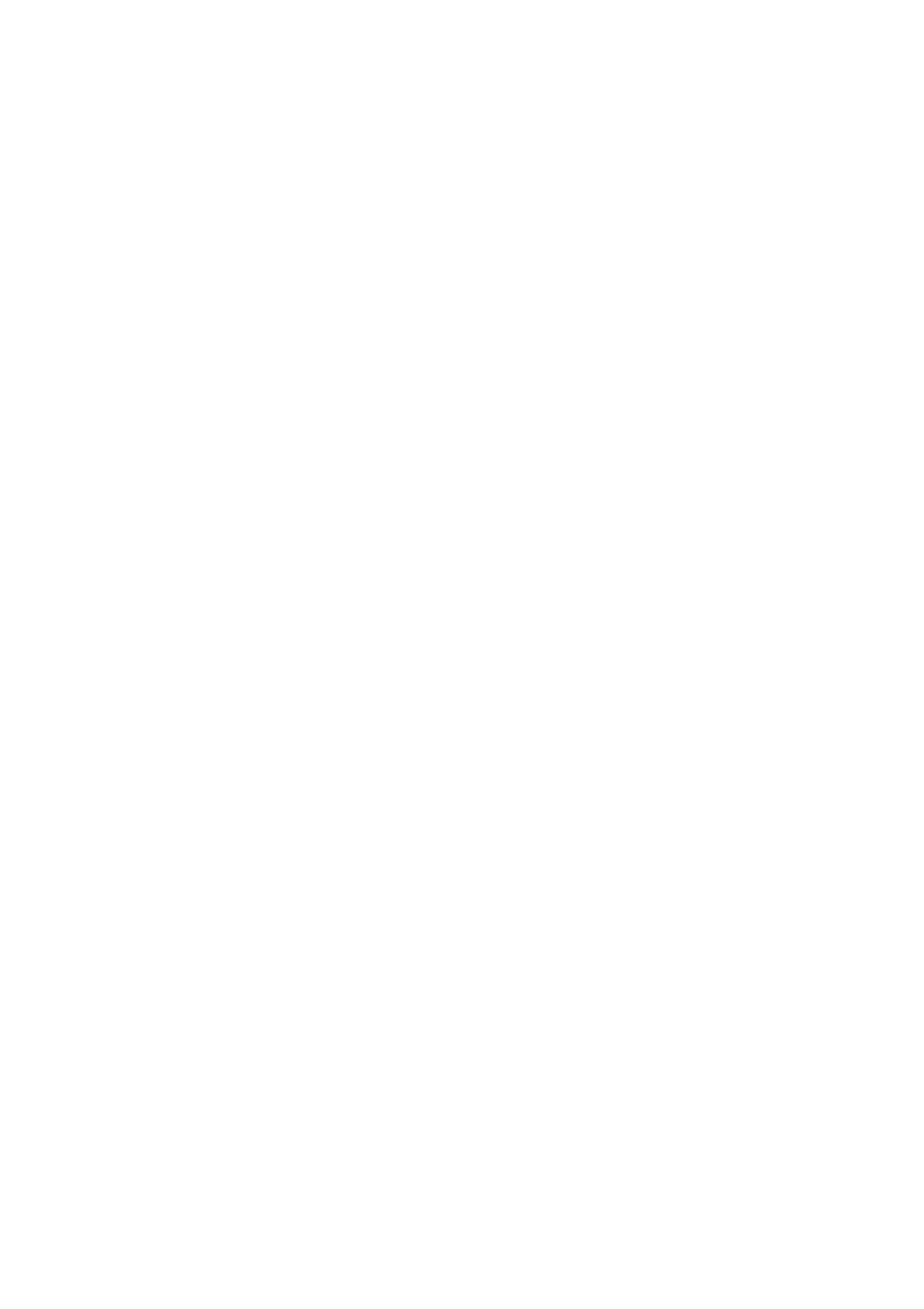# 1

# Introduction

The ACL-8454 is a general purpose counter/timer and digital I/O card. It is a compact-size add-on card for IBM AT compatible PC in control, monitoring and sensing applications. There are two version of ACL-8454: ACL-8454/6 and ACL-8454/12. ACL-8454/6 has two 8254 chips (6 counters) on board. ACL-8454/12 has four 8254 chips (12 counters).

On ACL-8454/6, four counters are used for external signal, two counters are cascaded as 32-bit timer. On ACL-8454/12, eight counters are used for external signal, the rest of the four counters are designed as two 32-bit cascaded counters.

This card has multi-configurations. The counters can be set as independent counters or cascaded counters. The gate control of every counter comes from either external source or internal cascaded counter. The clock source comes from either internal or external can be selected by jumper setting. A 10 MHz oscillator is used as the base clock of internal clock sources.

It is possible to use this card on variety of powerful counter/timer functions to match your industry and laboratory applications. Users can set the configuration to fit the variety of applications, such as timer, event counter, frequency generator, pulse width measurement, and frequency measurement.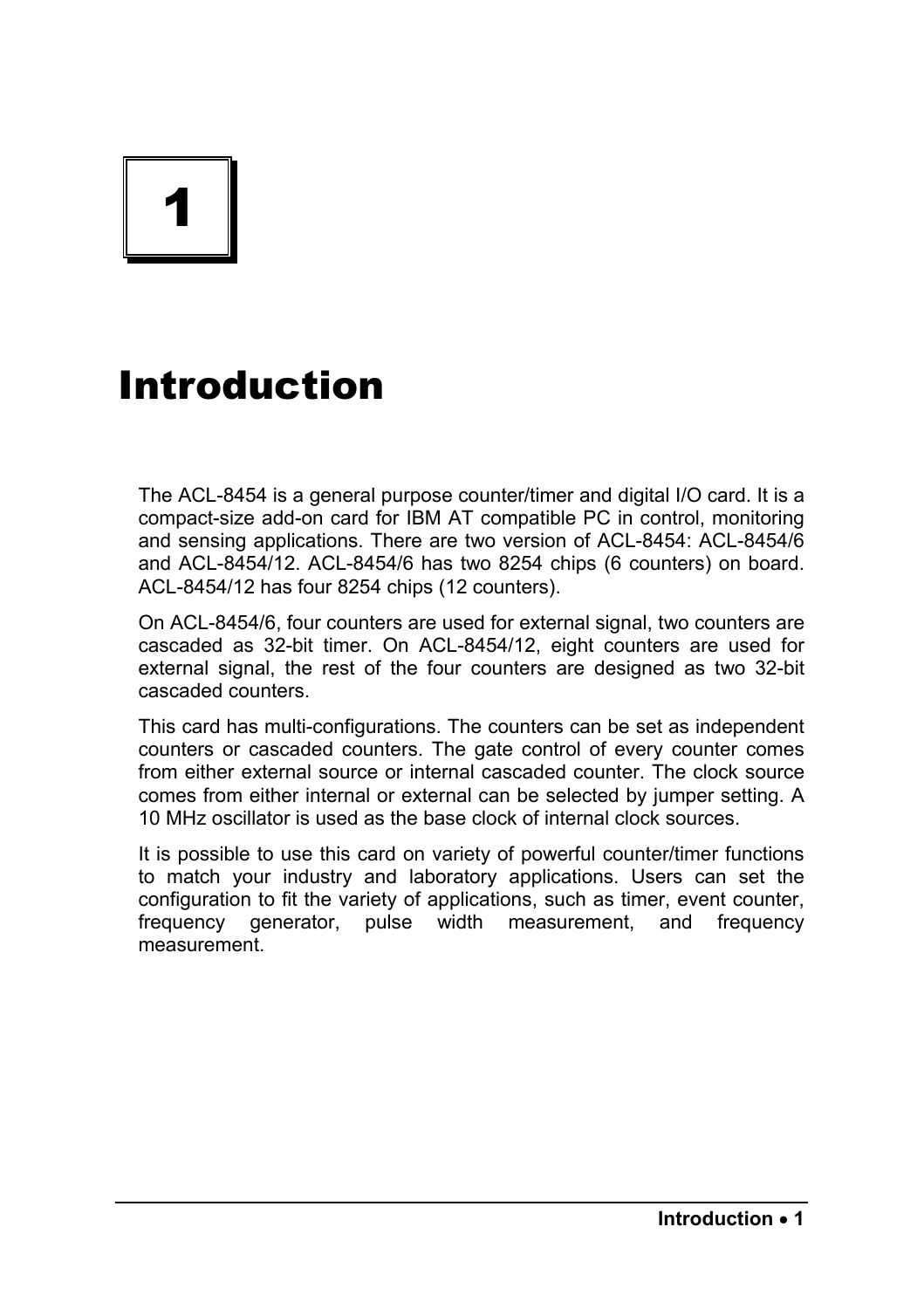The card also provides digital output and input port. There are 8 digital output channels and these channels can be used to control the external devices. There are digital input channels and these channels are shared the same signal lines with the external clock and the external gate signals. Whenever the external clock or gate signals are not used, they can be dedicatedly used as D/I. There are at least 8 D/I bits under default setting of the ACL-8454 because only two 8254 chips are used.

ACL-8454 provides one interrupt signal which comes from one of four internal or external interrupt sources. Three internal interrupt sources come from the counter output. One external interrupt source shares with one D/I pin. The interrupt can be used for watchdog timer or other applications. One of the 11 interrupt levels on the AT-bus can be selected by setting jumper.

Figure 1.1 shows the block diagram of the ACL-8454.



**Figure 1.1. Block diagram of the ACL-8454**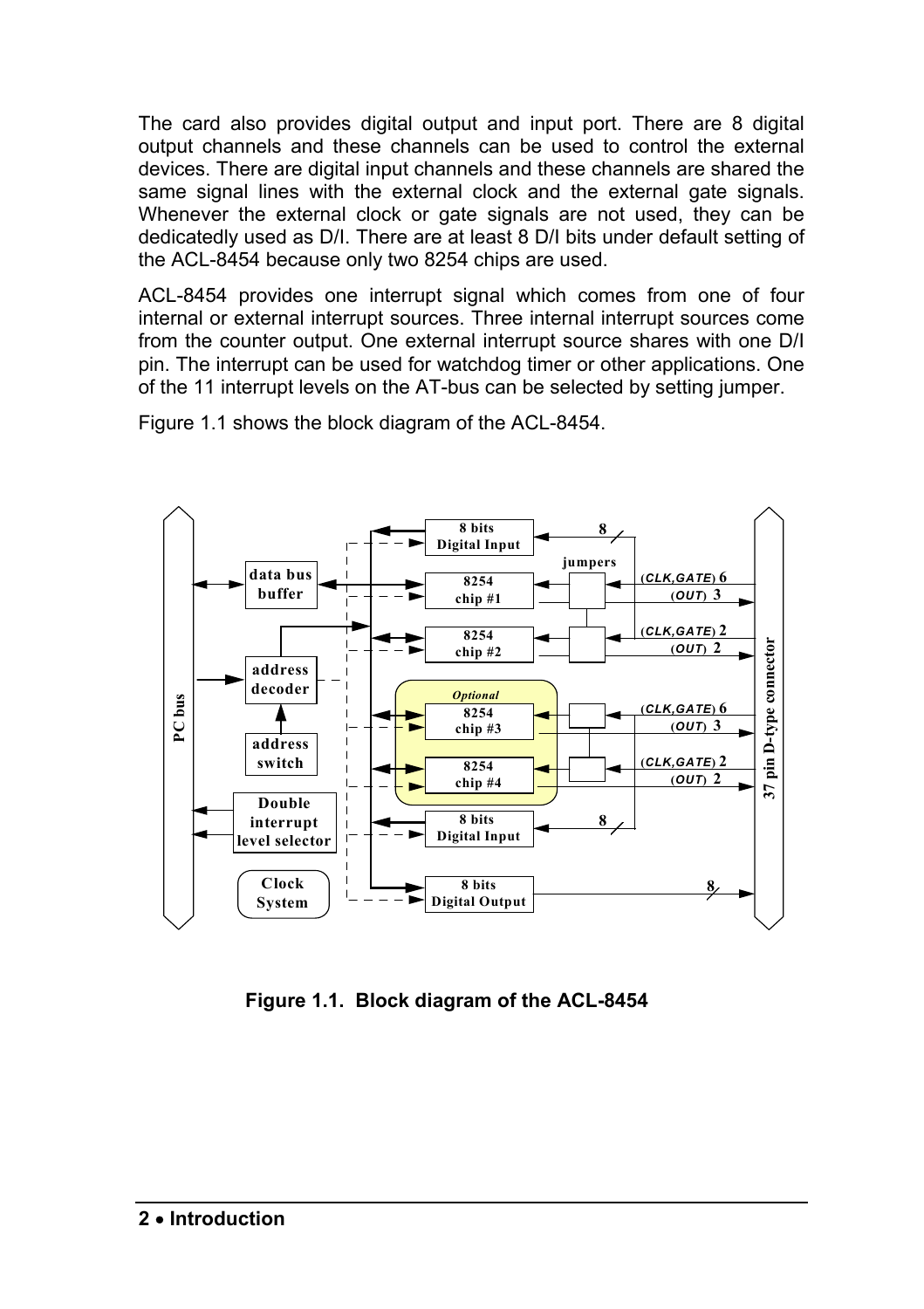## 1.1 Features

The ACL-8454 Counter/Timer and digital I/O Card provides the following advanced features:

- Default 6 counters/timers are installed and it is expandable to 12 counters/timers at most
- Multi-configurations of counters/timers:
- Flexible setting for each independent counter, the clock source could be external, internal or cascaded. The gate signal is external controlled or internal cascaded signal.
- 8 digital output channels
- 16 digital input channels shared with the same signal lines with external gate control and external clock input
- Two interrupt sources
- The first interrupt source comes from output of counter #6 and this signal is jumper selectable to one of 4 IRQ channels
- The second interrupt source comes from either internal periodic or external source. This signal is jumper selectable to one of 5 IRQ channels.
- Synchronized 4 channels frequency measurement is possible
- 37-pin D-type female connector
- AT-Bus and compact size (Half-size only)

# 1.2 Applications

- **Fvent counter**
- Frequency generator
- Frequency synthesizer
- Pulse width measurement
- Low level pulse generator
- Time delay
- Industry automation
- Watchdog timer
- Laboratory and Industrial automation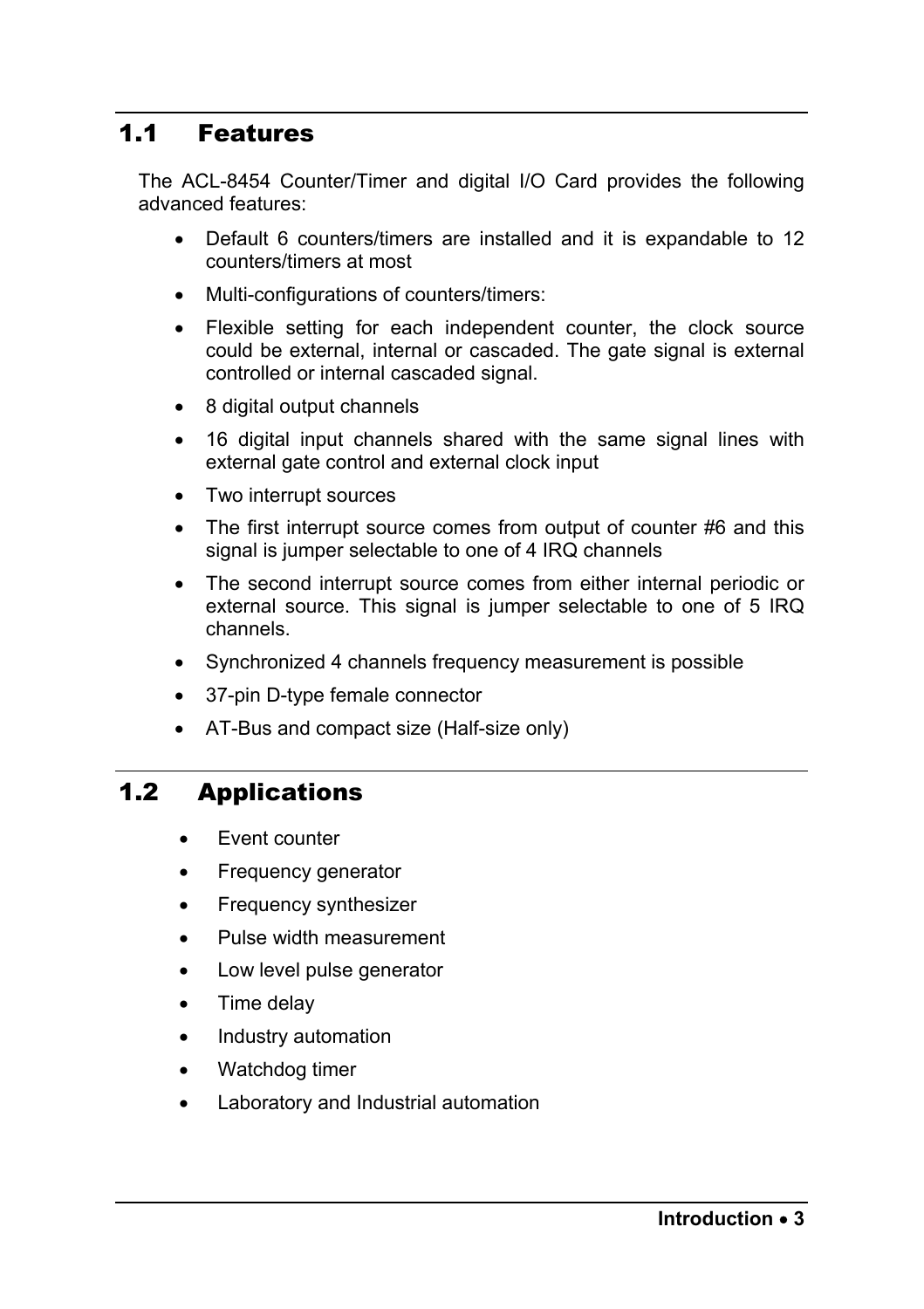# 1.3 Specifications

- ♦ **Programmable Counter/Timer** 
	- **Device :** 8254 x 2 (default), or 8254 x 4 (at most)
	- **Counters :** 16-bit down counter
	- **Clock source :** internal clock, external source or cascaded
	- **Gate control :** default enable or external control
- ♦ **Digital I/O (DIO)** 
	- # of input channels : 16 channels
	- **# of output channels :** 8 channels (dedicated output)
	- Electronics characteristics : TTL compatible signal
- ♦ **General Specifications** 
	- **I/O Base Address :** 8 consecutive address space
	- **Interrupt IRQ** : IRQ 3, ..., IRQ 15 (9 levels jumper selectable)
	- **Connector :** 37-pin D-type female connector
	- Operating Temperature :  $0^{\circ}$  C ~ 60° C
	- Storage Temperature : -20 $\degree$  C ~ 80 $\degree$  C
	- **Humidity** :  $5 \sim 95\%$ , non-condensing
	- **Power Consumption :** +5 V @ 210 mA maximum
	- **Dimension :** 163mm(L) X 108mm(W)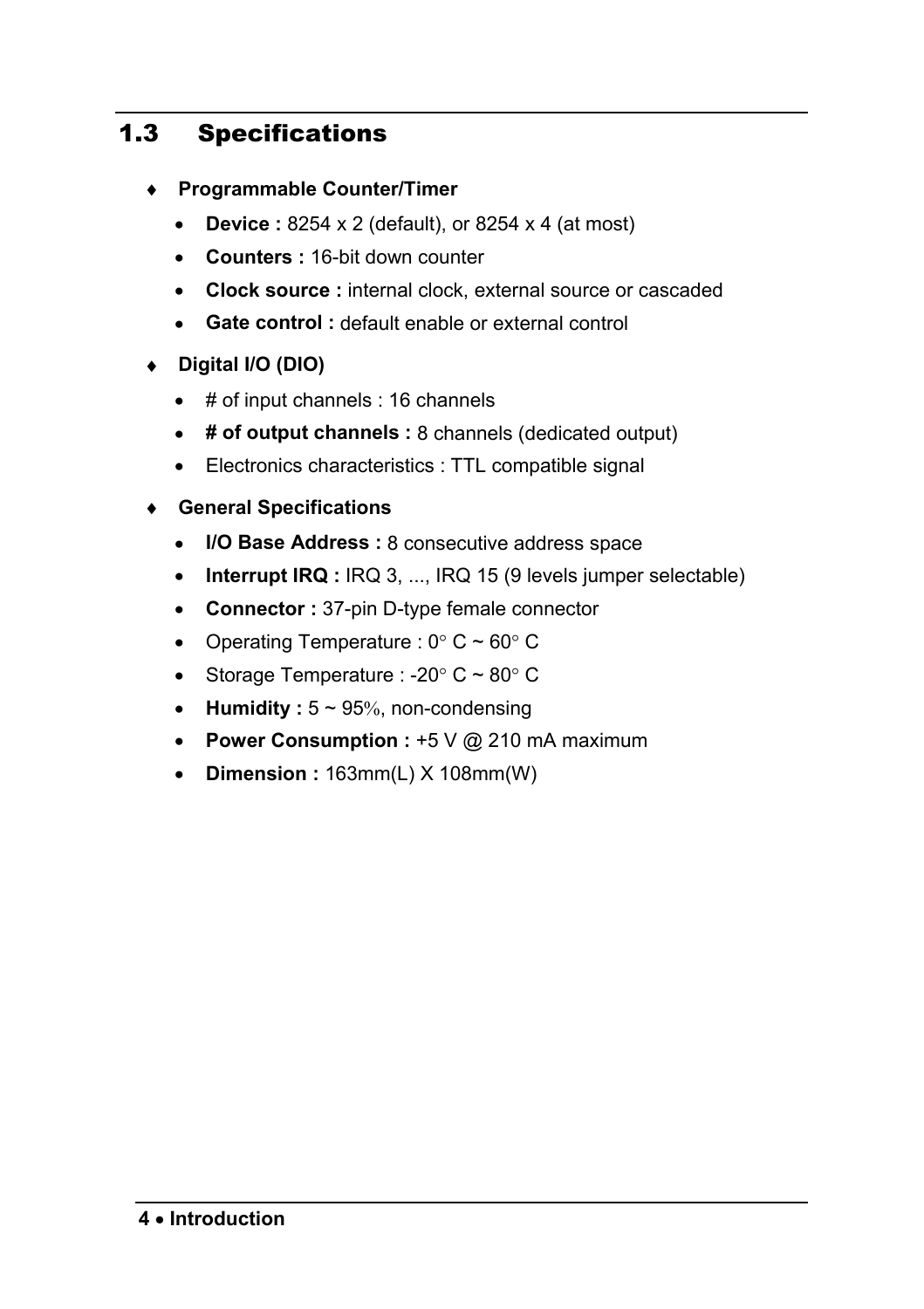# 2

# Installation & Configurations

This chapter describes the configuration and function of the ACL-8454 and the steps to install the ACL-8454. At first, the contents in the package and unpacking information that you should care about are described. The versatile configurations of ACL-8454 are introduced so that you can configure it according to your applications. The default setting of ACL-8454 is shown at the end of this chapter.

# 2.1 What You Have

In addition to this *User's Manual*, the package includes the following items:

- ACL-8454 Enhanced Multi-function Counter/Timer Card
- Utility & Library Diskette or Manual & Software Utility CD

If any of these items is missing or damaged, contact the dealer from whom you purchased the product. Save the shipping materials and carton in case you want to ship or store the product in the future.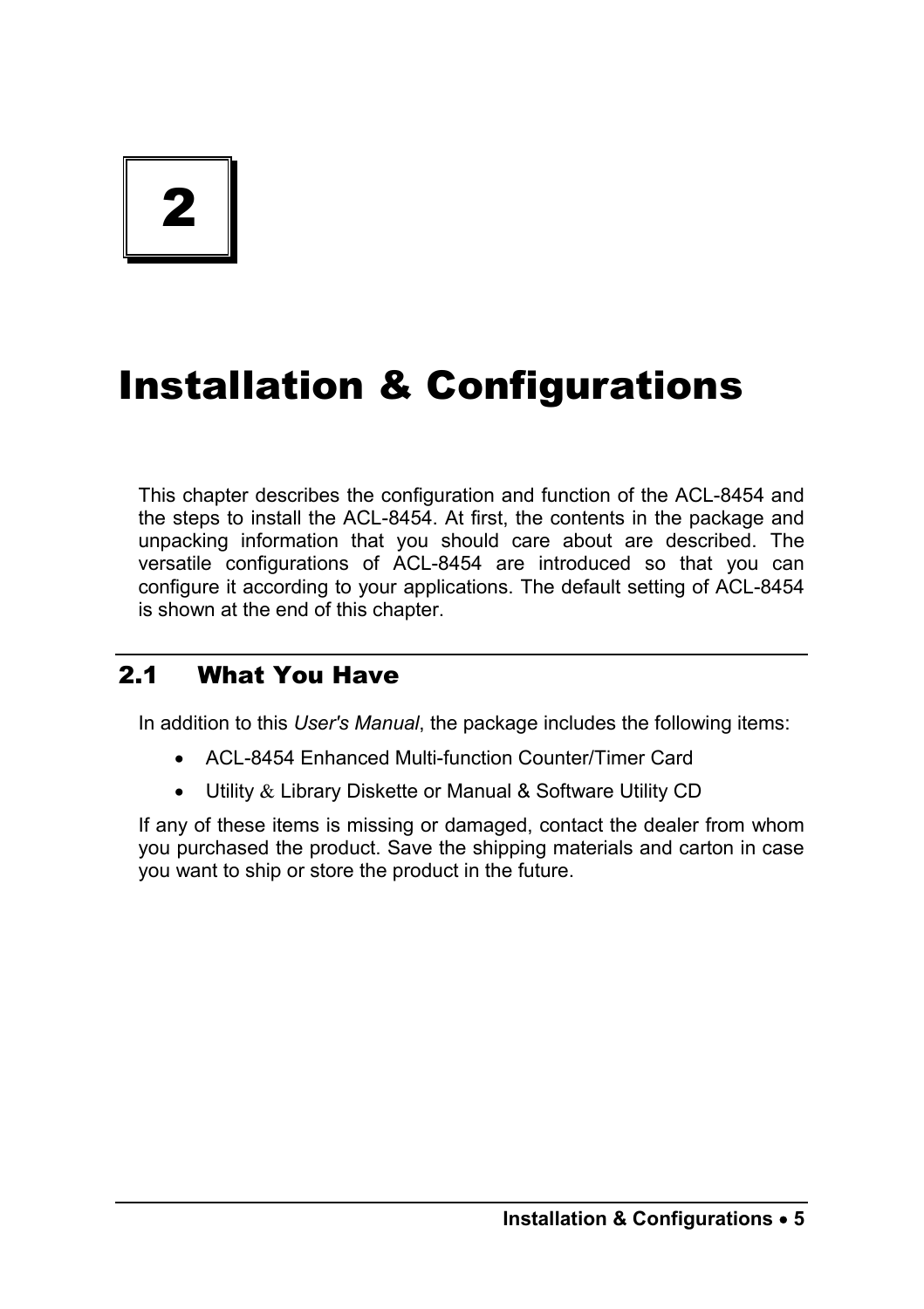# 2.2 Unpacking

Your ACL-8454 card contains sensitive electronic components that can be easily damaged by static electricity. The card should be unpacked on a grounded anti-static mat. The operator should be wearing an anti-static wristband, grounded at the same point as the anti-static mat.

Inspect the card module carton for obvious damage. Shipping and handling may cause damage to your module. Be sure there are no shipping and handing damages on the module before processing.

After opening the card module carton, extract the system module and place it only on a grounded anti-static surface component side up.

Again inspect the module for damage. Press down on all the socketed IC's to make sure that they are properly seated. Do this only with the module place on a firm flat surface.

```
Note : DO NOT APPLY POWER TO THE CARD IF IT HAS BEEN 
DAMAGED.
```
**You are now ready to install your ACL-8454.** 

# 2.3 PCB Layout of ACL-8454



**Figure 2.1 PCB Layout of the ACL-8454**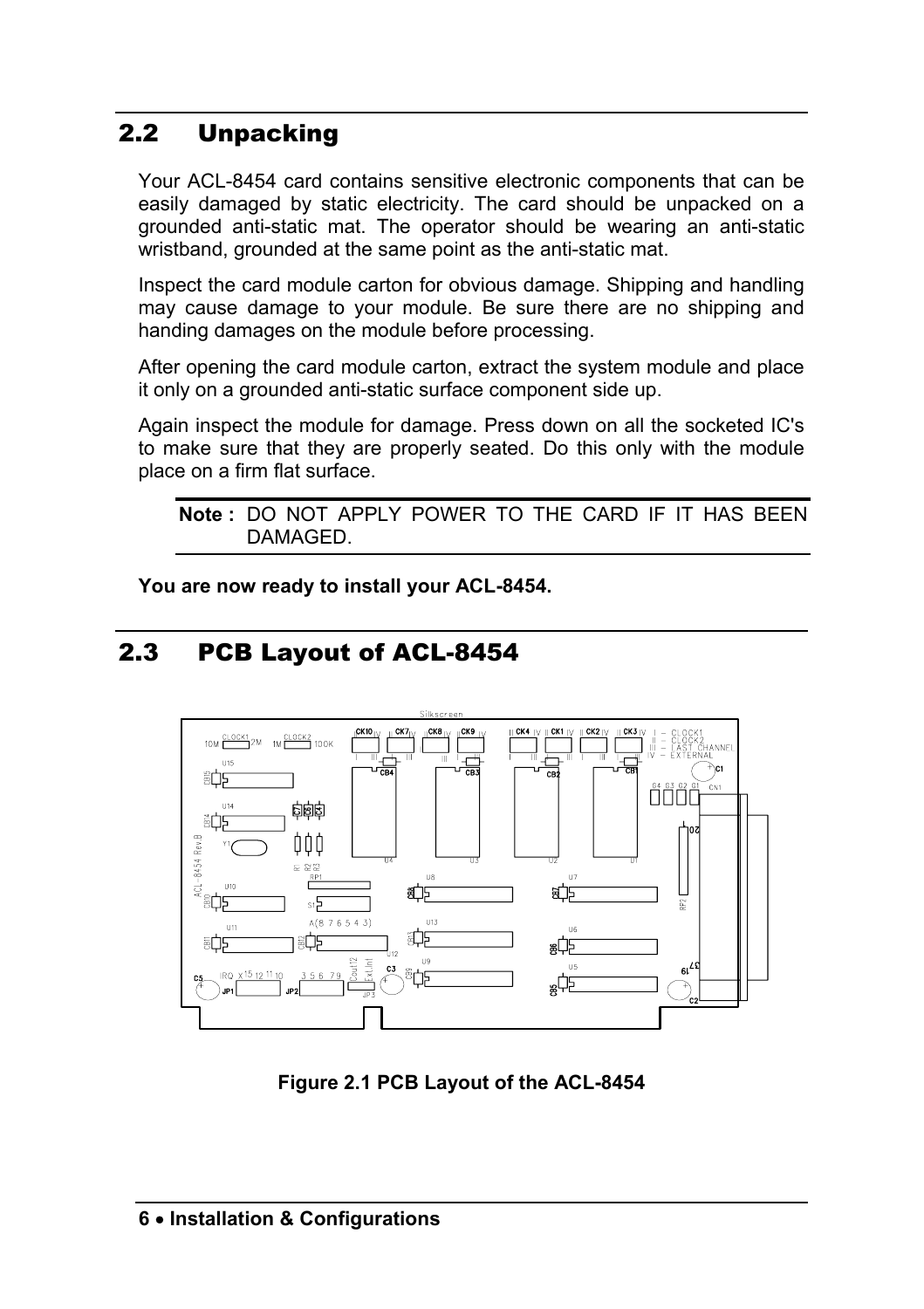# 2.4 Default Configurations

To operate the ACL-8454 correctly, users should understand the structure of ACL-8454 and details of the possible configurations. The block diagram of the ACL-8454 is shown in chapter 1. It contains the clock system, counter system, interrupt system and address decoder etc. The following sections describe the details and the default setting is list in Table 2.1.

| <b>Items</b>                     | <b>Default Configuration</b>             | <b>Setting by</b>  |
|----------------------------------|------------------------------------------|--------------------|
| <b>Base Address</b>              | 0x240                                    | S1                 |
| Clock Source #1                  | 2M Hz                                    | CLOCK1             |
| Clock Source #2                  | 100K Hz                                  | CLOCK <sub>2</sub> |
| 8254 chips                       | U1, U2 installed<br>U3, U4 not installed |                    |
| <b>Clock Sources of Counters</b> | Internal Clock Source #1<br>(=2M Hz)     | CKn                |
| Gate Sources of<br>Counter 1~4   | <b>External Gate</b>                     | $G1 \sim G4$       |
| Interrupt Level #1               | <b>IRQ 15</b>                            | JP <sub>1</sub>    |
| Interrupt Level #2               | No Connection                            | JP2                |
| Source of Interrupt Level #2     | <b>External Interrupt Sources</b>        | JP3                |

#### **Table 2.1 Default Configuration of ACL-8454**

You can change the ACL-8454's default configuration by setting jumpers and DIP switches on the card for your own applications. The card's jumpers and switches are preset at the factory. A jumper switch is closed (sometimes referred to as "shorted") with the plastic cap inserted over two pins of the jumper. A jumper is open with the plastic cap inserted over one or no pin(s) of the jumper.

Before changing the default configuration, users must fully understand the operation of the ACL-8454. The setting and the basic operation theorem are discussed in this chapter. It is recommended to refer chapter 3 for details of the registers and to refer chapter 4 for application notes.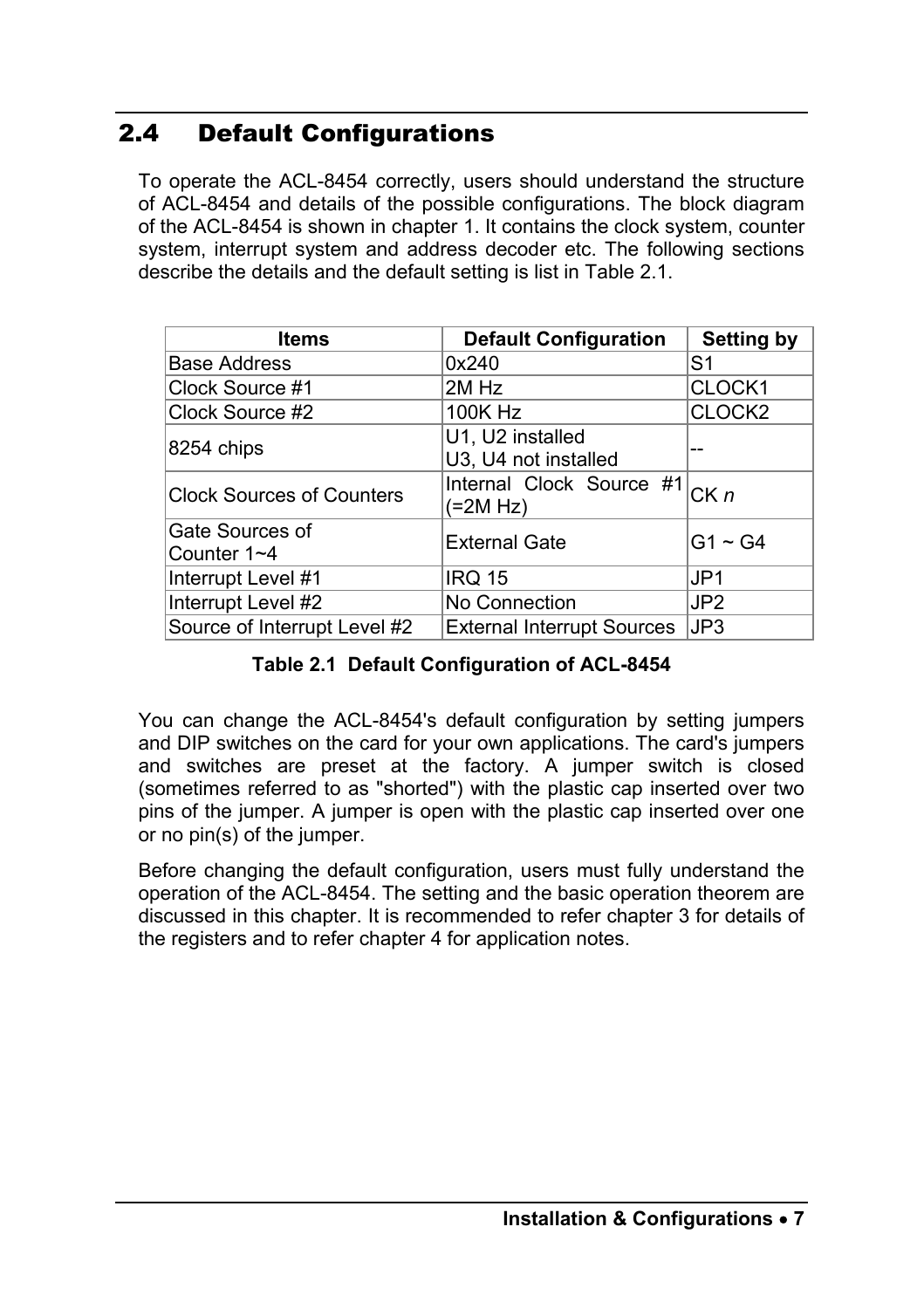# 2.5 Base Address Setting

The ACL-8454 requires 8 consecutive address locations in the I/O address space. The base address of the ACL-8454 is restricted by the following conditions.

- **1.** The base address must be within the range *Hex 200* to *Hex 3FF*.
- **2.** The base address should not conflict with any reserved I/O address.
- **3.** The base address must not conflict with any add-on card on your own PC. Please check your PC before installing the ACL-8454.

The base address of ACL-8454 is selected by a 6 positions DIP switch **S1**. The default setting of base address is set to be *HEX 240***.** All possible base address combinations are listed as Table 2.2. You may modify the base address if the default address has been occupied by another add-on card.



A3 ~ A8 control the BASE I/O address.

**Figure 2.2 Default Base Address Setting**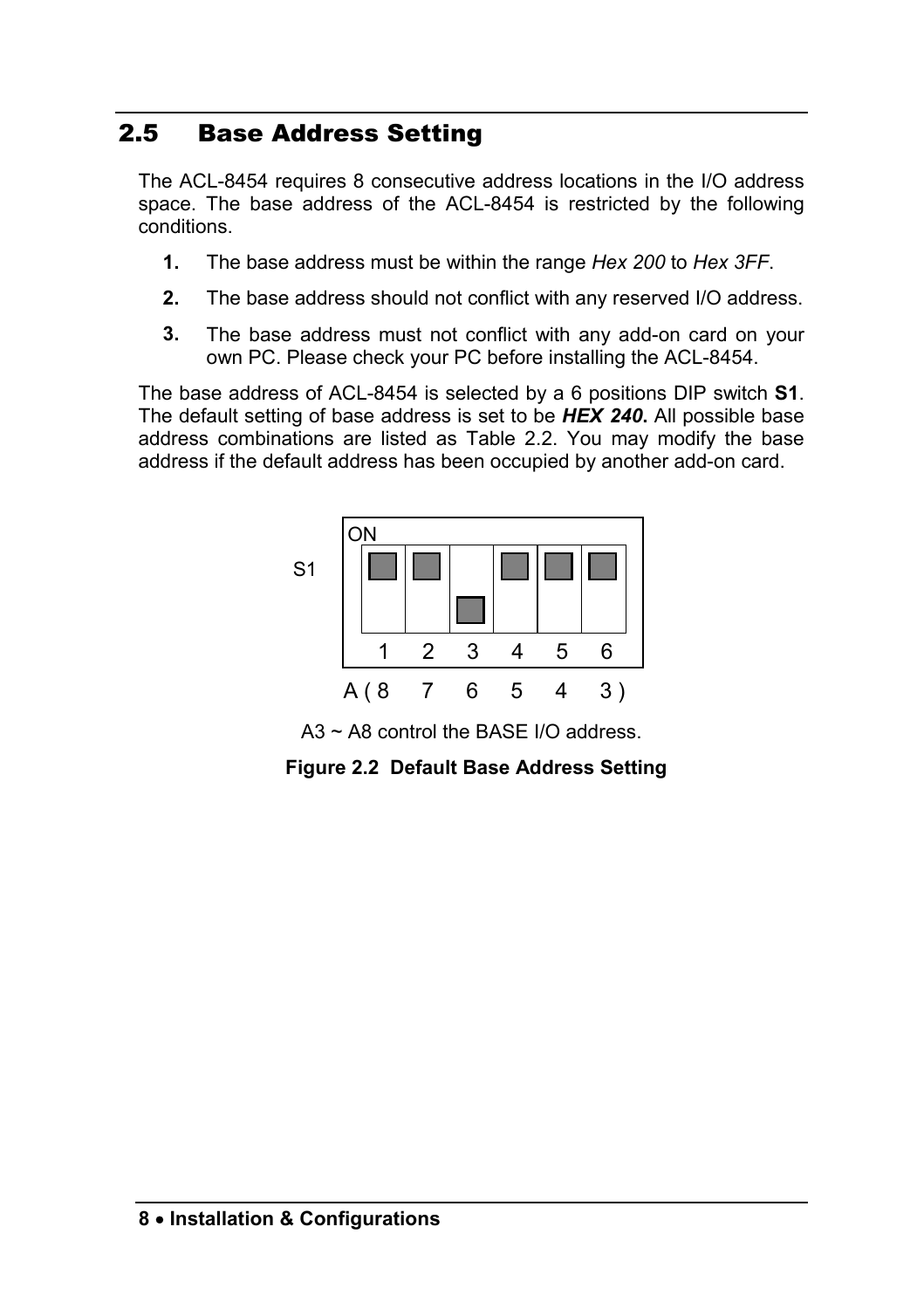| I/O port             | 1          | $\mathbf{2}$ | 3          | 4          | 5          | 6          |
|----------------------|------------|--------------|------------|------------|------------|------------|
| <b>Address (Hex)</b> | A8         | Α7           | A6         | Α5         | A4         | А3         |
| 200-207              | ON         | ON           | <b>ON</b>  | ON         | ON         | ON         |
|                      | (0)        | (0)          | (0)        | (0)        | (0)        | (0)        |
| 208-20F              | ΟN         | OΝ           | ΟN         | OΝ         | ON         | <b>OFF</b> |
|                      | (0)        | (0)          | (0)        | (0)        | (0)        | (1)        |
| 210-217              | ΟN         | ON           | OΝ         | OΝ         | <b>OFF</b> | ON         |
|                      | (0)        | (0)          | (0)        | (0)        | (1)        | (0)        |
| 218-21F              | ΟN         | ON           | ON         | OΝ         | <b>OFF</b> | <b>OFF</b> |
|                      | (0)        | (0)          | (0)        | (0)        | (1)        | (1)        |
| :                    |            |              |            |            |            |            |
|                      | ON         | ON           | ON         | <b>OFF</b> | <b>OFF</b> | <b>OFF</b> |
| 237-23F              | (0)        | (0)          | (0)        | (1)        | (1)        | (1)        |
| 240-247              | ON         | ON           | <b>OFF</b> | <b>ON</b>  | ON         | ON         |
| (default)            | (0)        | (0)          | (1)        | (0)        | (0)        | (0)        |
| 248-24F              | ΟN         | OΝ           | OFF        | OΝ         | ON         | <b>OFF</b> |
|                      | (0)        | (0)          | (1)        | (0)        | (0)        | (1)        |
| ٠                    | ٠          |              |            |            |            |            |
| 3F0-3F7              | OFF        | OFF          | OFF        | <b>OFF</b> | <b>OFF</b> | ON         |
|                      | (1)        | (1)          | (1)        | (1)        | (1)        | (0)        |
| 3F8-3FF              | <b>OFF</b> | <b>OFF</b>   | <b>OFF</b> | <b>OFF</b> | <b>OFF</b> | <b>OFF</b> |
|                      | (1)        | (1)          | (1)        | (1)        | (1)        | (1)        |

\* A3, ..., A8 is corresponding to PC Bus address lines

**Table 2.2. Possible Base Address Combinations**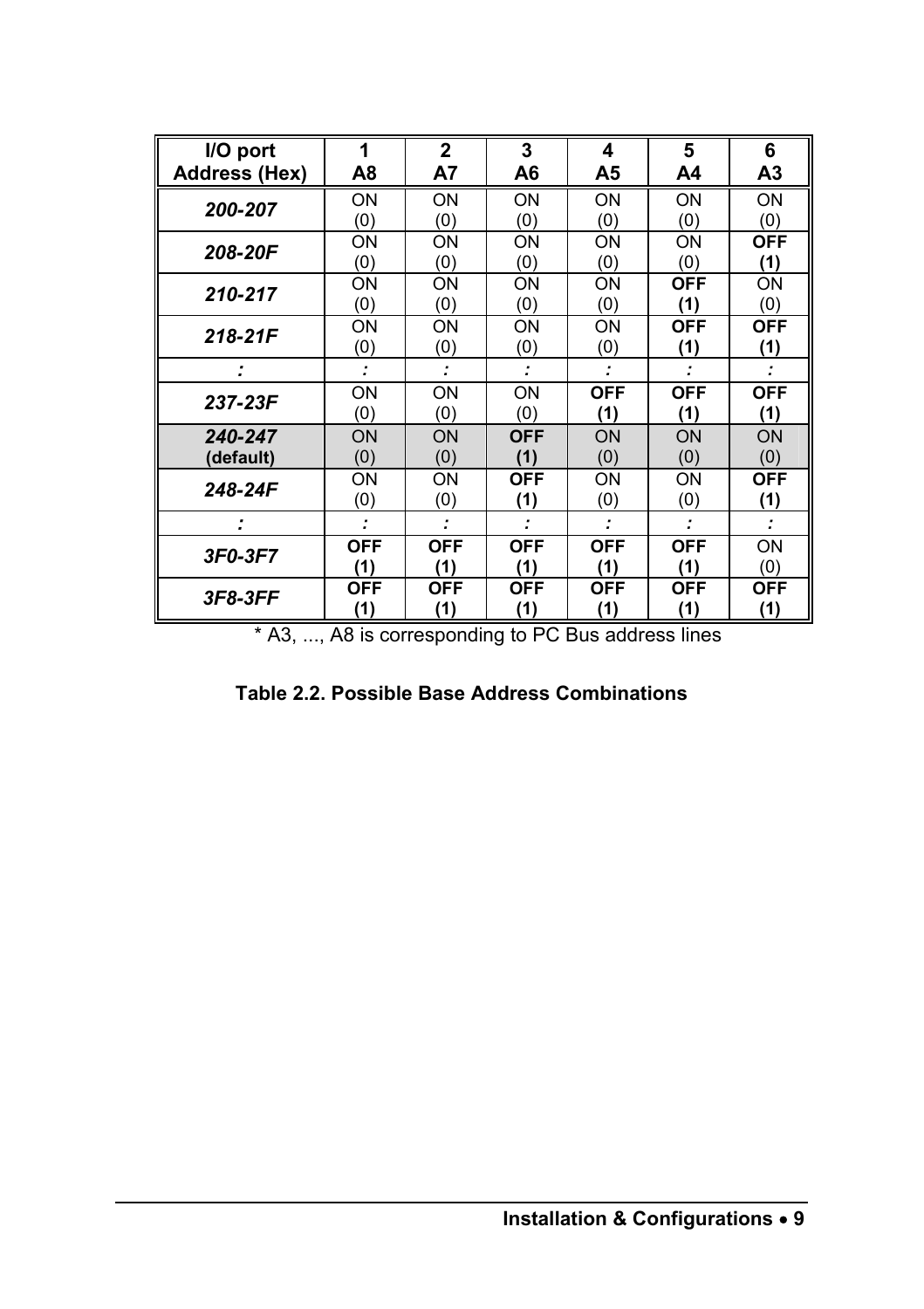# 2.6 Pin Assignment of Connector

#### **CN1**



**Legend:** 

| ECLK <sub>n</sub> | : External clock source for counter #n |
|-------------------|----------------------------------------|
| ExtG n            | : External gate signal for counter #n  |
| COUT <sub>n</sub> | : Counter/Timer output of counter #n   |
| DO <sub>m</sub>   | : Digital output port channel #m       |
| $DI$ $m$          | : Digital input port channel #m        |
| <b>Eint</b>       | : External interrupt signal input      |

#### **Figure 2.3 Pin Assignment of Connector CN1**

The pin assignment of the 37 pins D-type connector (CN1) is shown in Figure 2.3. The abbreviations of signal names are listed in Table 2.3. The signal name conventions are used through this manual. Some signal pins are multi-function signals. For example, the *ECLK10* are not only used as clock source of counter #10, but also be used as external interrupt source and be connected to digital input channel.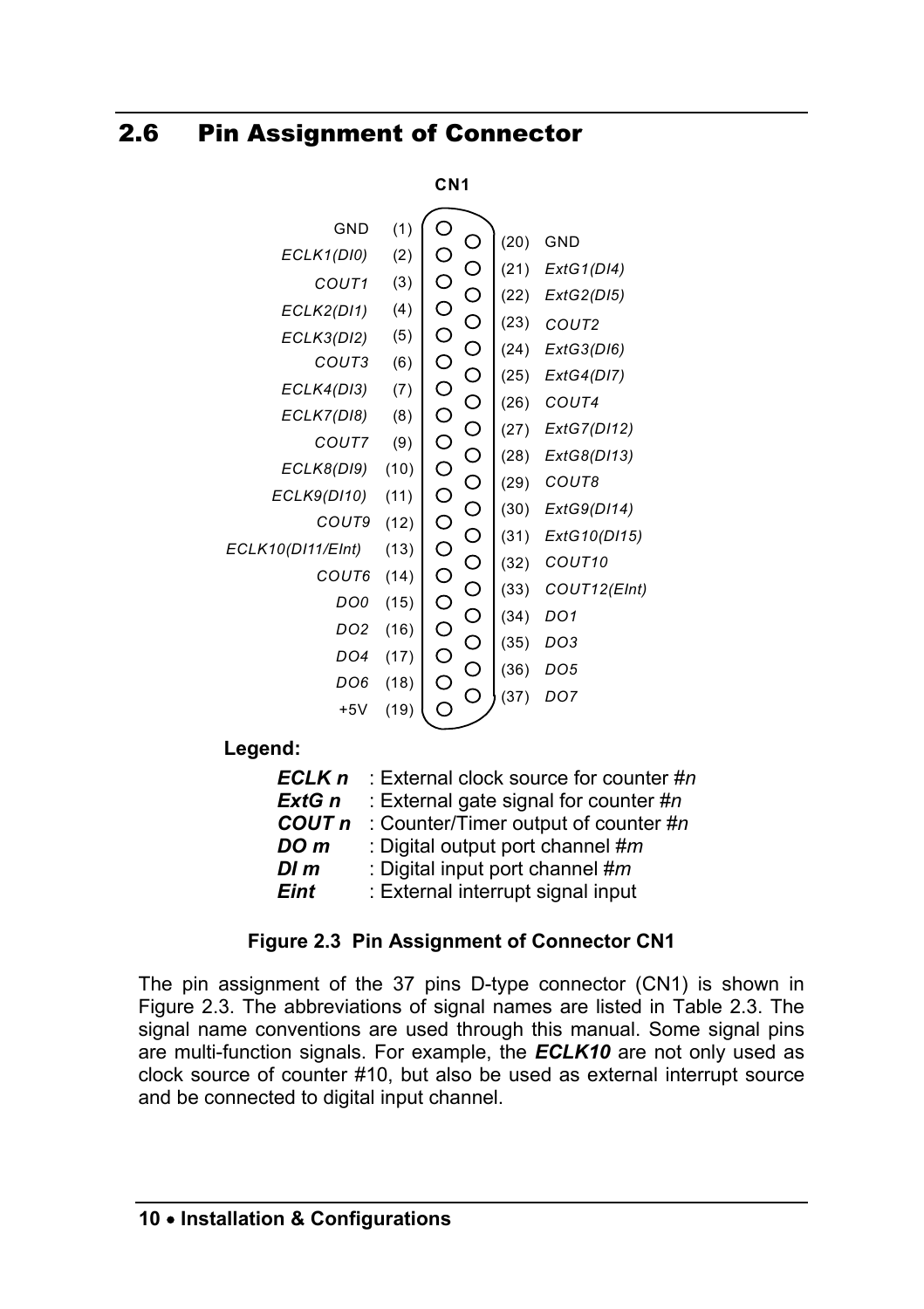# 2.7 Clock System

The clock system of ACL-8454 provides the internal clock source for the 8254 chips. The block diagram of the clock system is shown in the Figure 2.4. Two clock sources, which named as *CLOCK1* and *CLOCK2,* are divided from the internal 10Mhz signal. The clock of every counter/timer can be one of the 4 sources: *CLOCK1*, *CLOCK2*, *external clock source* or *cascaded source* from the 'last' channel. Refers to next section for details of setting clock for each counter/timer.

The crystal on ACL-8454 is 10 MHz which is the highest frequency of the card. The maximum speed of the 8254 chips can run under 10 MHz. As users plug the lower speed 8254 chips into ACL-8454, the lower frequency clock source should be used. A frequency divider is used to generate 2MHz for such circumstance.





**Figure 2.4 Clock system of ACL-8454**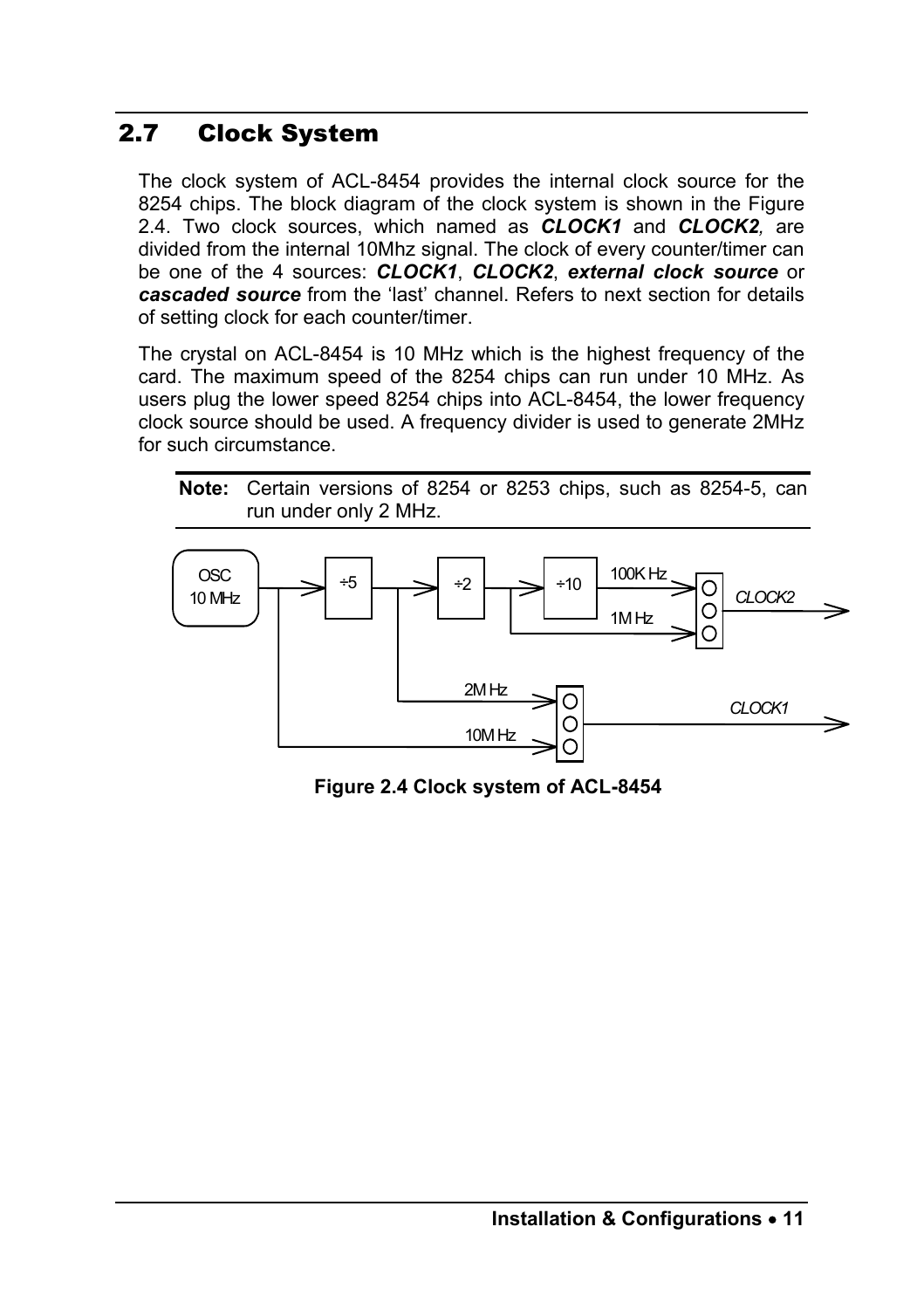#### *CLOCK1* (High Frequency)

The clock source of *CLOCK1* can be set by jumper 'CLOCK1'. The frequency could be **10 MHz** or **2 MHz**. Figure 2.5 shows the jumper setting and the corresponding frequency. The default setting of CLOCK1 is using 2 MHz.



#### **Figure 2.5 Jumper setting of** *CLOCK1*

#### *CLOCK2* (Low Frequency)

The clock source of *CLOCK2* can be set by jumper 'CLOCK2'. The frequency could be **1 MHz** or **100 KHz** which are divided from *CLOCK1*. The **CLOCK2** is provided for low frequency applications. Figure 2.6 shows the jumper setting and the corresponding frequency. The default setting of CLOCK2 is using 100 KHz.



#### **Figure 2.6 Jumper setting of** *CLOCK2*

If user's application need a clock frequency lower than 100 KHz, the first method is to use external clock source, the second method is to use one counter to generate a frequency lower than 100 Khz then cascaded the low frequency signal to the other counter's clock source. This *cascaded counter* configuration is feasible on the ACL-8454 by jumper setting. See the next section for details of how to set cascaded counter.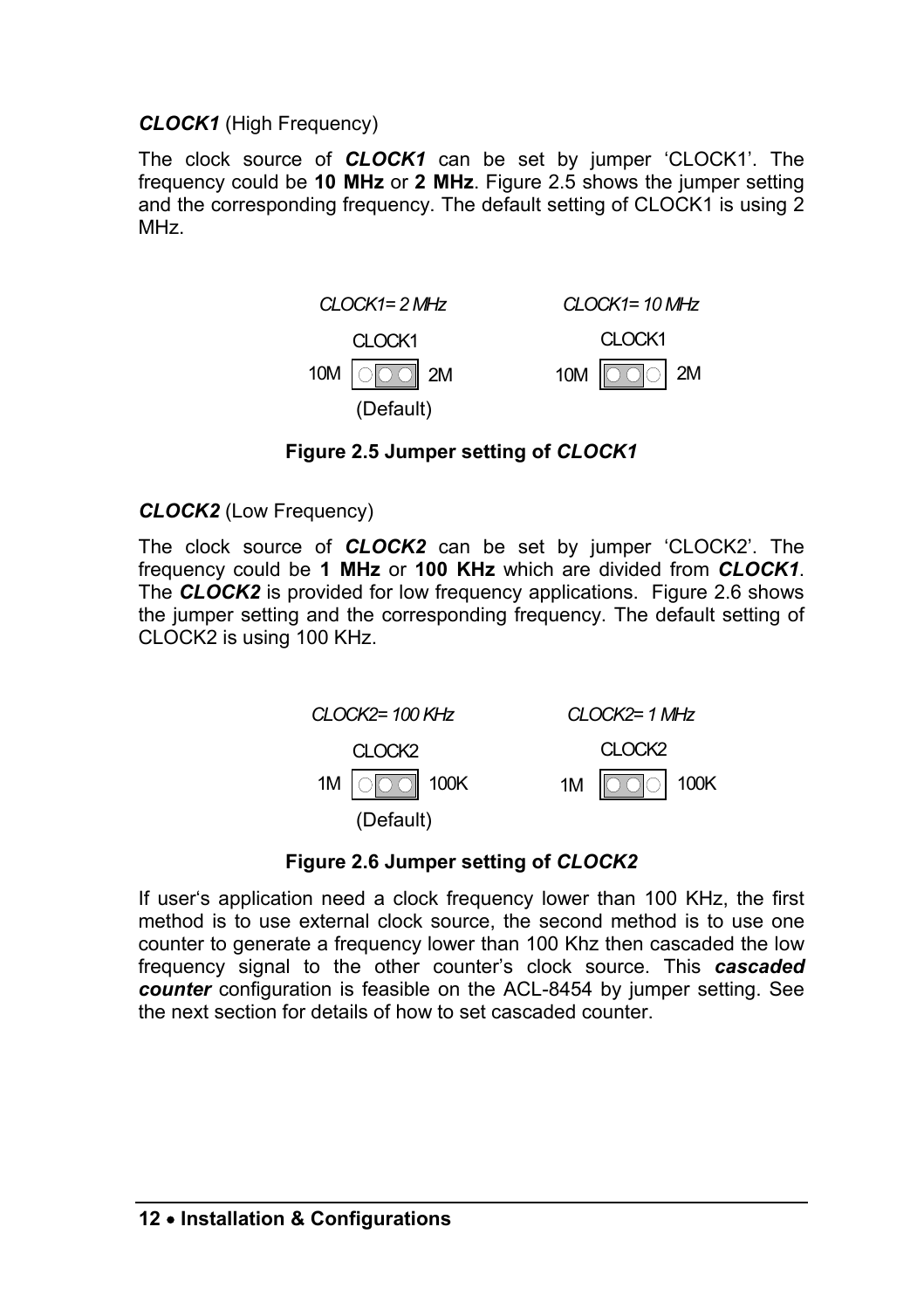# 2.8 Counters Architecture

There are at most four 8254 chips on the ACL-8454 card. The chip #1 (U1) and chip #2 (U2) are default mounted on the card, therefore 6 counters are default on board. It is possible to expand to four 8254 chips by plugging the additional chip #3 (U3) and chip  $#4$  (U4) into ACL-8454 and totally 12 counters are available. The default counters on chip #1 and #2 are labeled as counter  $#1$  to counter  $#6$ . The expandable counters on chip  $#3$  and  $#4$ are labeled as counter #7 to counter #12. Some counters are default configured as **independent counters** and the others are default configured as **cascaded counters**. Table 2.3 illustrates the relationship between the reference number of chips and the counters number.

| 8254 Chip     | Reference      | Counter     | Type of     | Default       |
|---------------|----------------|-------------|-------------|---------------|
| <b>Number</b> | Number         | Number      | Counter     | Installed     |
|               |                | Counter#1   | Independent |               |
| Chip #1       | U <sub>1</sub> | Counter#2   | Independent | Installed     |
|               |                | Counter#3   | Independent |               |
|               |                | Counter#4   | Independent |               |
| Chip #2       | U <sub>2</sub> | Counter#5   |             | Installed     |
|               |                | Counter#6   | Cascaded    |               |
|               |                | Counter#7   | Independent |               |
| Chip #3       | U3             | Counter#8   | Independent | Not installed |
|               |                | Counter#9   | Independent |               |
|               |                | Counter#10  | Independent |               |
| Chip #4       | U4             | Counter#11  |             | Not Installed |
|               |                | Counter #12 | Cascaded    |               |

**Table 2.3 Default Counters Architecture**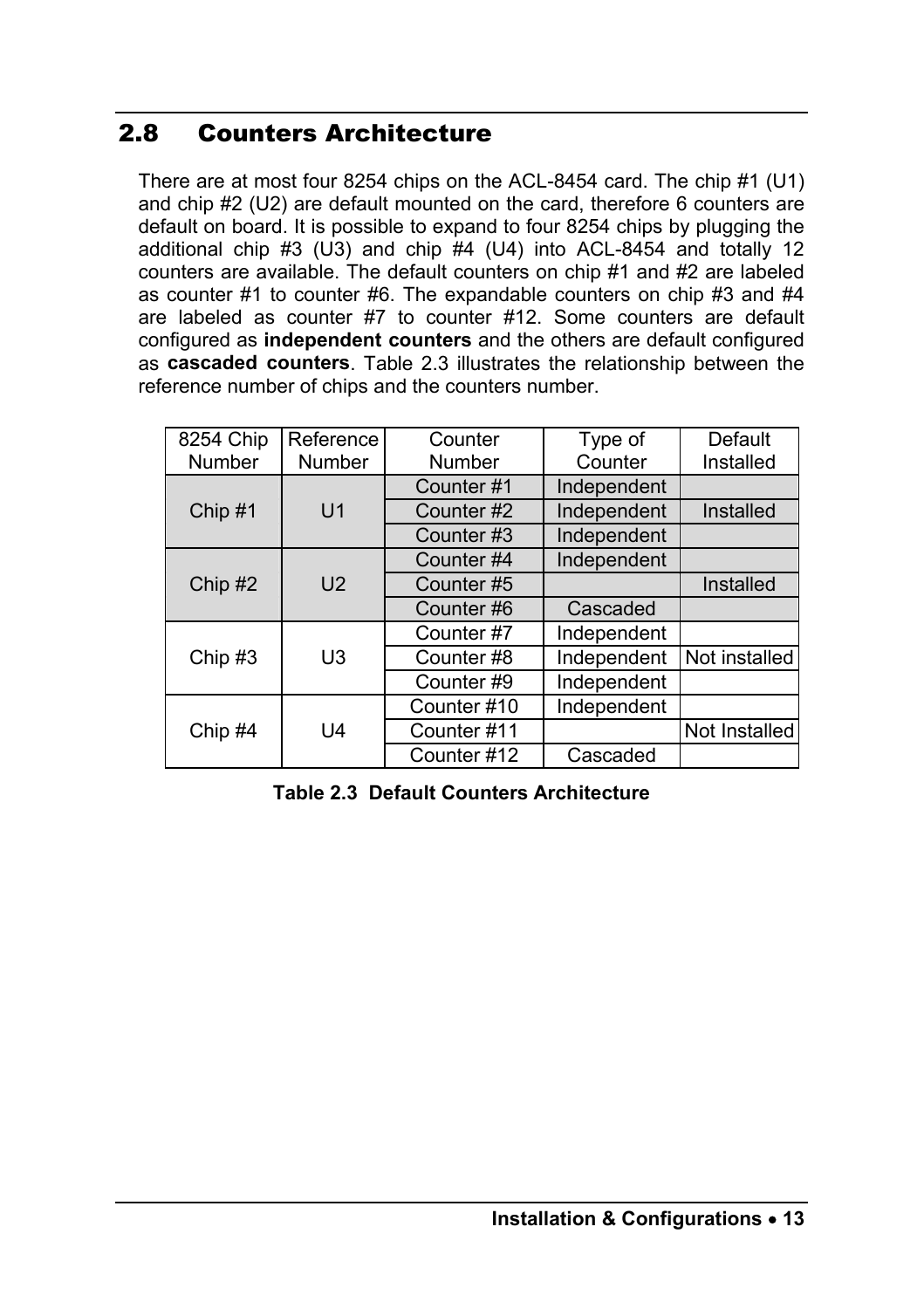There are three signals (2 input,1 output) for each counter, a clock input signal, a gate control signal, and an output signal. The Figure 2.7 illustrates the block diagram of the 8254 counter.  $CLK1 \sim CLK12$  are clock sources and *GATE1* ~ *GATE12* are gate control signals. The *COUT1 ~ COUT12* are outputs of the counters. The Figure 2.8 shows all the labels and the inter-connection of the 8254 counters when all the 4 chips are installed. The *COUT5* and *COUT11* are used only for internal.







**Figure 2.8 Counters Architectural**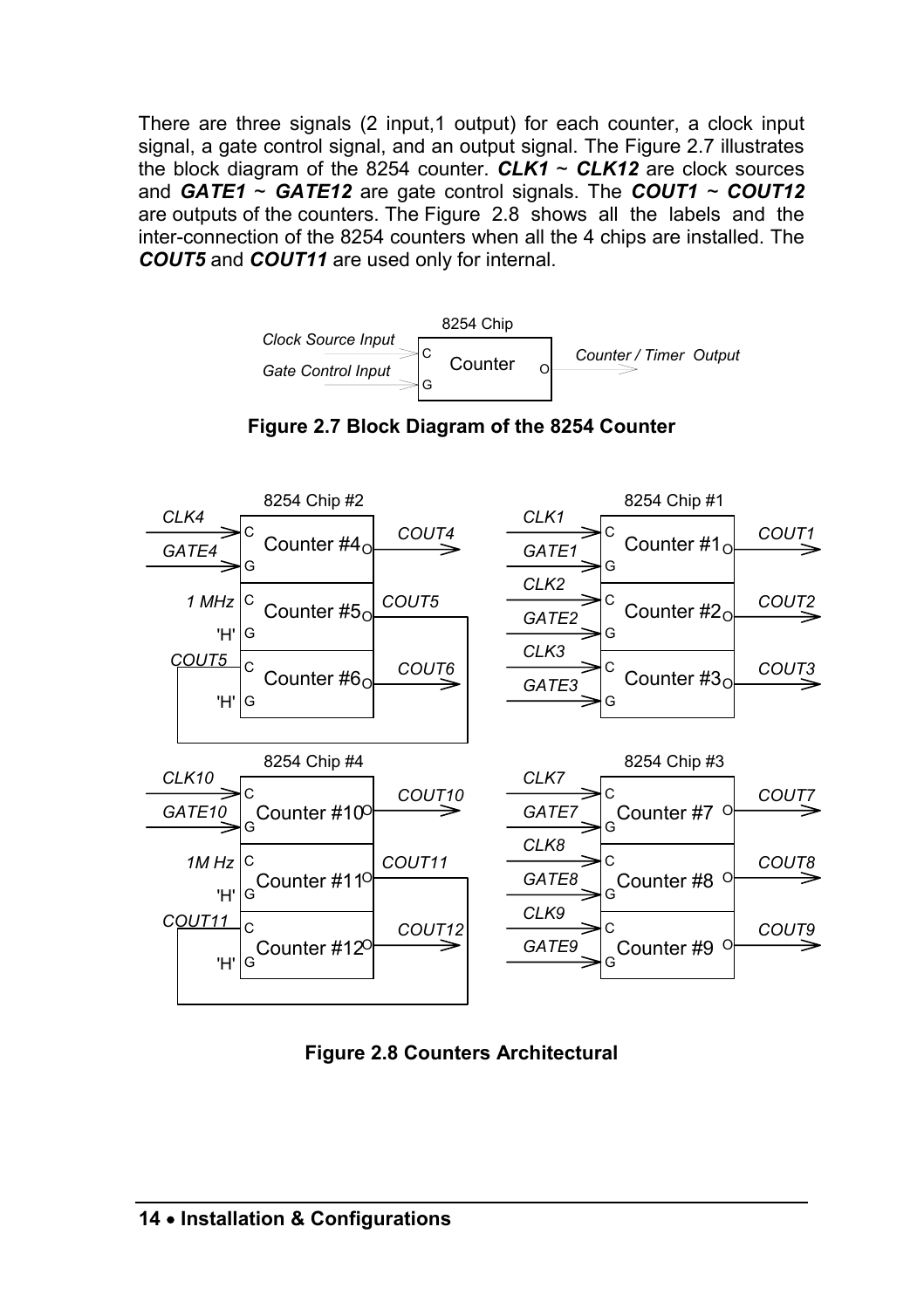#### **Independent Counters** (Counter #1~#4, & Counter #7~#10)

The Counter #1 to Counter #4 and Counter #7 to Counter #10 are independent because the clock source and gate control of those counters can be set independently. These 8 counters are named as independent counters.



**Figure 2.9 Example of 'independent counters'** 

#### **Cascaded Counters**

The connection of Counter #5, #6 and Counter #11, #12 are different with other independent counters. These four counters are named as cascaded counters because the clock sources of counter #5 and #11 come from fixed **1 MHz** and their output are cascaded to counter #6 and #12 respectively. In fact, counter #5, #6 and counter #11, #12 are designed for frequency divider by using 8254's square wave generator mode. The gates of these counters keep at 'H' level for enabling counters all the time. The *COUT6* and *COUT12* can precisely generate frequency upper to 250 KHz and lower to 0.000233 Hz. Note that the signals *COUT6* and *COUT12* can also be used as interrupt source. See 'Interrupt Sources' section for details. The following figure demonstrates a set of cascaded counter - counter #5 and #6.





#### **User Configurable Cascaded Counters**

Although there are two cascaded counter on board, users may need more cascaded counters. User can configure the jumper for the clock source of every independent counter. Therefore, the independent counter output can be cascaded to the next counter's clock source by jumper setting. Figure 2.11 demonstrates an example of the user configurable cascaded counter. Refer to next section for details of the clock source setting.

#### **Multi-Configurations**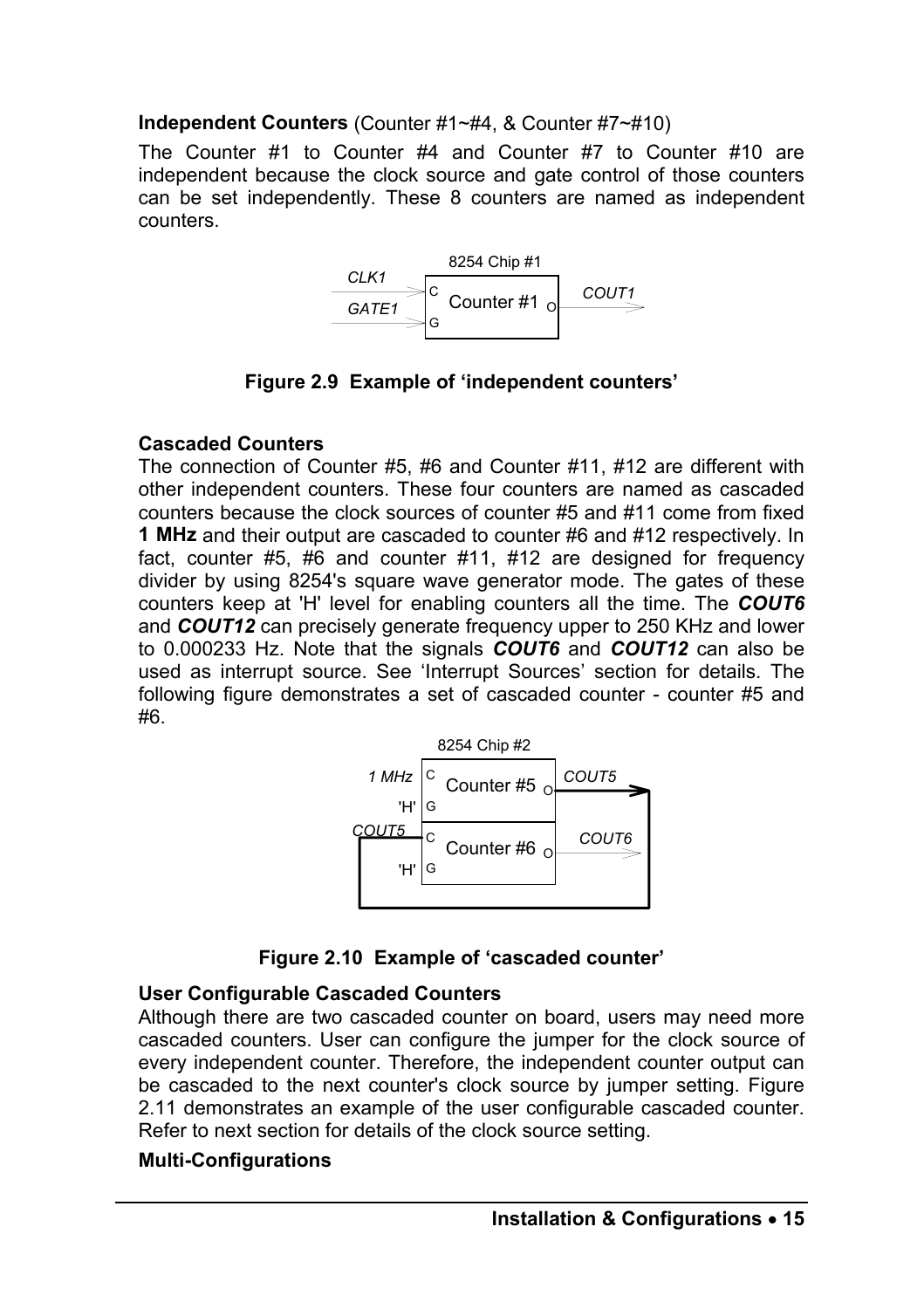The ACL-8454 provides multi-configurations for many situations. Users may need more independent counters for some applications. Users can installed one more 8254 to chip #3(U3) by yourself to get 3 more independent counters. It is also possible to install one more 8254 chip to #4(U4) and get one more set of cascaded counter or to get another internal interrupt source(refer to section 2.11).

The versatile configurations of ACL-8454 depend on user's applications. You may also order the extent version named as ACL8454/12. On which all four chips are installed when shipping.



**Jumper 'CK2'**



# 2.9 Clock Source Configurations

For every independent counter, four signals can be chosen as clock source by jumper setting. The clock source of counter #n comes from either *CLOCK1*, *CLOCK2*, the external clock source (*ECLK n*), or the cascaded counter output. Note that the clock sources of the cascaded counters (counter #5, #6, #11 and #12) are fixed.



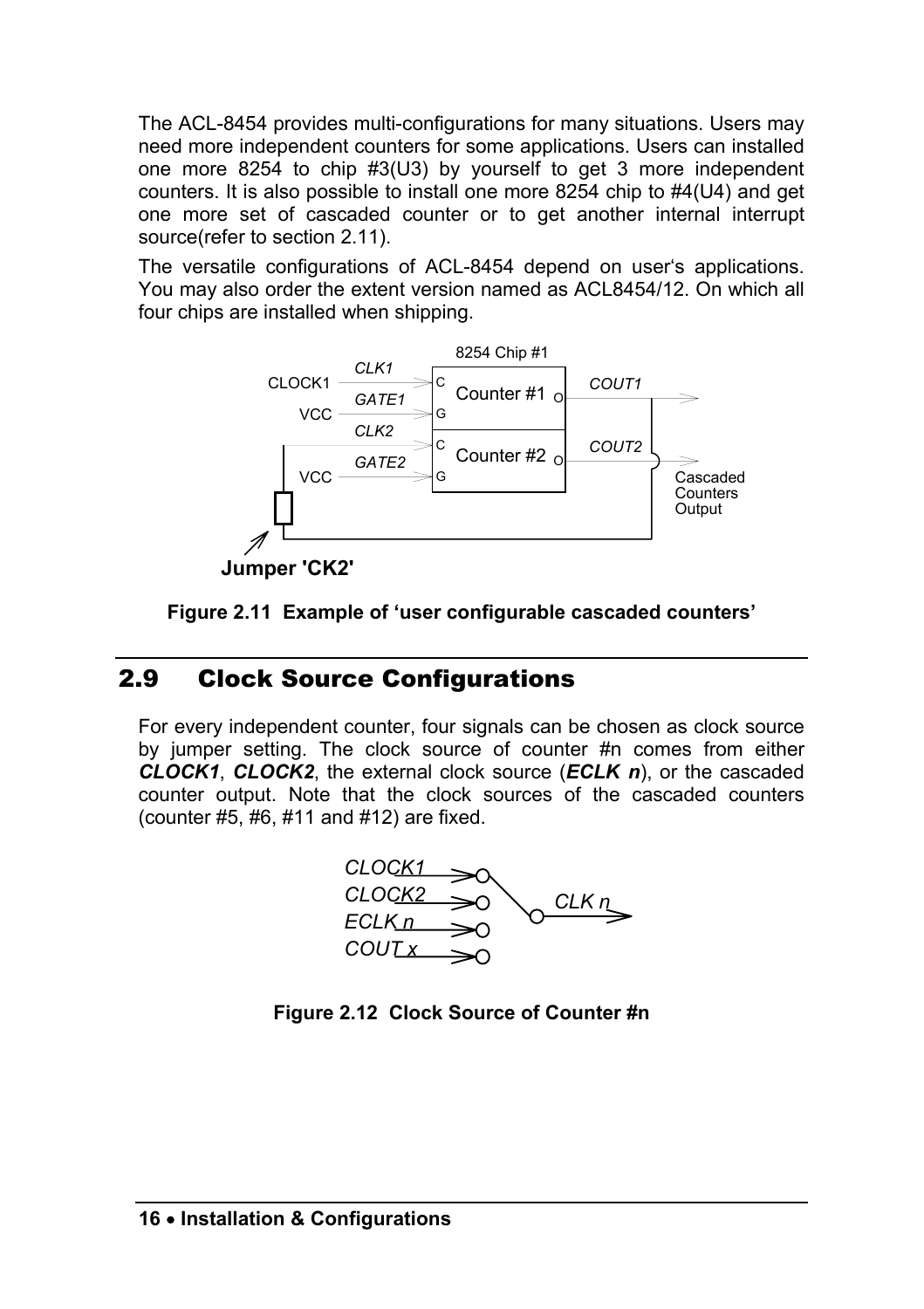The two internal clock sources, *CLOCK1* and *CLOCK2* come from the clock system (see 'Clock System section'). The cascaded clock source comes from the output of the counter with smaller channel number. For example, the *COUT1* is cascaded to source of *CLK2*; the *COUT3* is cascaded to source of *CLK4.* The exceptions are the cascaded source of *CLK1* comes from *COUT4* and the cascaded source of *CLK7* comes from *COUT10.* 

The external clock source named as *ECLK n* comes from the 37-pins connector. Figure 2.13 demonstrates the clock source jumper setting counter channel 1 (*CLK1*) by jumper ' CK1 '. In this figure, the clock source comes from the internal source *CLOCK1*.



**Figure 2.13 Setting the Clock Source of Counter #1** 

The jumper setting is flexible for user applications. There are four kinds of configurations for every clock source jumper.

(1) Use internal clock source *CLOCK1*.



(2) Use internal clock source *CLOCK2*.

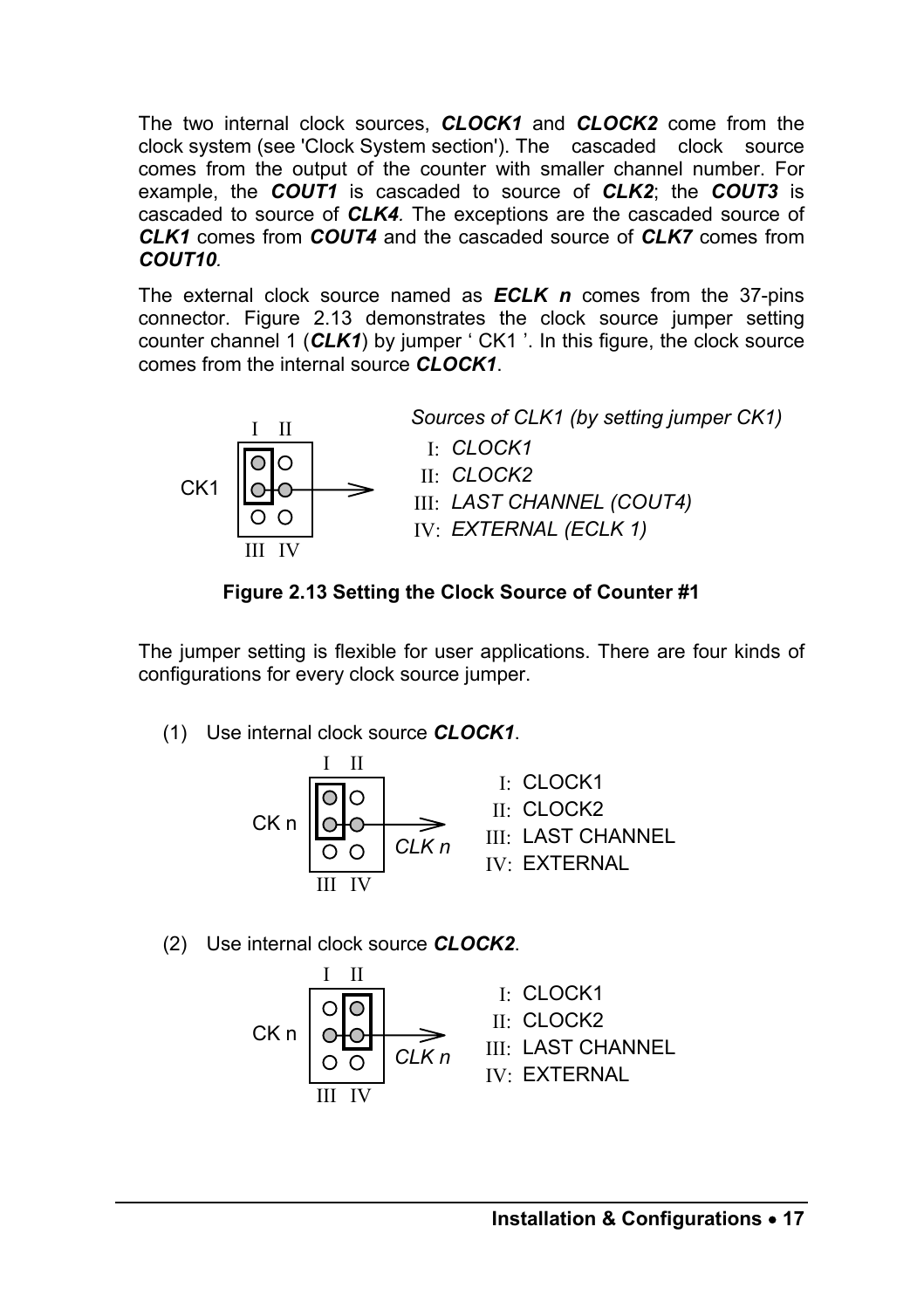(3) Use cascaded clock source from the last channel.



(4) Use external clock source *ECLK n*.



The Table 2.4 shows the reference number of the clock source jumpers and its corresponding counter/timer channels number. The default setting of every jumper is also shown. The clock sources of *CLK1~4* come from internal source '**CLOCK1'** and the clock sources of *CLK7~10* come from external sources.

| Clock source of<br>counter/timer | Reference number<br>of jumper | Default clock source |
|----------------------------------|-------------------------------|----------------------|
| CLK1                             | CK <sub>1</sub>               | <b>CLOCK1</b>        |
| CLK <sub>2</sub>                 | CK <sub>2</sub>               | CLOCK1               |
| CLK3                             | CK <sub>3</sub>               | <b>CLOCK1</b>        |
| CLK4                             | CK4                           | <b>CLOCK1</b>        |
| CLK7                             | CK7                           | ECLK7                |
| CLK8                             | CK <sub>8</sub>               | ECLK8                |
| CLK9                             | CK9                           | ECLK9                |
| CLK10                            | CK10                          | ECLK10               |

**Table 2.4 Reference Numbers of Clock Setting Jumpers**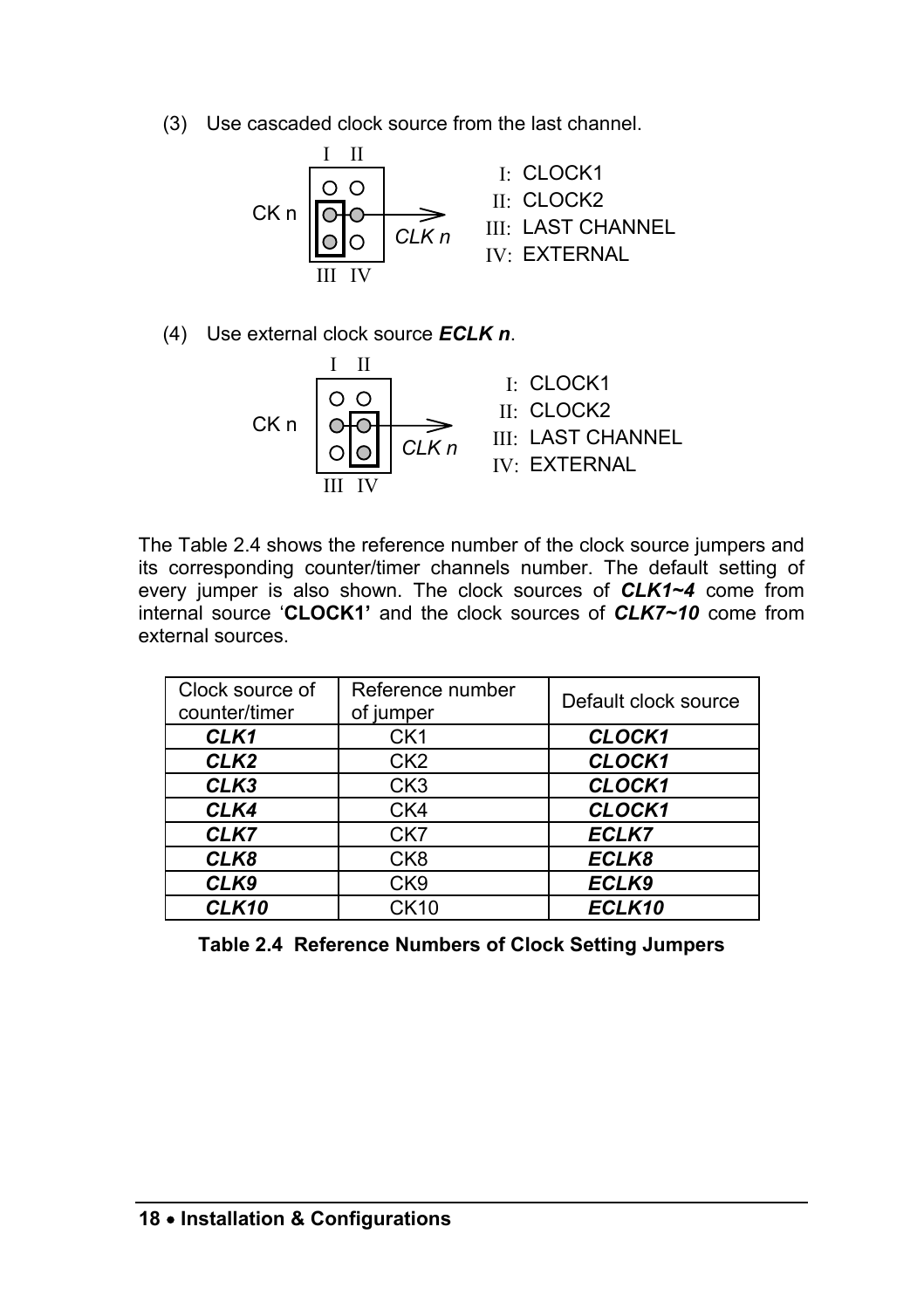# 2.10 Gate Control Configurations

The gate control signals of the independent counters are internally pulled high hence they are default enabled if no external gate used. When the external gate signals are used, the counters can be used to measure pulse width. Moreover, the gate of counter  $#1 \sim #4$  come from the reverse of counter #6 output by jumper selecting. Therefore, the time interval of the counter gate can be precisely controlled and frequency measurement is possible. Figure 2.14 shows the jumper setting of gate control of counter  $#1~$   $#4$ .



(1) Jumper NOT installed : External gate control



(2) Jumper installed : Cascaded gate control

#### **Figure 2.14 Gate source of counter #1 ~#4**

The jumper setting is flexible for users' applications. There are two configurations: jumper installed or NOT installed. The default state of jumper is not installed and the counter can be controlled externally or just pull-high enable. When the jumper installed, the gate is cascaded from counter #6 output and the *ExtG n* signal is an output signal.

Note that the external gate source must NOT be used when cascaded gate source is used. Table 2.5 shows the reference number of the gate control jumpers and its corresponding counter/timer channels number. The default setting of every jumper is also shown.

| Jumper Label   | Gate source of counter/timer | Default gate ource |
|----------------|------------------------------|--------------------|
| G1             | GATE1                        | ExtG1              |
| G2             | GATE2                        | ExtG <sub>2</sub>  |
| G <sub>3</sub> | GATE3                        | ExtG3              |
| G4             | GATE4                        | ExtG4              |

**Table 2.5 Reference number of clock setting jumpers** 

# 2.11 Counter Outputs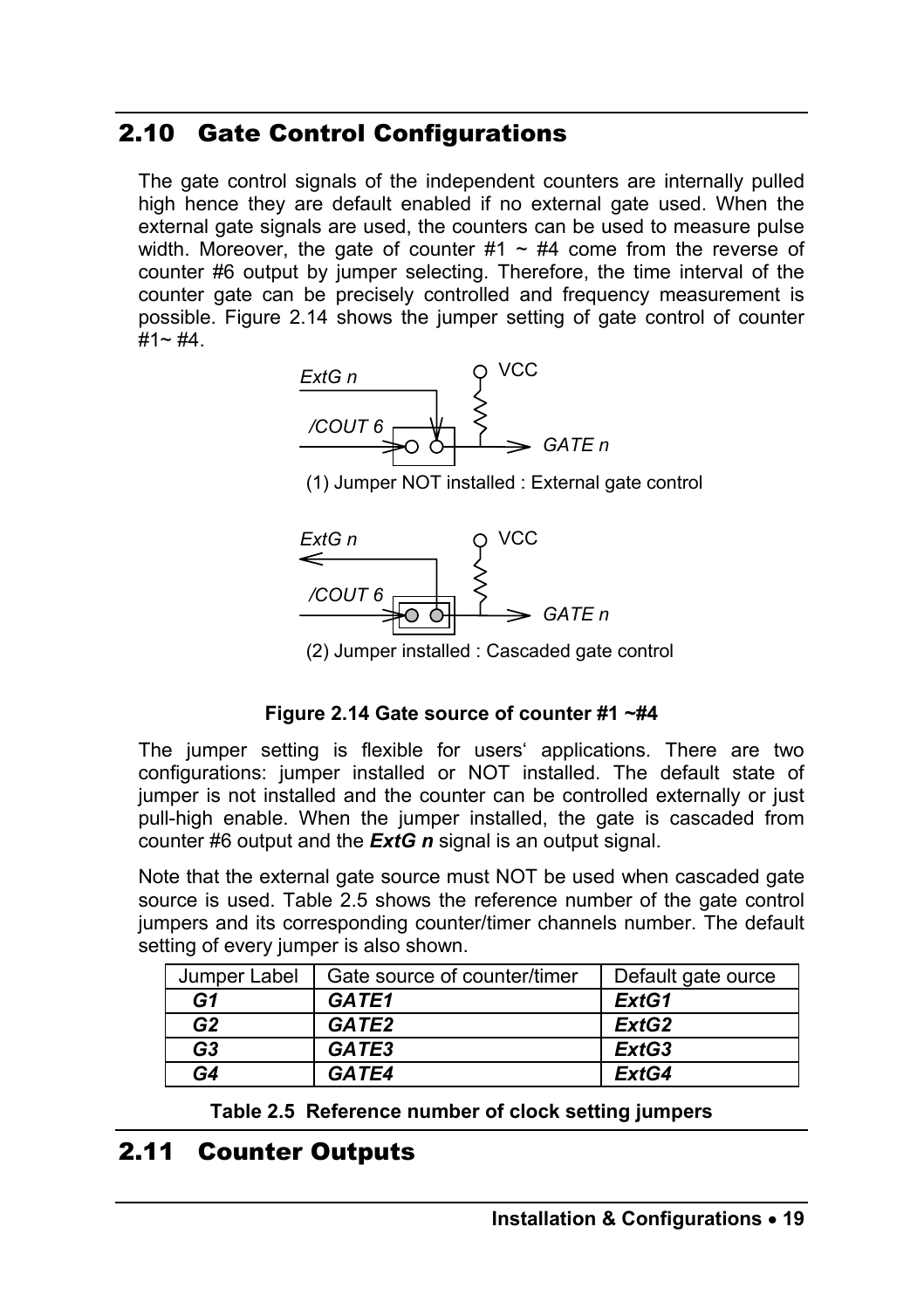The timer/counter output signals (*COUT n*) of 8254 are controlled by clock source, gate control and software program. All the outputs of the 8 independent counters are sent to the 37 pins connector directly. The *COUT6* and *COUT12* of the two pairs of cascaded counters are also sent to connector. Therefore, totally 10 counter outputs are sent to connector, see 'Pin assignment' for corresponding signal pin number.

In addition, the output-signals may be used as clock sources or gate controls of the cascaded counters, see the above sections. It is possible to cascaded two counters by jumpers. The counters output *COUT6, COUT12* are also used as internal interrupt source (refers to 'Interrupt System').

# 2.12 Interrupt System

The ACL-8454 has *two interrupt sources* on board. That means the two interrupt levels or two IRQ lines can be used by this board. The block diagram of the interrupt system is shown in Figure 2.15.

The two IRQ channels can be set by jumper **JP1** and **JP2** respectively. The high IRQ level is jumper wired to IRQ 10~15 and the low IRQ level is jumper wired to IRQ 3~9. The source of the high IRQ level comes from */COUT6* which is the **reversed output** of cascaded counters.

The reversed *COUT6* interrupt is very useful because the */COUT6* is also send to the gate control of counter  $\#1 \sim #4$  for frequency measurement. While */COUT6* is high, the frequency measurement is counting. When */COUT6* goes low, the counting is ending and an interrupt is generated from interrupt system so that the software can sample and memorize the result of frequency measurement. In watchdog application, using reversed *COUT6* has no problems because the frequency of *COUT6* and reversed *COUT6* is the same.

The sources of the low IRQ level come from internal (*COUT12*) or external (*ECLK10*) source which are jumper selectable by **JP3**. Note the *COUT12* is not reversed counter output.

**Note:** The IRQ channels must not conflict with other add-on cards on your PC.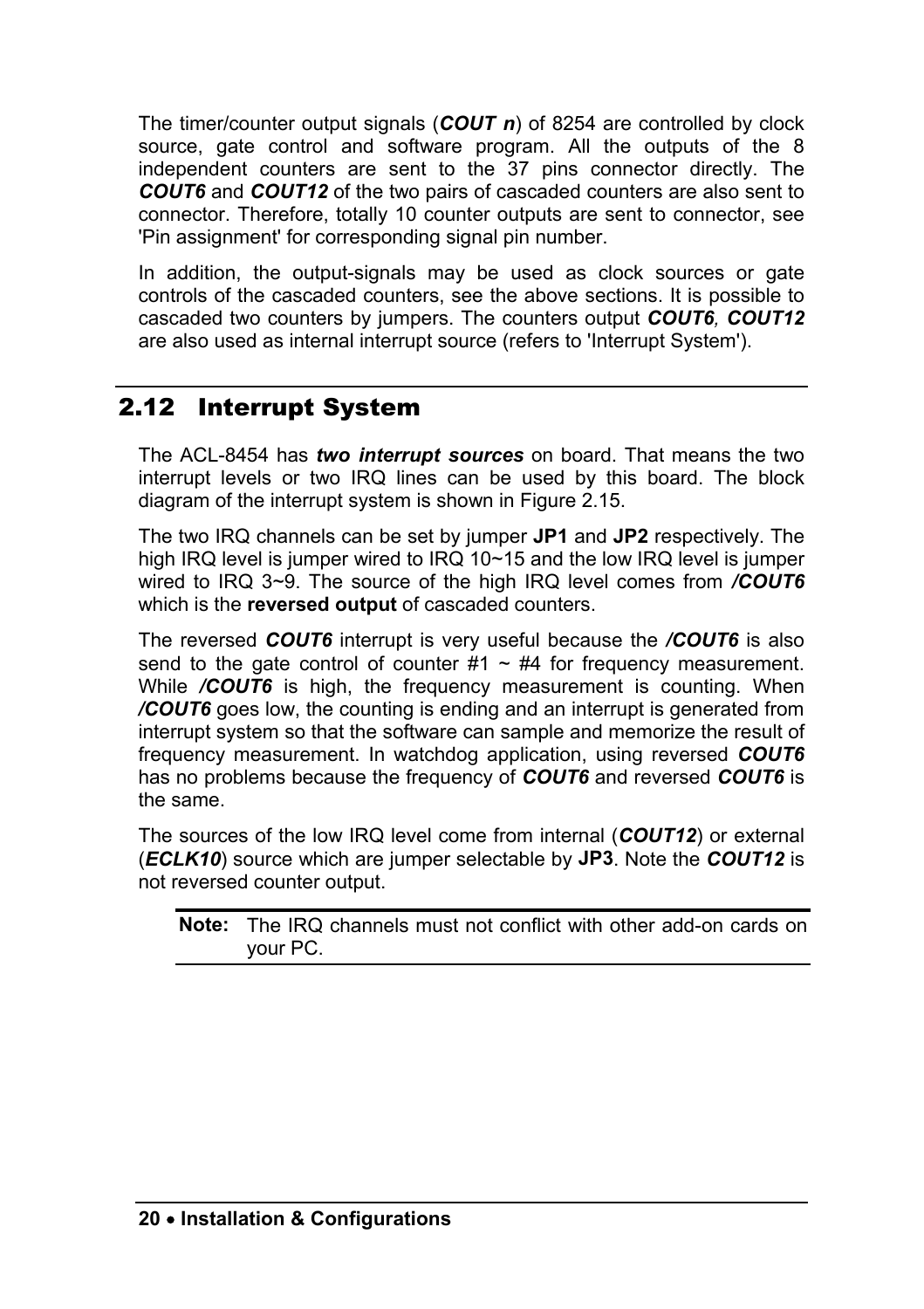

**Figure 2.15 Block diagram of interrupt system** 

The default setting of the high and the low IRQ levels come from */COUT6* and *ECLK10* respectively. The interrupt system on ACL-8454 is very flexible to use. No matter under any system configuration, it is possible to generate interrupt internally or externally.

In fact, when chip #4 are not installed, the *COUT12* are floating and its corresponding pin in the connector can be used as digital input pin or external interrupt source. Whenever 8254 chip #4 is installed, it is an internal interrupt source, otherwise, it is used as an external clock source or just a digital input signal. The following table lists the combinations of the interrupt sources. The label *'I'* means 'internal' source and the label '*e*' means 'external' source. The label 'DI' means the signal can be used as digital input pin dedicatedly.

|   |  |          |          |   | $\frac{1}{2}$ Chip Chip Chip Chip   COUT6 COUT12 ECLK10 | Remarks        |
|---|--|----------|----------|---|---------------------------------------------------------|----------------|
|   |  |          |          |   |                                                         |                |
|   |  | $\times$ | $\times$ | е | D.                                                      | ACL-8454 / 6   |
|   |  |          |          |   | е                                                       | ACL-8454 / 12  |
| 3 |  |          |          | е | D.                                                      | user installed |
|   |  | $\times$ |          |   | е                                                       | user installed |

#### **Table 2.6 Chips installation and interrupt sources**

When 2 default chips (#1 and #2) are installed on ACL-8454, /*COUT6* is internal but *COUT12* can be used as external interrupt source. *ECK10* is still used as digital input pin. If user installs the chip #3 by yourself, the interrupt sources are in the same configuration as condition 1.

When all 4 chips are installed, /*COUT6, COUT12* are internal interrupt sources, only *ECLK10* can be used as external. If user installs the chip #4 by yourself, the interrupt sources are the same configuration as condition 2.

# 2.13 Digital Input and Output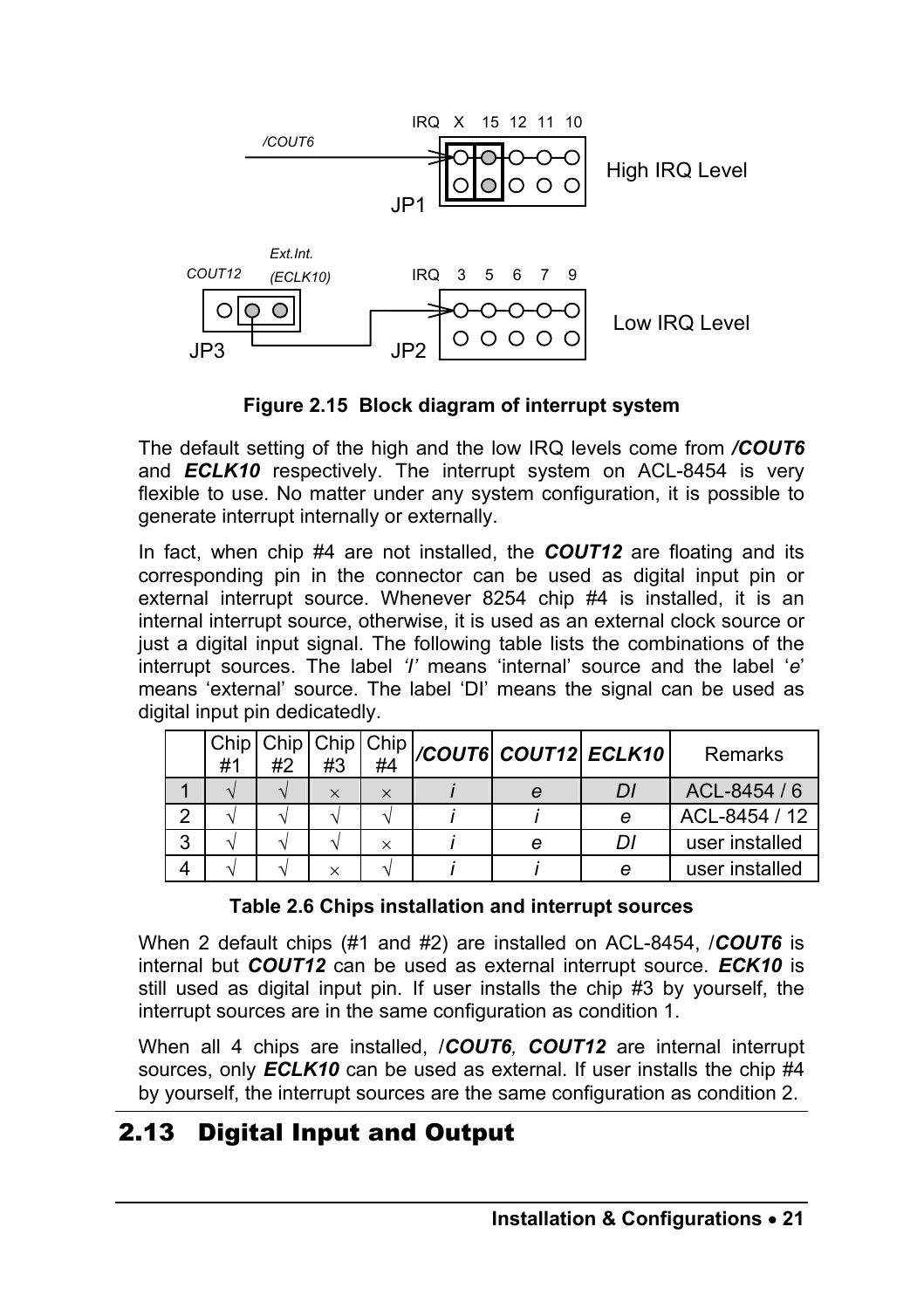To program digital I/O operation is fairly straightforward. The digital input operation is just to read data from the corresponding registers, and the digital output operation is to write data to the corresponding registers. The digital I/O registers' format are shown in section 3.11. It is not necessary to set any jumper for digital I/O.

# 2.14 Summary of Default Setting

- Chip #1 and chip #2 are installed. Counter #1  $\sim$  counter #6 are available. Chip #3 and chip #4 are not installed.
- Counter  $\#1\sim\#4$  and counter  $\#7\sim\#10$

*CLK n* = *CLOCK1 n GATE n* = *ExtG n* 

• Counter #5 and Counter #6

 $C<sub>L</sub> K5 = 1 MHz$ *CLK6* = *COUT5 GATE11,12* are default enable

• Counter #11 and Counter #12

*CLK11* = 1 MHz *CLK12* = *COUT11 GATE11,12* are default enable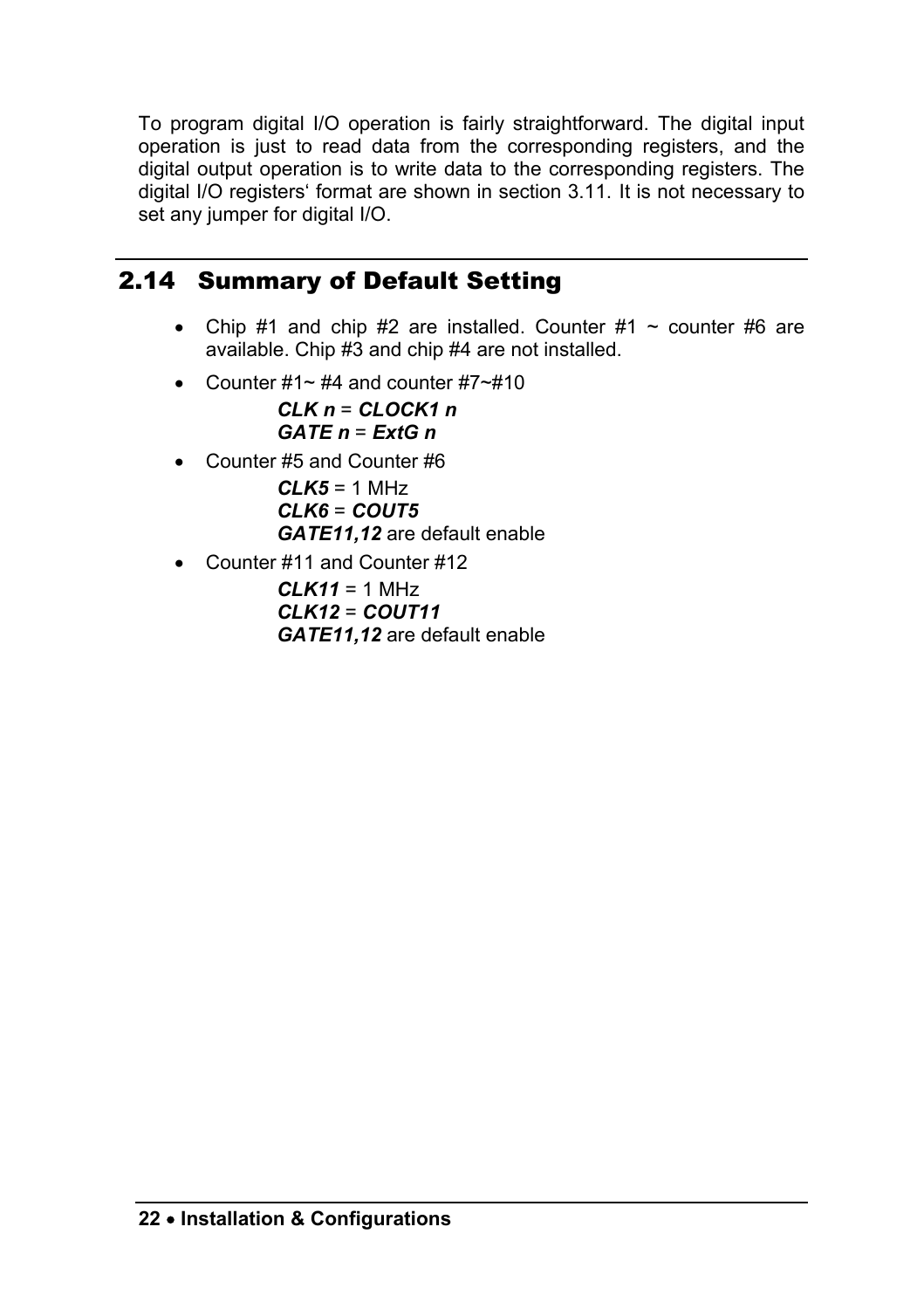# 2.15 Notes for Installing More 8254 Chips

The user can install 8254 chips to ACL-8454 card by yourself. Before install the additional 8254 chip, please make sure the ACL-8454 card is removed from the PC slot, no power is applied and no external daughter board is attached.

When plugging 8254 chips, please check the pin of chips must not be fold and install the chip into the socket carefully. After installing the chip, please configure the jumper setting of the ACL-8454 card according to your application. At first the clock source of counter  $#7 \sim #10$  should be set. The gate source of counter #7~#10 cannot be configured, however, user should notice whether if any external gate source or digital signal is connected to the signals. The un-wanted signal may control the gate source of the counters can cause your application fail.

The low IRQ source should also be checked because the counter #12 is installed and *COUT12* can only be used as internal interrupt source if 8254 chip #4 is installed. Please take care the issues mentioned above.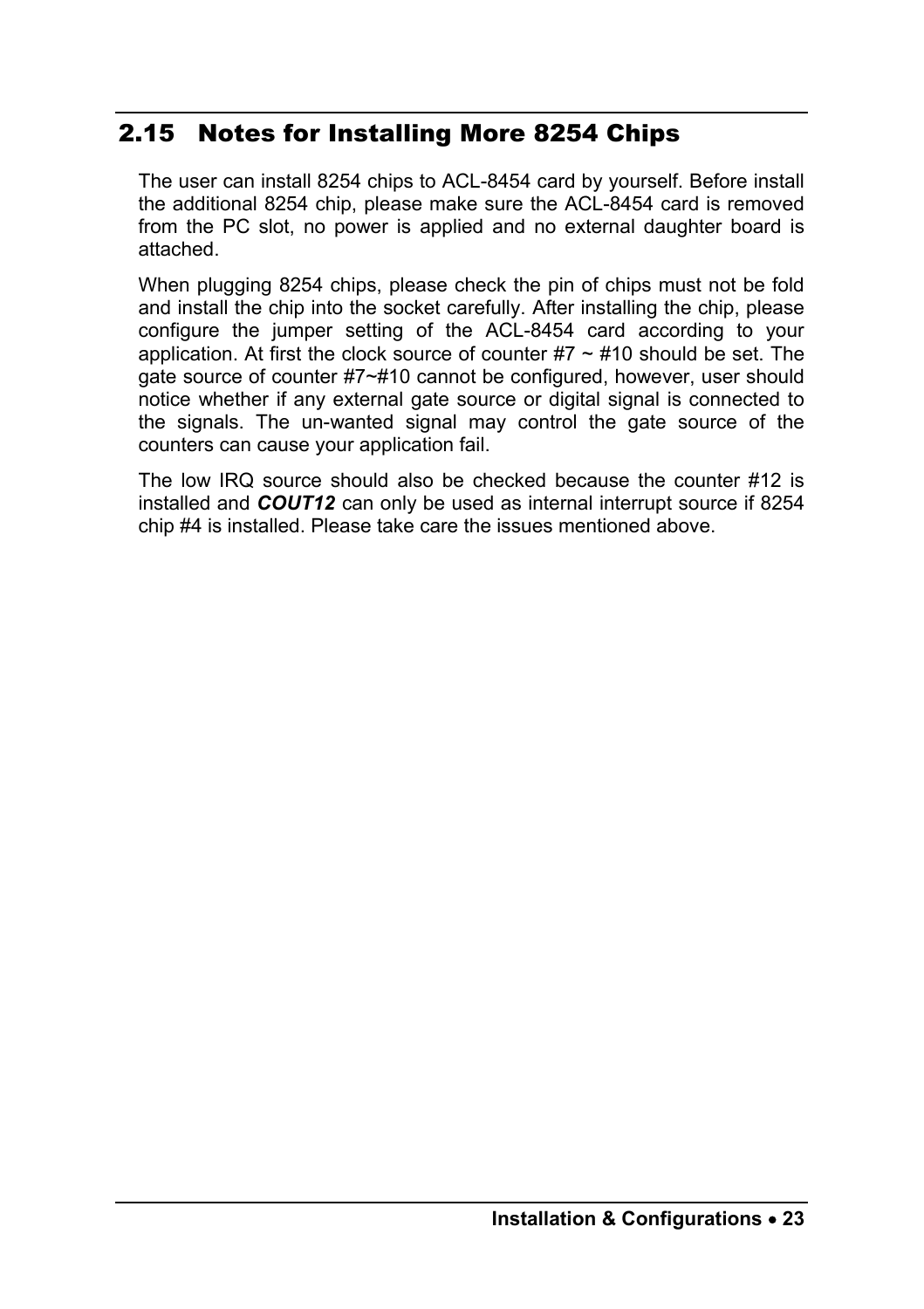3

# Registers Format

This chapter describes details of the register format of the ACL-8454. This information is quite useful for the programmers who wish to handle the card by low-level program.

In addition, the low level programming is introduced. This information can help the beginners to manipulate the ACL-8454 in the shortest learning time.

# 3.1 I/O Port Address

The ACL-8454 requires 6 consecutive addresses in the PC I/O address space. There are four 8254 chips in ACL-8454, however, these 8254 chips use the same I/O address. Two chip select bits are used to select active chip. The Table 3.1 shows the I/O address of each register with respect to the base address.

| <b>I/O Address</b> | <b>Write</b>          | Read               |
|--------------------|-----------------------|--------------------|
| Base $+0$          | Counter 0             | Counter 0          |
| Base $+1$          | Counter 1             | Counter 1          |
| Base $+2$          | Counter 2             | Counter 2          |
| Base $+3$          | Mode Control          | No use             |
| Base $+4$          | Chips select          | DI low byte        |
|                    |                       | ECLK1~4, ExtG1~4   |
| Base $+5$          | <b>Digital Output</b> | DI high byte       |
|                    |                       | ECLK7~10, ExtG7~10 |

**Table 3.1 I/O Address Map of ACL-8454**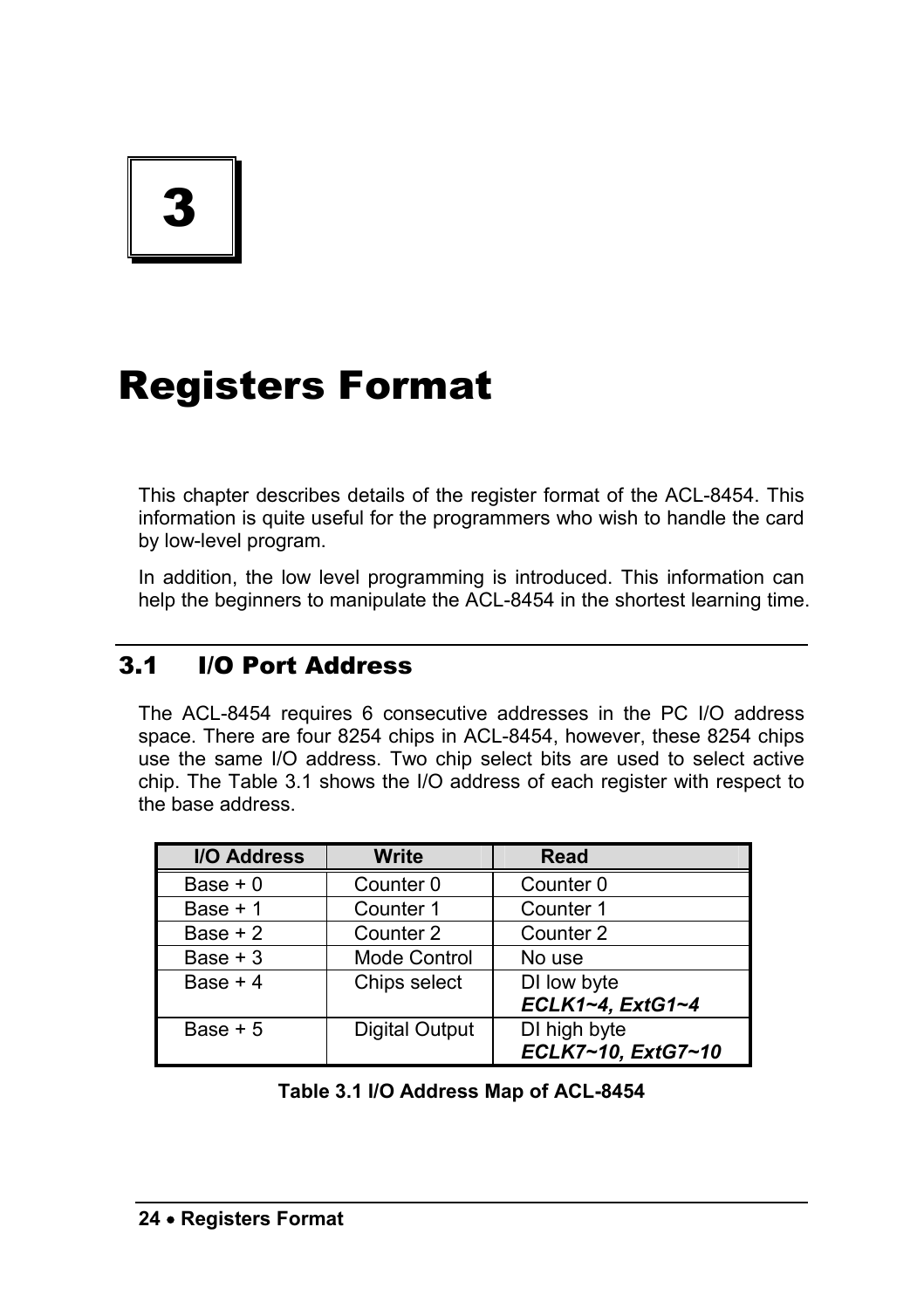# 3.2 Timer/Counter Registers

Every 8254 occupies 4 I/O address locations in the ACL-8454 as shown below. Condensed information is specified in Appendix B Timer/Counter Operation. Users can refer to Tundra's website ("http://www.tundra.com") or Intel's data sheet for a fully descriptions of the 8254 features (see "http://support.intel.com/support/controllers/peripheral/231164.htm"). Note that only one 8454 chip can be enabled at the same time.

#### **Address : BASE + 0 ~ BASE + 3**

**Attribute :** read / write

| Data Format: |                                |
|--------------|--------------------------------|
| Base $+0$    | Counter 0 Register (R/W)       |
| Base + 1     | Counter 1 Register (R/W)       |
| Base $+2$    | Counter 2 Register (R/W)       |
| $Base + 3$   | 8254 Mode Control Register (W) |
|              | 8254 Read Back Register (R)    |

# 3.3 Chip Select Register

Although there are at most four 8254 chips can be installed on board, however, only one 8254 can be selected at the same time. The bits 0, 1 of the chip select register (CS1 and CS0) are used to select 8254 chips. Whenever a chip is selected (active), the 8254 I/O address (BASE+0  $\sim$ BASE+3) is selected by this chip. The active chip is enabled by CS0 and CS1 according the following table.

**Address : BASE + 4 Attribute :** write only **Data Format :** 

| .<br>. |                          |                          |             |             |             |                          |        |  |
|--------|--------------------------|--------------------------|-------------|-------------|-------------|--------------------------|--------|--|
| −      | $\overline{\phantom{m}}$ | $\overline{\phantom{m}}$ | $- -$<br>-- | $- -$<br>-- | $- -$<br>-- | $\overline{\phantom{m}}$ | $\sim$ |  |

| 8254 Chip # | CS1 | CS <sub>0</sub> |
|-------------|-----|-----------------|
| Chip $#1$   |     |                 |
| Chip #2     |     |                 |
| Chip #3     |     |                 |
| Chip #4     |     |                 |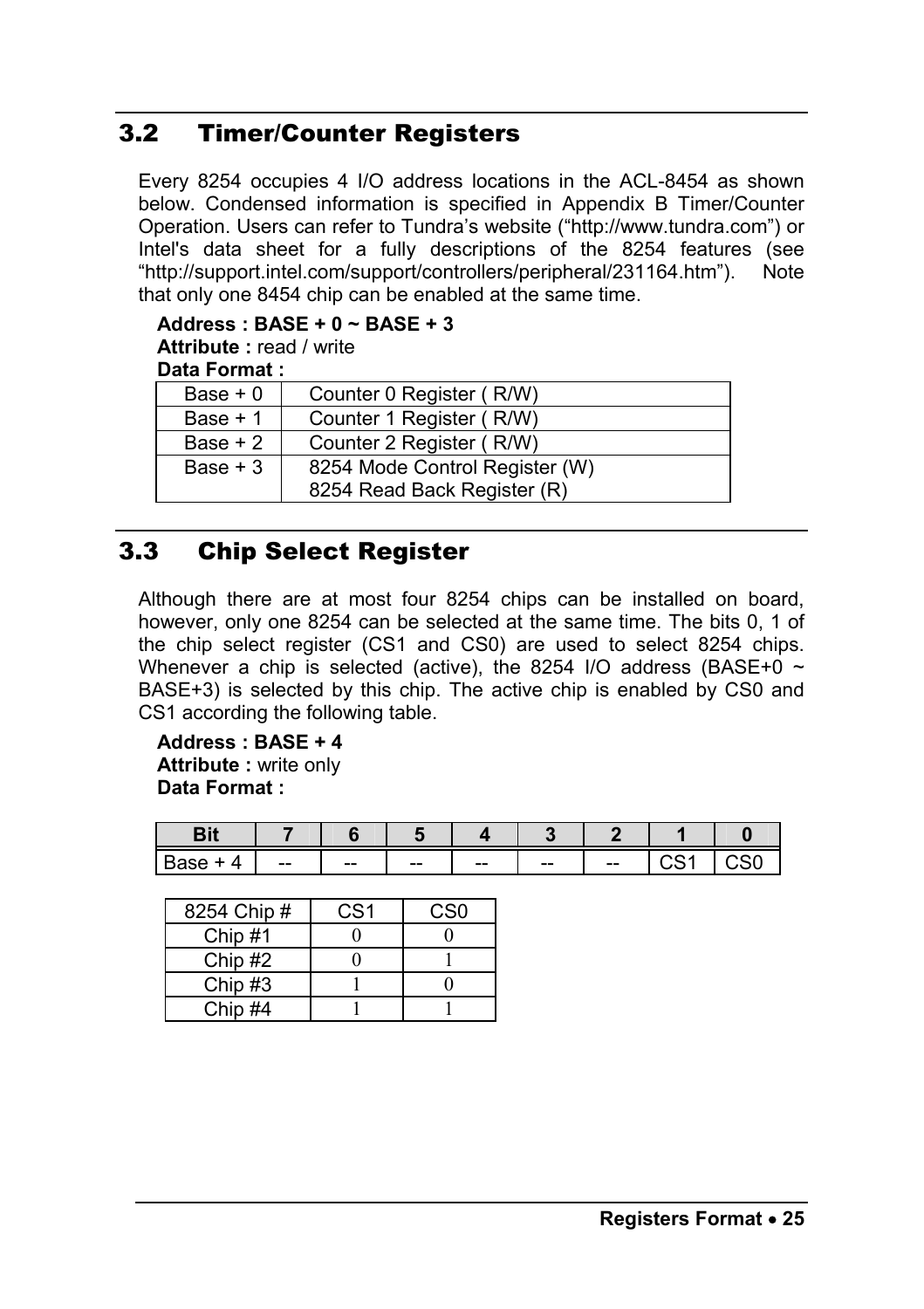# 3.4 Digital Input Registers

There are 16 digital input channels on the ACL-8454. The digital input channels are common with the external gate signals (*ExtG 1~3 & ExtG 7~10*) and the external clock signals (*ECLK 1~3 & ECLK 7~10*).The external clock source *ECLK n* and external gate control *ExtG n* can be read back from the DI ports. When the external clock sources and the external gate signals are not used for counters, these channels can be used as digital input signal dedicatedly. For example, the chip #3 and #4 are not installed under default configuration, *ECLK7~10* and external gate *ExtG7~10* are not used hence the port (BASE+5) can be used as a digital input port dedicatedly. Even if these external clock or gate signals are used for counters, the input port can still monitor their signal level.

#### **Address : BASE + 4 & BASE + 5 Attribute :** read only **Data Format :**

| <b>Bit</b> |                 |      |      |      |                                                                 |                 |     |     |
|------------|-----------------|------|------|------|-----------------------------------------------------------------|-----------------|-----|-----|
| Base $+4$  | DI7             | DI6  | DI5  | DI4  | DI3                                                             | D <sub>12</sub> | DI1 | DI0 |
| Base + 5   | D <sub>15</sub> | D114 | D113 | D112 | DI11                                                            | D110            | DI9 | DI8 |
| or         |                 |      |      |      |                                                                 |                 |     |     |
| <b>Bit</b> |                 |      |      |      |                                                                 |                 |     |     |
| Base $+4$  | ExtG4           |      |      |      | ExtG3 ExtG2 ExtG1 ECLK4   ECLK3   ECLK2   ECLK1                 |                 |     |     |
| Base $+5$  |                 |      |      |      | ExtG10   ExtG9   ExtG8   ExtG7   ECLK10   ECLK9   ECLK8   ECLK7 |                 |     |     |

# 3.5 Digital Output Register

The register is a general purpose 8 bits digital output port. These signals can be used to control external devices.

#### **Address : BASE + 5 Attribute :** write only **Data Format :**

| ≀aee | DO7 | DO6 | DO <sub>5</sub> | DO <sub>4</sub> | DO <sub>3</sub> | DO <sub>2</sub> | DO <sub>1</sub> | DO <sub>0</sub> |
|------|-----|-----|-----------------|-----------------|-----------------|-----------------|-----------------|-----------------|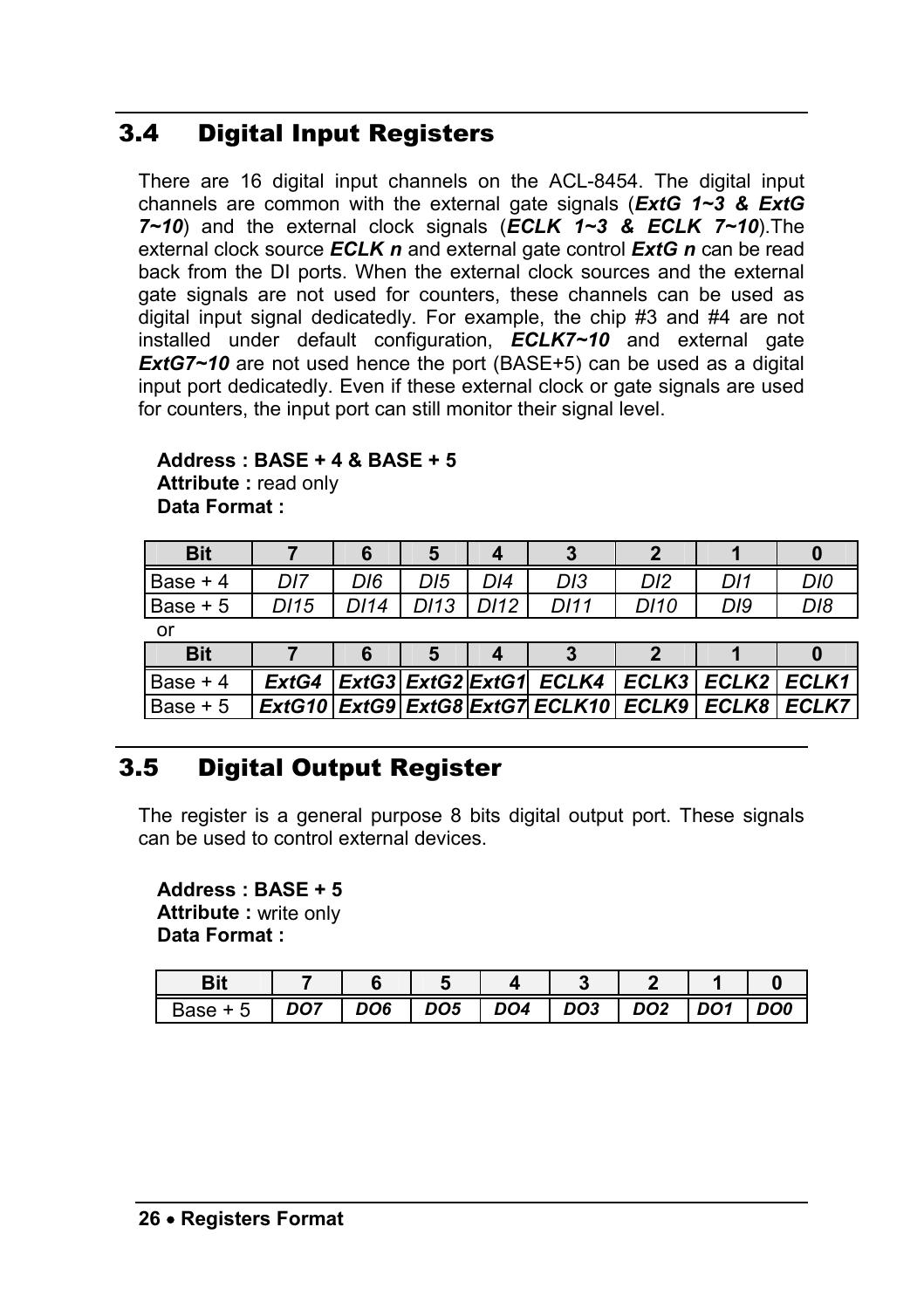# 3.6 Low-level Programming

To manipulate the ACL-8454, users may understand how to write a hardware dependent low-level program. Using either assembly or high-level language such as BASIC or C language can carry out the low-level programming. The following gives examples to show how to use programming language to access an add-on I/O card.

#### *Getting Start*

Before programming, the add-on card should be correctly installed. After installing the card, the users should already understand how much system (PC) resources are used by this card, such as I/O address, IRQ channels, and even DMA channel, etc.

The second step is to study the register format and the operation theorem of the card. Then users can try to write low-level programs to operate it. Although the high-level program library is available, the low-level programming can improve the efficiency and perform functions which the library does not support. The low level programming is not difficult and may be necessary to understand.

#### *Programming Language*

The programming language to be used is dependent on users' familiarity and the system requirement. No matter what kind of language is used, the user must understand the syntax of the I/O instructions to access the I/O card. The following sections introduce the syntax of the often used programming language. In each section, the write (output) port instruction and the read (input) port instruction are shown. In the examples, the base address of the I/O card is assumed as *HEX 240* and the port of the register to be access is BASE+2.

#### *Assembly*

To write an output port: out 240h,value out 240h,register To read an input port in A, 240h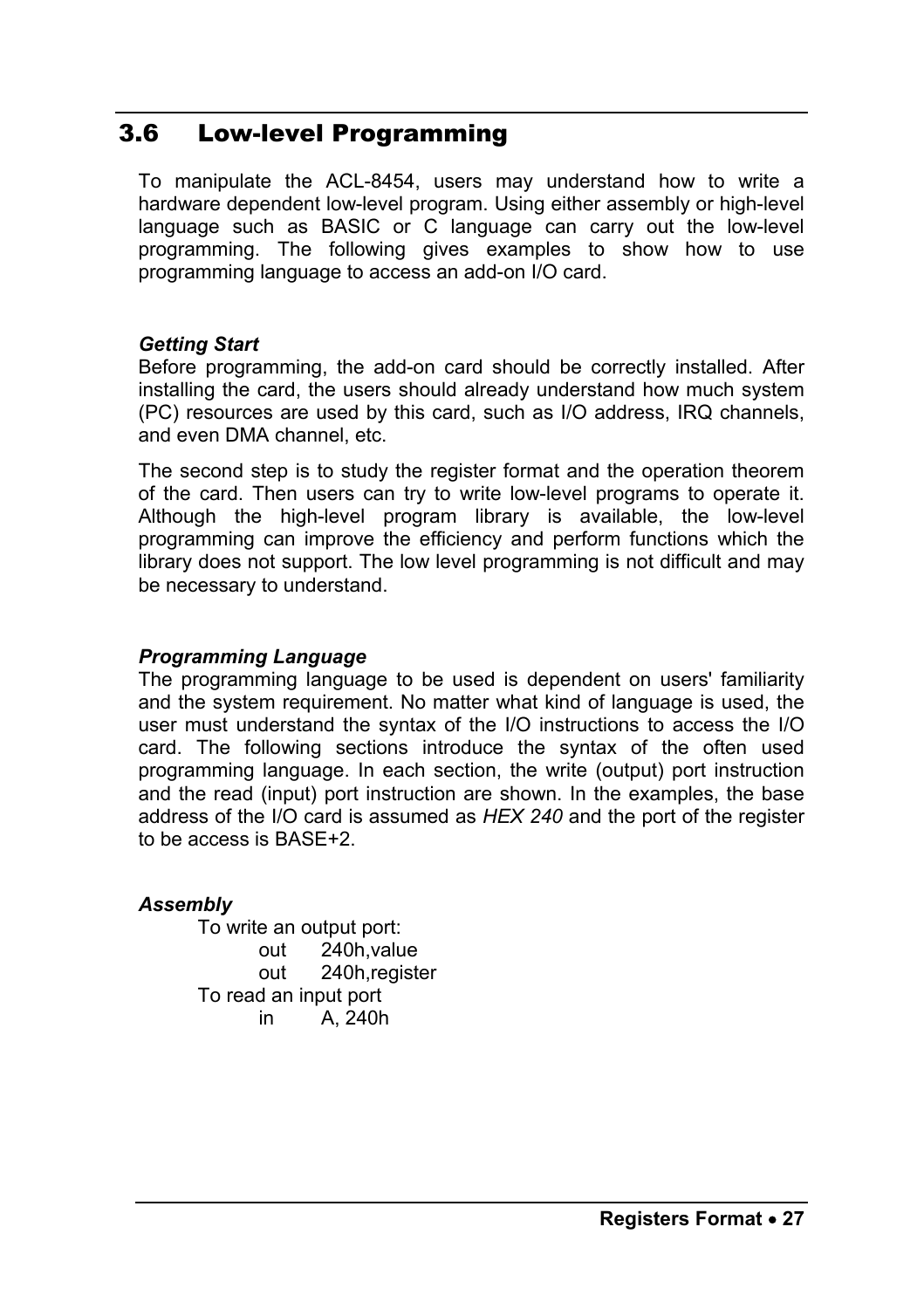#### *BASIC language*

To write an output port:

- 10 BASE=&H240
- $20$  VALUE% =  $8$ H<sub>2</sub>F
- 30 OUT( BASE+2), VALUE %
	- or
- 10 OUT( &H242 ), &H20

To read an input port

- 10 BASE=&H240
- 20 VALUE=INP( BASE+2)
	- or
- 10 VALUE=INP( &H242 )

#### *C language (Borland C++)*

To write an output port: #define BASE 0x240 unsigned int Value=0x2F; outportb( BASE+2 , Value ); **or or or** outportb( 0x242 , 0x2F );

To read an input port

 #define BASE 0x240 unsigned int Value: Value = inportb( $BASE+2$ ); **or or or** Value = inportb( $0x242$ );

#### *Perform Functions*

Users should study the operation theorem and the relative data sheet to understand how to operate this card, and then use the low-level programming to perform those functions. Generally, the DIO control can be easily performed by only a few instructions, it is very suitable to use the low level programming.

As to the higher-level functions such as the interrupt service routines, pulse width measurement, frequency measurement, etc, user may use the library or modify the examples to carry them out. However, fully understanding of the PC system is necessary for certain applications.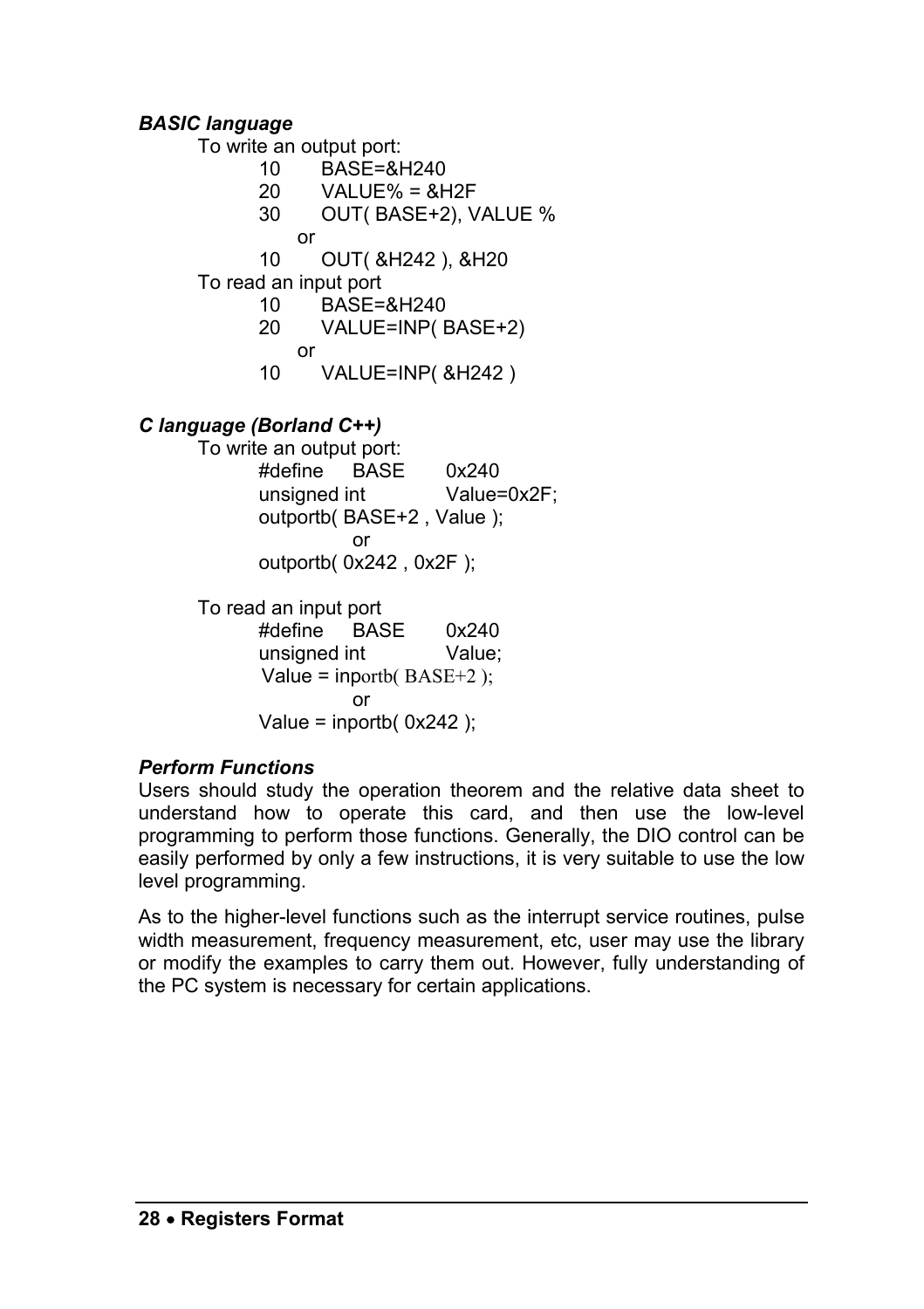4

# Signal Connections & Applications

This chapter describes the connectors and some application wiring of the ACL-8454. Including the signal connection between the ACL-8454 and external devices, such as daughter boards or other devices.

## 4.1 Connectors Pin Assignment

The ACL-8454 comes equipped with a D-type 37 pin female connector (CN1). The CN1 is located at the rear plate. The pin assignment of the connector is illustrated in the Figure 2.1. Refer to section 2.1 for details of pin assignment.

# 4.2 Daughter Board Connection

The ACL-8454 can be connected with daughter boards ACLD-9137, ACLD-9138, ACLD-9188, and DIN-37D to extend the bus.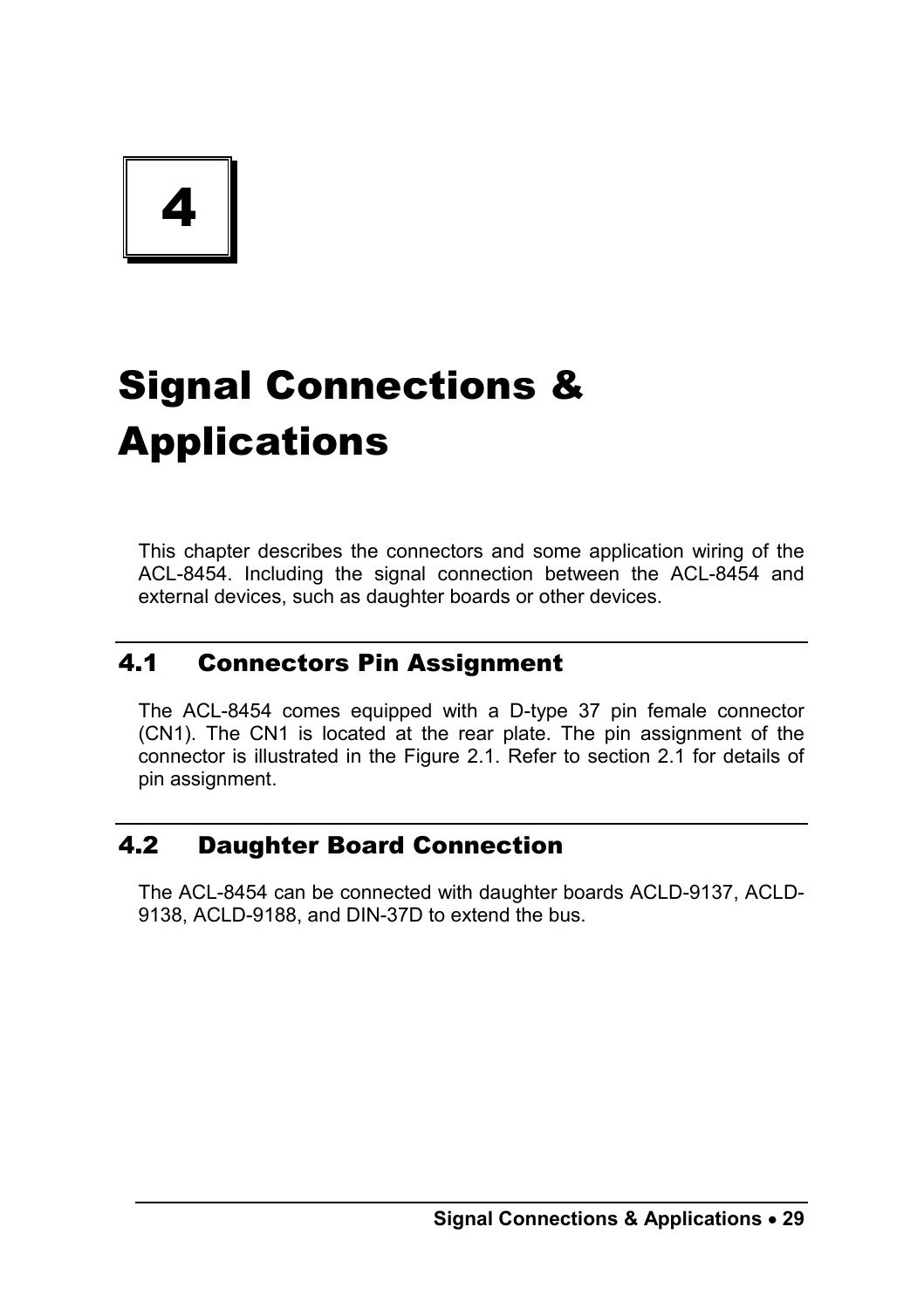# 4.3 Digital I/O Connection

The ACL-8454 provides 16 digital input and 8 digital output channels through the connector CN1. The digital I/O signals are fully TTL/DTL compatible.



**Figure 4.1 Digital I/O Connections** 

# 4.4 Timer / Counter Connection

The ACL-8454 has four 8254 chips on board. It offers 8 independent 16-bit programmable down counters and two pairs of cascaded counters. To implement your applications, you can follow the procedure to design your applications and connect the signals.

- 1. Check if the frequencyof the clock source is fixed, if answer is 'No' then go to step 7.
- 2. Calculate the frequency of clock according to your application and decide the clock source: internal, external, or cascaded. Then decided which counter is used.
- 3. If internal clock source is used, configure the CK n jumpers according the calculation in step 2.
- 4. If external clock source is used, to generate a clock source outside the board and check the frequency.
- 5. If cascaded clock source is used, to configure and program the cascaded timer to generate the desired clock source.
- 6. If frequency of the clock is not fixed, only external source can be used and then connect the external jump wires according your application.
- 7. Decide the gate control source: always enable, externally control, or cascaded controlled.
- 8. To connect or configure the gate signal of counter/timers.
- 9. To program the counter/timers using desired mode.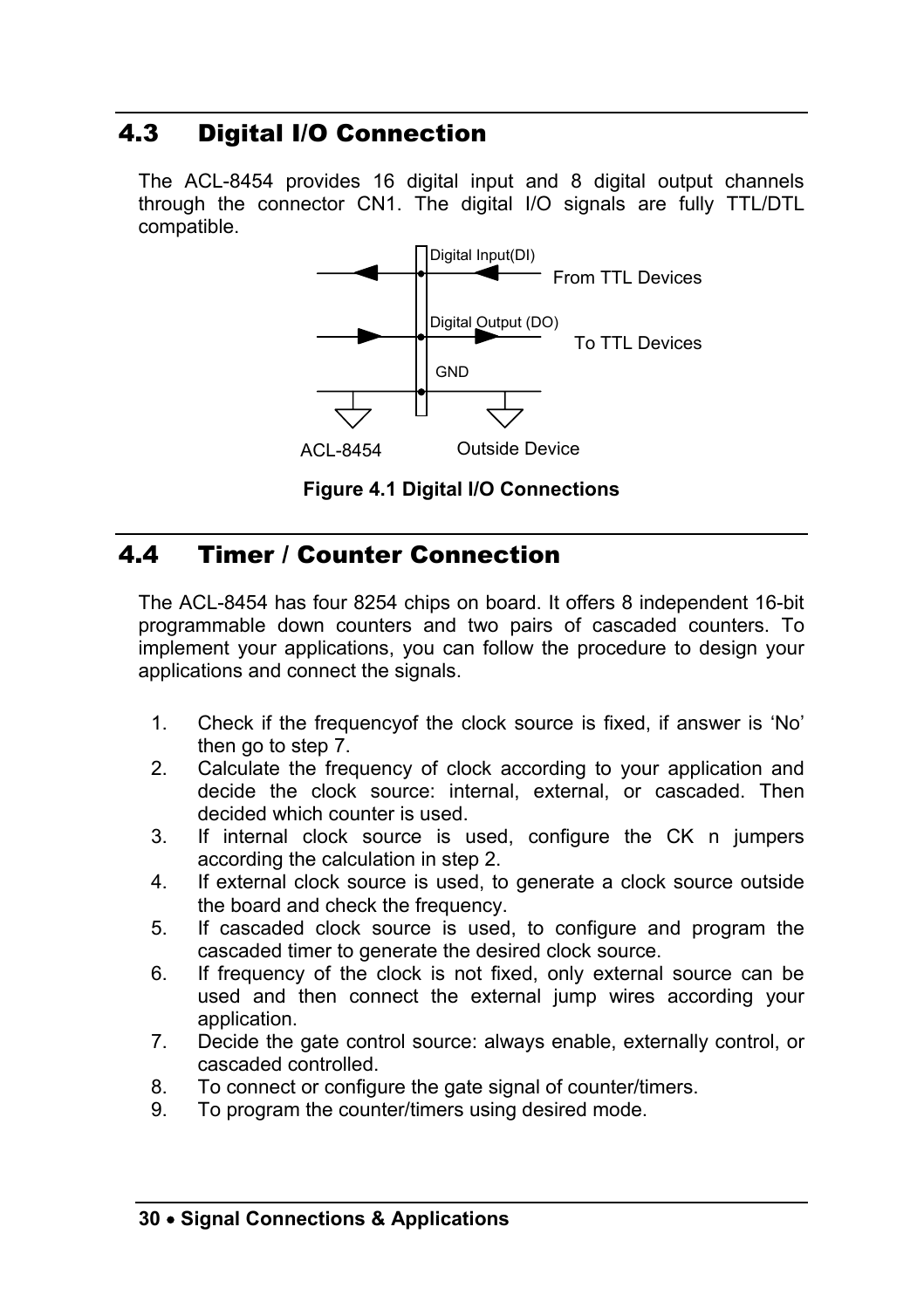# 4.5 Frequency Generator

#### **Example 1 : To generate a 250 KHz Square Wave.**

- step 1: To use **fixed** clock source because the output is a fixed frequency.
- step 2: Internal 2 MHz clock source is suitable to generate a 250 KHz square wave. Use Counter #4 for this application.

50 KHz = 2 MHz / 8

- step 3: Set jumper 'CK4'. The clock source is coming from internal 'CLOCK1'. Note that the CLOCK1 must be set as 2 MHz. However, the CLOCK1 is shared with other counters. You must consider the clock source of other counters which using CLOCK1 in the same time.
- step  $4 \sim 6$  : Skip these steps.
- step 7: The gate source is always enabled. Note the jumper 'G4' should be removed and no external gate is used.
- step 8: Connect the counter output to external device. The following block diagram illustrates the application.
- step 9: Write the control program. Please refer the 'DEMO1.C' source code.





#### **Example 2 : To generate a very low frequency of 1 pulse / 1 hour**

- step 1: To use **fixed** clock source because the output is a fixed frequency.
- step 2: Because the desired frequency (1/3600sec=0.000278Hz) is too slow to use one counter to generate. Even if using cascaded counter architecture, the clock frequency of the first stage counter must be as low as possible. At first, try to use **internal** clock. Assume the clock of the first stage is 100 K Hz. then the frequency divider value of the two cascaded counters is:

100 K Hz / 0.000278 Hz = 360,000,000

It is really a large number. Share the divider value to the two counters, for example, the divider of the first stage can be 60000 and the divider of the second stage is 6000.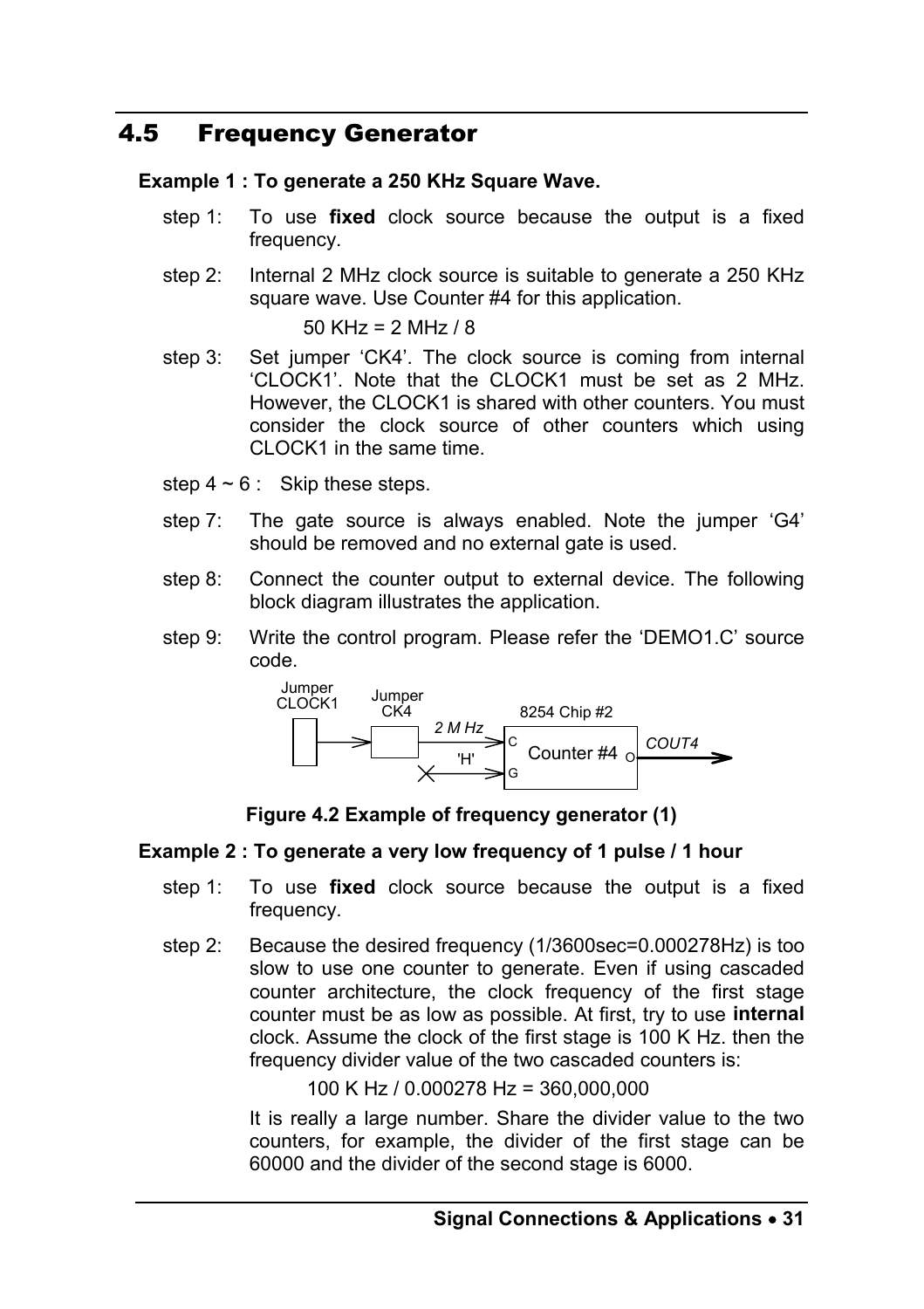#### 360,000,000 = 60000 x 6000

Therefore, 'user configurable cascaded counters' can be used to solve this problem. The counter #1 and #2 are used in this example.

- step 3: Set jumper 'CK1'. The clock source is internal 'CLOCK2' and it is set as 100 KHz in default. Then set jumper 'CK2' and the clock source is coming for the output of the 'Last channel (#1)'.
- step 4: Skip these steps.
- step 5: Write and verify the control program for counter #1.
- step 6: Skip these steps.
- step 7: The gate source of the two counters is enable always. Note the jumper 'G1' and 'G2' should be removed and no external gate signals are used.
- step 8: Connect the counter #2 output to external device. The following block diagram illustrates the application
- step 9: Write and verify the control program. Please refer the 'DEMO2.C' source code.



**Figure 4.3 Example of frequency generator (2)**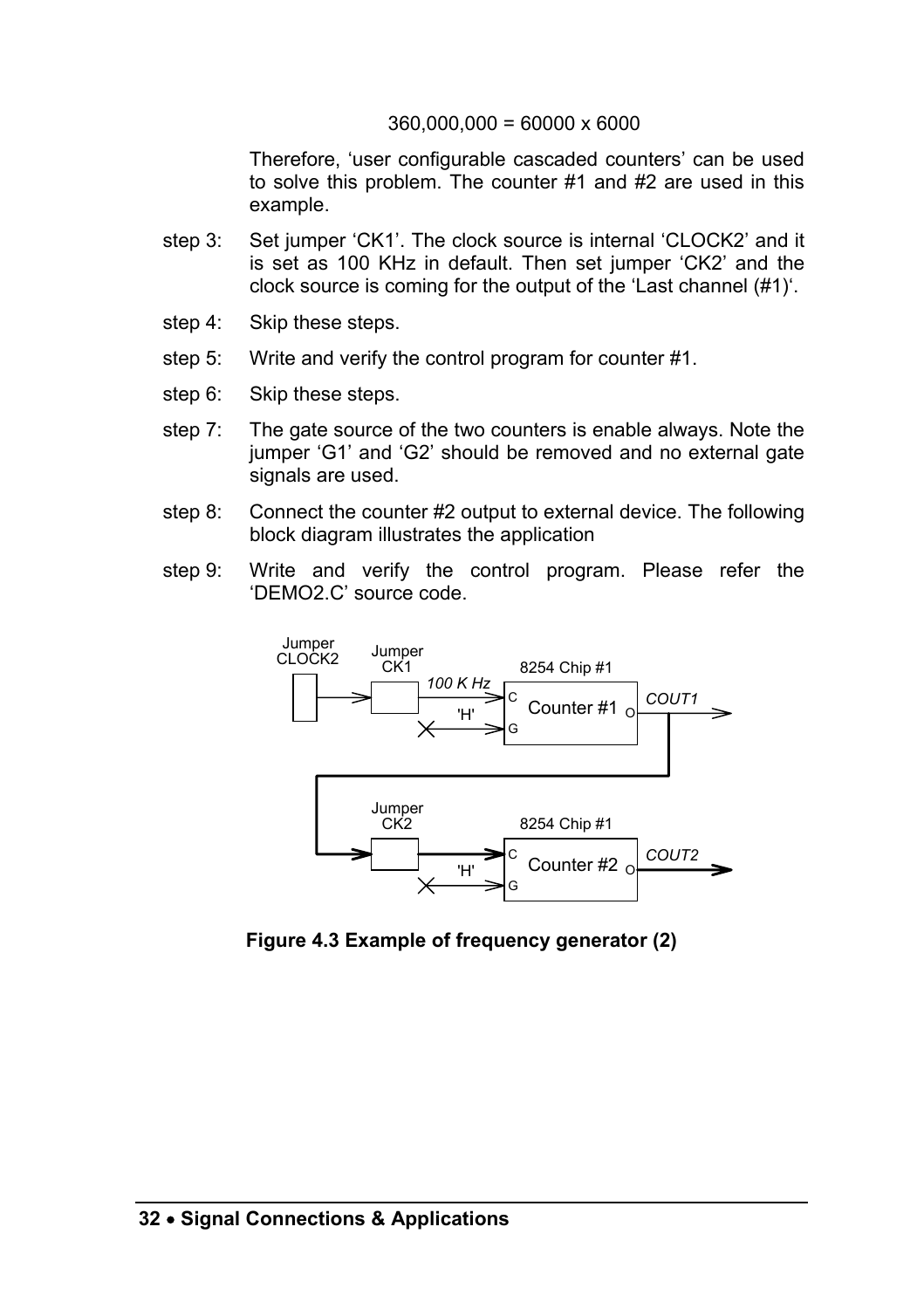## 4.6 Pulse Width Measurement

#### **Example : To measure pulse width (with** ∆**T < 32ms)**

- step 1: To use **fixed** clock source as base time interval (or base frequency).
- step 2: Assume I**nternal 2M Hz** clock is used. The time base is

<sup>∆</sup>*t* = 1/2M=5x10e-7 sec

The count range for measuring pulse width is:

<sup>∆</sup>*t* < pulse width < ∆*t* \*65535 (=32.768 msec)

If the specification of the pulse width to be measured is in the range, the 2M Hz can be used. Otherwise changing the base frequency of the counter. The counter #3 is used in this example.

- step 3: Set jumper 'CK3' for internal 2 M Hz clock source.
- step  $4 \sim 6$ : Skip these steps.
- step 7: The external gate source is just the signal to be measured. The width of the high pulse can be measured. Note that if the pulse is shorter, the time resolution is worse. If the pulse is wider, the limitation of the maximum pulse width should be care.
- step 8: The following block diagram illustrates the application.
- step 9: Write the control program. Please refer the 'DEMO3.C' source code.



#### **Figure 4.4 Example of pulse width measurement**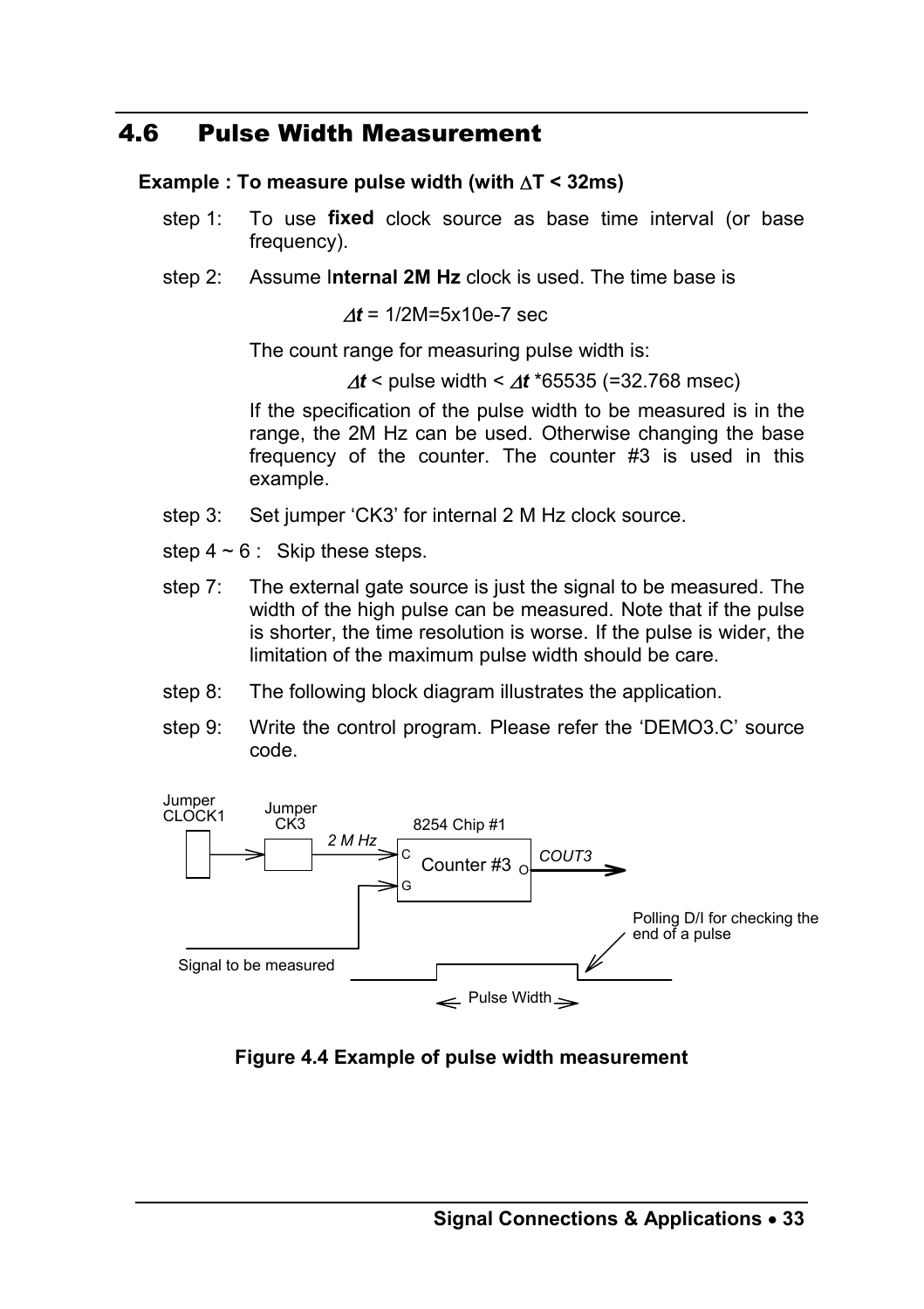# 4.7 Frequency Measurement

#### **Example : To measure frequency around 1~100 K Hz**

- step 1: This application needs two counters. One counter is used to generate a pulse whose time interval is very precise. The pulse is used to enable the other counter (counting counter) by gate control. On ACL-8454, internal gate control is possible. The internal gate is coming from /COUT6. In this example, the pulse generate is counter #6 and the counter #1 is used to measure frequency.
- step 2: The maximum value of counting counter is no more than 65535. For measuring 100 K Hz frequency, the time interval should be within  $1/100$  K Hz x  $65535 = 0.655$  sec. If the time interval is wider then the measurement resolution is better, however, if time interval is too long the counting value will be overflow. That means the low pulse width of counter #6 output should shorter than 0.655 sec. User can try to generate the pulse by counter #6 by yourself.
- step 3: Configure jumper 'CK1'. The clock source is the signal to be measured.
- step 4~6: Skip these steps.
- step 7: Set the internal jumper 'G1'. The gate is controlled internally.
- step 8: The following block diagram illustrates the application
- step 9: Write and verify the control program. The frequency of the signal is :

#### **frequency = counting value of counter #1 / precise time interval**

Please refer the 'DEMO4.C' source code.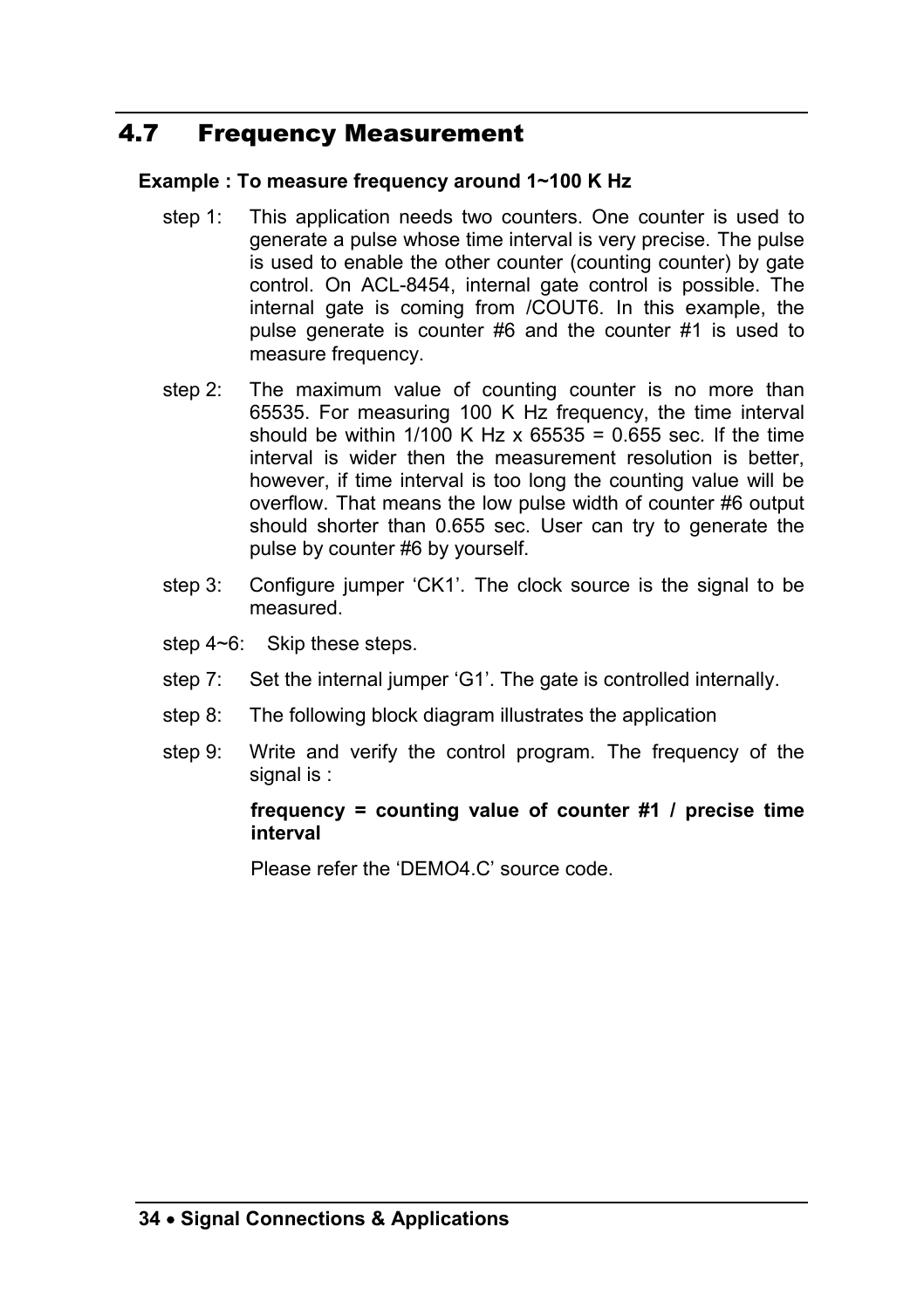

**Figure 4.5 Example of frequency measurement (1)** 

The ACL-8454 can **synchronously** measure frequency from **four** channels because the internal gate control is connected to 4 counters (#1~4) in the same time. Furthermore, as the gate signal goes low, an interrupt is generated. The user can write an ISR to sample and calculate the frequency of all the 4 channels. This feature is very useful in control system.



**Figure 4.6 Example of frequency measurement (2)**

Note that the precise gate signal is not necessarily coming from the internal source. The gate can be generated by any counter and route to gate of counters externally (refer Figure 4.6.). The frequency measurement application is quit complicate. User should also be care of the frequency range to be measured then design a system according to the system specification.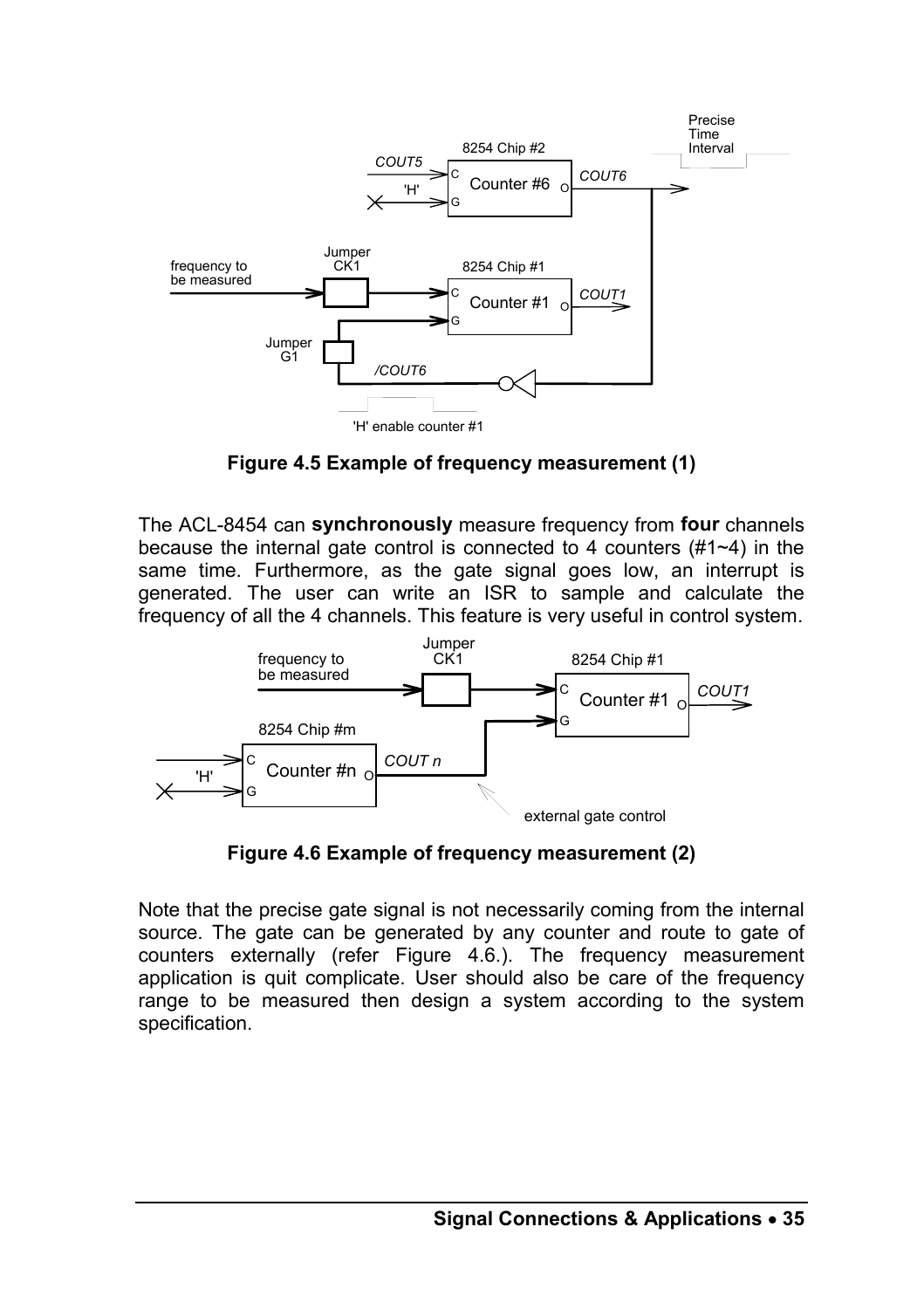# 4.8 Event Counter

#### **Example : To count external event in 1 sec**

- step 1: This application needs one counter to generate a time base of 1 sec and the second counter to count the event. The cascaded counter #5, #6 can perform the watchdog timer. Counter #1 is used as an example to count external event. The clock source of counter #1 is the event signal and the frequency is not fixed.
- step 2~6: Skip these steps.
- step 7: The gate source is always enabled and the external gate must be removed.
- step 8: Connect the signal according to Figure 4.7.
- step 9: Write the control program. Please refer the 'DEMO5.C' source code.



**Figure 4.7 Example of event counter**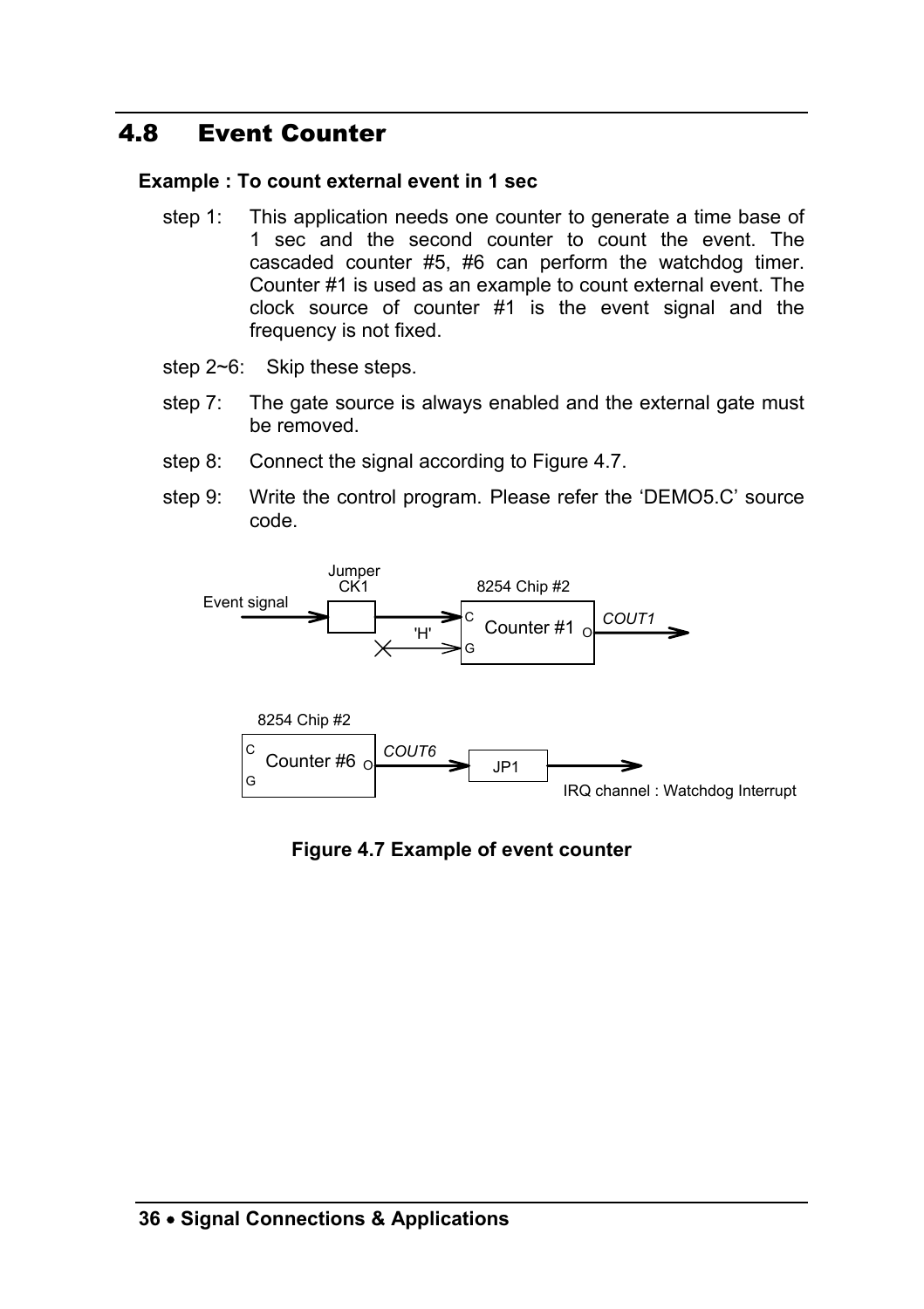# 4.9 Double Interrupt System

#### **One Internal plus one external interrupt sources**

The ACL-8454 provides double interrupt sources which are very useful in some application. For example, most of the application needs a watchdog timer to monitor the system periodically, hence, an IRQ channel is used. In addition, the emergency control may be necessary, hence, an additional external IRQ channel is helpful to handle the situation. Therefore, double interrupt level is necessary. The external interrupt source can be routed to *COUT12* if 8254 chip #4 is not installed.



#### **Figure 4.8 Example of double interrupt system**

#### **Two internal interrupt sources**

For certain application, */COUT6* is used to generate gate control pulse for measuring frequency and to generate interrupt too. This internal IRQ channel is used to calculate frequency data. However, another internal watchdog timer interrupt may be still necessary. Users can install 8254 chip #4 to get one more pair of cascaded counters (#11, #12). The *COUT12* can be used as watchdog interrupt source. Therefore, two internal interrupt sources are available.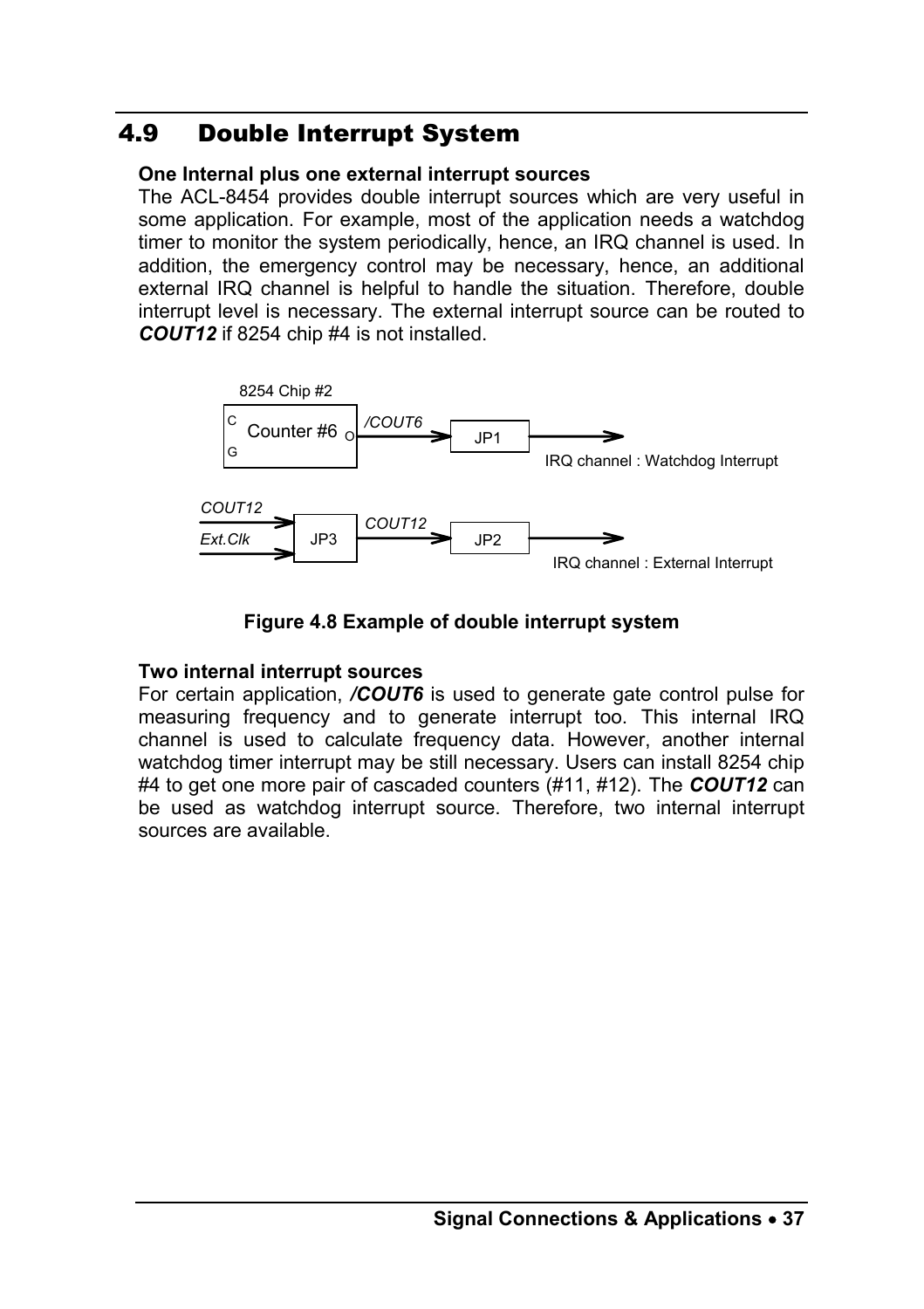5

# High-Level Programming

There are more than 10 functions provided by the C language library. By using the C language library, it saves a lot of programming time.

If you need to perform some special functions which are not provided in the library, you can modify the library according to your requirement. The fully commented C source of the library is also included in your software library diskette. It is a good starting point for C language programmers who wish to modify the functions in the library.

In addition to library and source code, some demonstrating programs are also included in the disk. It will help you to understand the library more quickly.

Please refer to the demonstration examples in the software to get examples of the using of the library

# 5.1 Installation

♦ **MS-DOS/Windows 3.1 Software Installation** 

With "ACL-8454 Library & Utility" diskette:

- 1. Turn your PC's power switch on.
- 2. Put the " ACL-8454 Library &Utility" diskette into your floppy drive A: or B:

*for DOS* **: A:\DOS\SETUP.BAT**  *for Win 3.1* **: A:\WIN31\SETUP.BAT**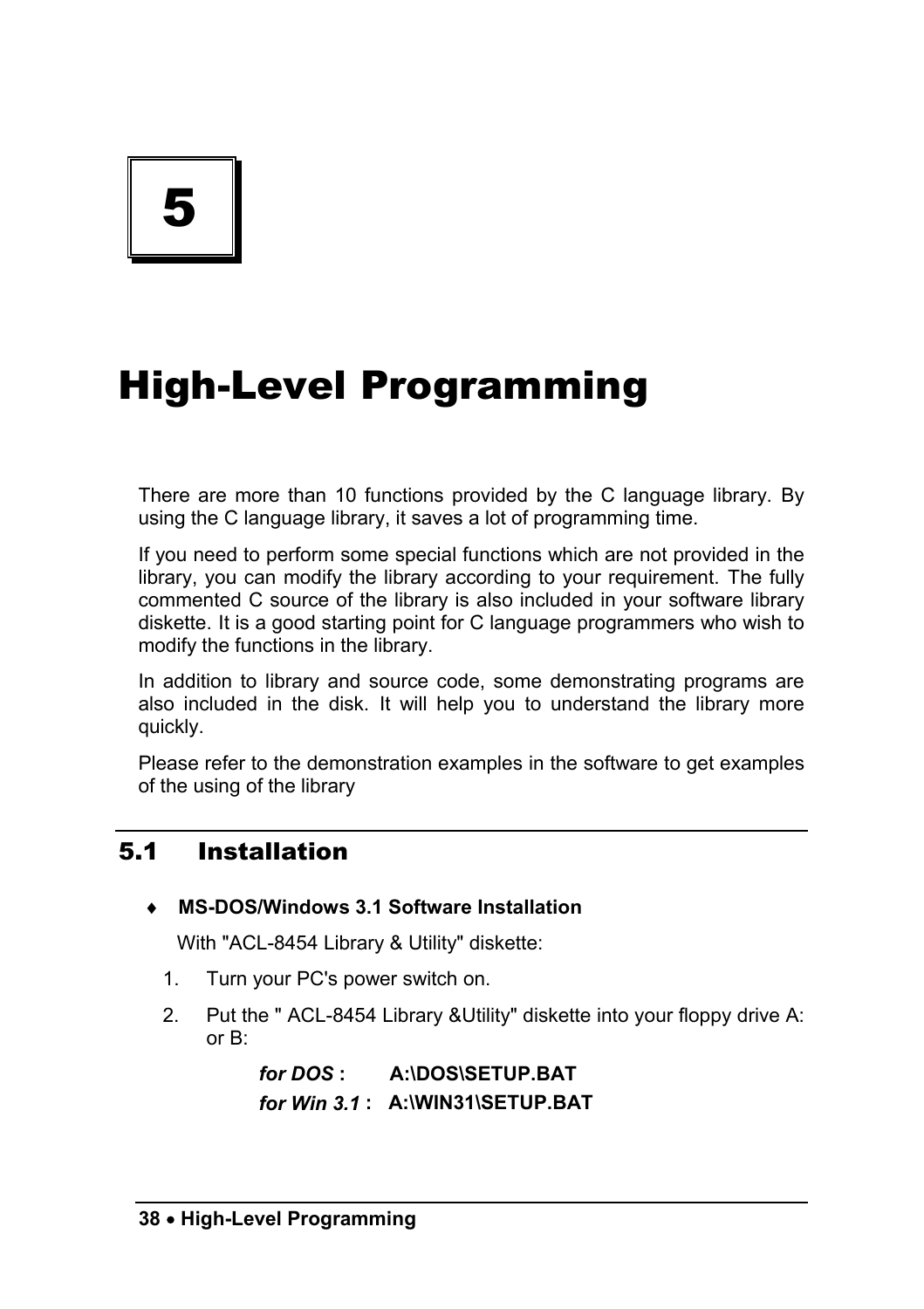#### ♦ **With CD-ROM:**

- 1. Turn your PC's power switch on.
- 2. Put the CD-ROM into your CD-ROM drive.
- 3. Type the commands:

**Dos:** 

X:\> CD\NuDAQISA\8454\DOS

X:\NuDAQISA\8454\DOS> SETUP

(x identifies the drive that contains the CD-ROM)

After installation, all the files of ACL-8454 Library & Utility for DOS are stored in C:\ADLink\8454\DOS directory.

#### **Windows 3.1:**

X:\> CD\NuDAQISA\8454\WIN31

X:\NuDAQISA\8454\DOS> SETUP

(x identifies the drive that contains the CD-ROM)

After installation, all the files of ACL-8454 Library & Utility for Windows 3.1 are stored in C:\ADLink\8454\W31 directory.

#### ♦ **Win-95/Win-NT Software Installation**

With "ACL-8454 Library & Utility" diskette:

- 1. Turn your PC's power switch on.
- 2. Put the " ACL-8454 Library &Utility" diskette into your floppy drive A: or B:

| for Win-95 : | A:\Win95\SETUP.EXE |
|--------------|--------------------|
| for Win-NT:  | A:\WinNT\SETUP.EXE |

With CD-ROM:

- **step 1:** Place the ADLink CD-ROM into the appropriate CD drive.
- **step 2:** If auto-run setup program is not invoked automatically, please execute X:\setup.exe. (X indicates the CD-ROM drive)
- step 3: Select NuDAQISA→ACL-8454→Win95DLL or NuDAQISA  $\rightarrow$  ACL-8454 $\rightarrow$  WinNT DLL to install software.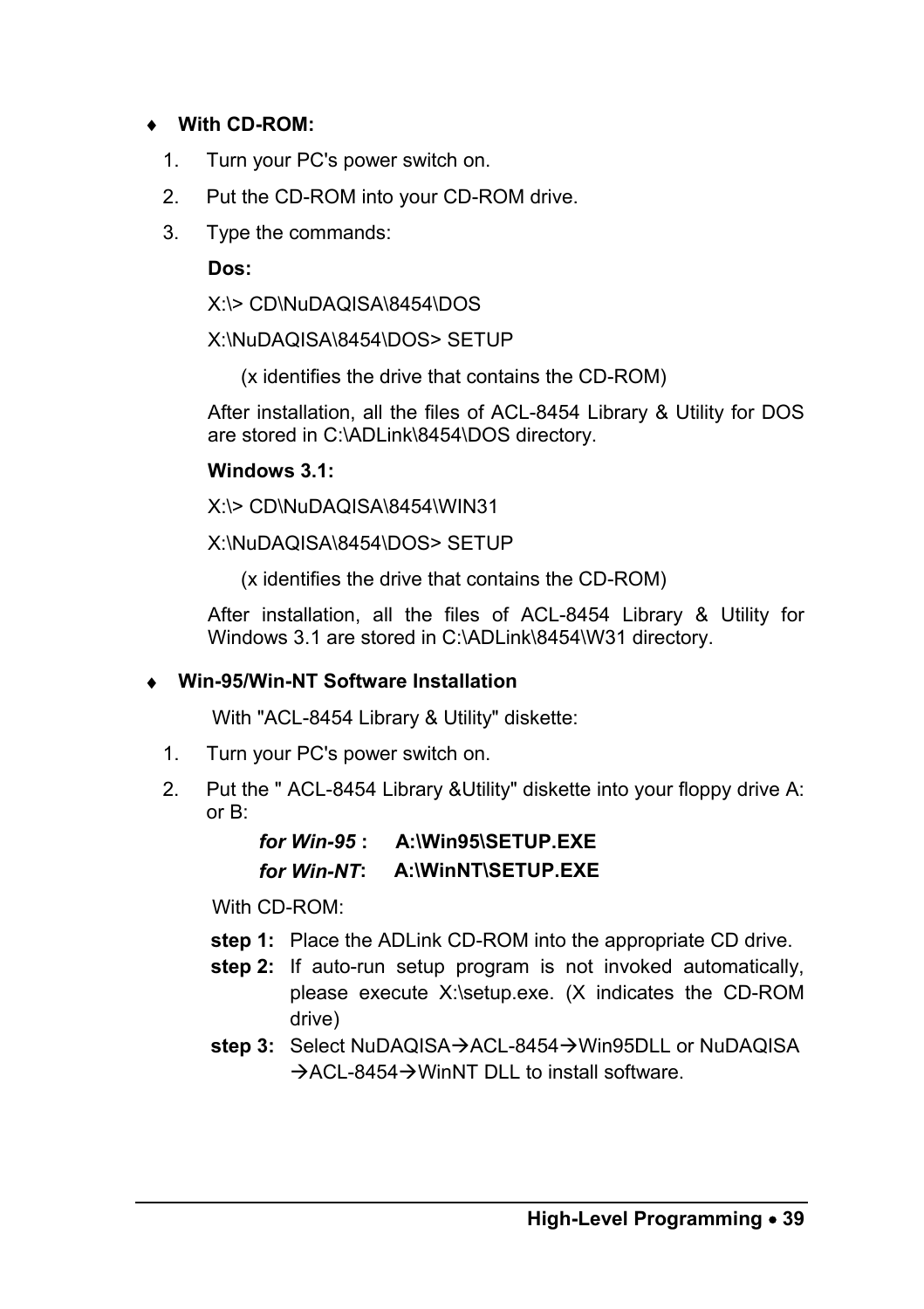#### **[Win-NT only]**

When the software component installation process is completed and the system that ACL-8454 Library is installed on is *Windows NT*, Setup will launch the *Driver Registry Utility (8454Util.exe)* for you to make the registry of the drivers that you want to perform *interrupt operation*.

The *Driver Registry Utility* first shows the following window. If 8454 driver has been registered, it will be shown on the *Registered Driver* list.

| <b>B</b> 8454 Driver Registry Utility<br>Exit                                   |               |
|---------------------------------------------------------------------------------|---------------|
| This utility is used for 8454 device which will<br>perform Interrupt Operation: |               |
| <b>Registered Drivers:</b>                                                      | New           |
|                                                                                 | Modify.       |
|                                                                                 | <b>Remove</b> |
|                                                                                 | Done          |
|                                                                                 |               |

If the ACL-8454 device **DOES NOT** want to perform interrupt operation', please click "Done" or "Exit!" to exit this utility. Click "New…" button and a *Driver Configuration* window appears for you to set IRQ levels and base address.

**ACL-8454** can support two interrupt lines. One is IRQ1 (high IRQ) from /COUT6 which is the reversed output of internal cascaded counters and the other is IRQ2 (low IRQ) from COUT12 which is from internal timer or external source (ECLK10). The "Driver Configuration" window for ACL-8454 is: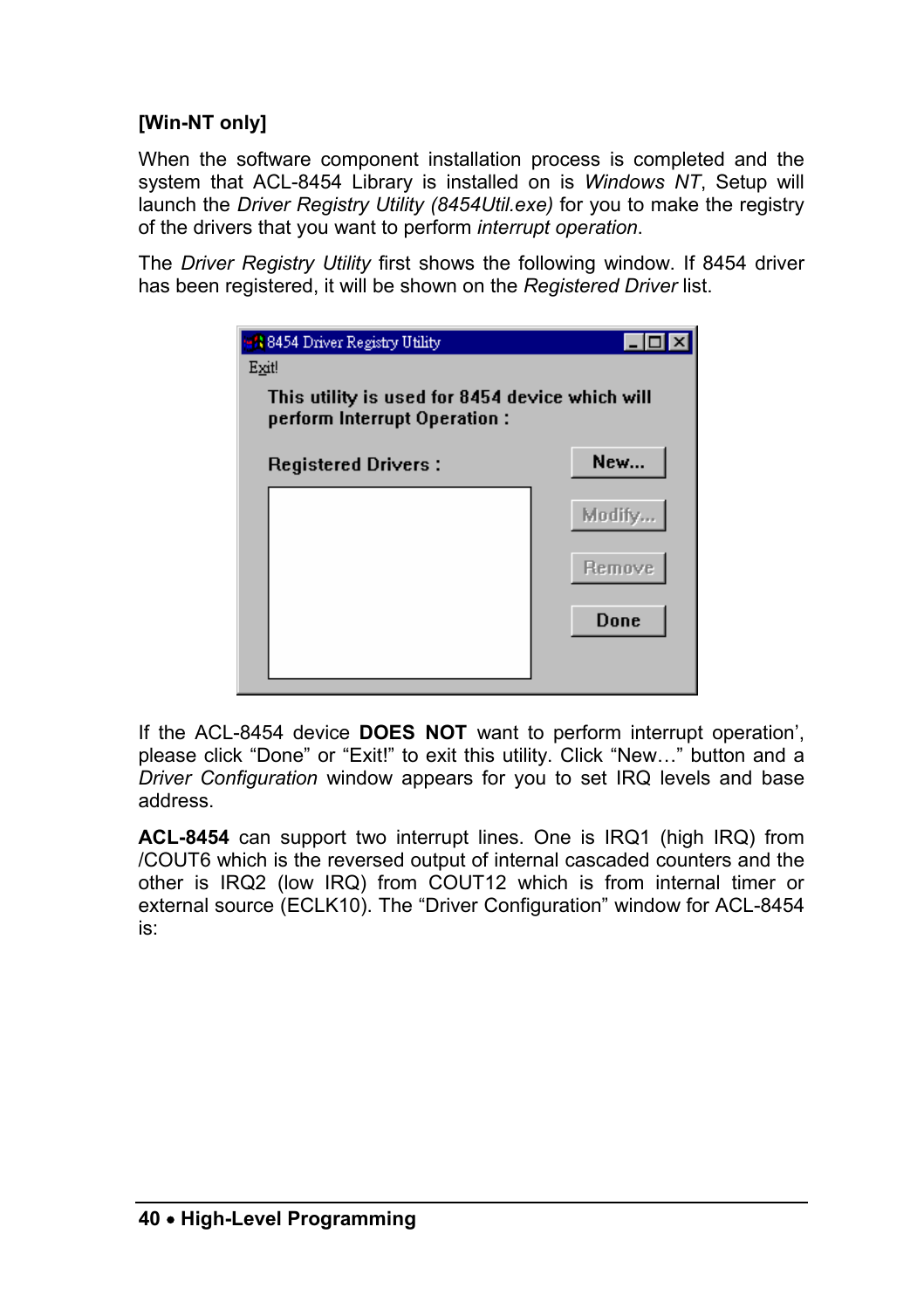| Driver Configuration |        |  |
|----------------------|--------|--|
| Card Type:           | 8454   |  |
| Base Address:        | 240H   |  |
| IRQ1:                | 15     |  |
| IRQ2:                | Iо     |  |
| <b>OK</b>            | Cancel |  |

If you don't need to use both of these two IRQ lines, set the unused IRQ level as "0". Then you can save one IRQ level for your system.

After the setting for IRQs level and base address, click "OK" to register the driver.

When you finish the driver register, select "Done" or "Exit!" to exit this utility. To make the registered drivers work, you have to re-start Windows NT system.

**Note :** If your device driver can not be started, please check if the resources ( I/O Port Address or IRQ Level) conflict with other hardware device. You can use *8454Util* utility to change the resource setting. After the ACL-8454 DLL for Win-NT is installed, this utility is located in <InstallDir>\Util directory.

#### **[Win-95 & Win-NT]**

After you complete the installation of ACL-8454 Library, ACL-8454's DLL (8454.DLL) is copied to Windows System directory (default is C:\Windows\System for Win95 or C:\Winnt\System32 for Win-NT). The driver files for Win-95 (w95\_8454.VXD) are copied to the Windows System directory (default is C:\ Windows\System) or the driver files for Win-NT (DIO.SYS and 8454.SYS) are copied to the Windows NT System Drivers directory (the default directory is C:\Winnt\System32\Drivers).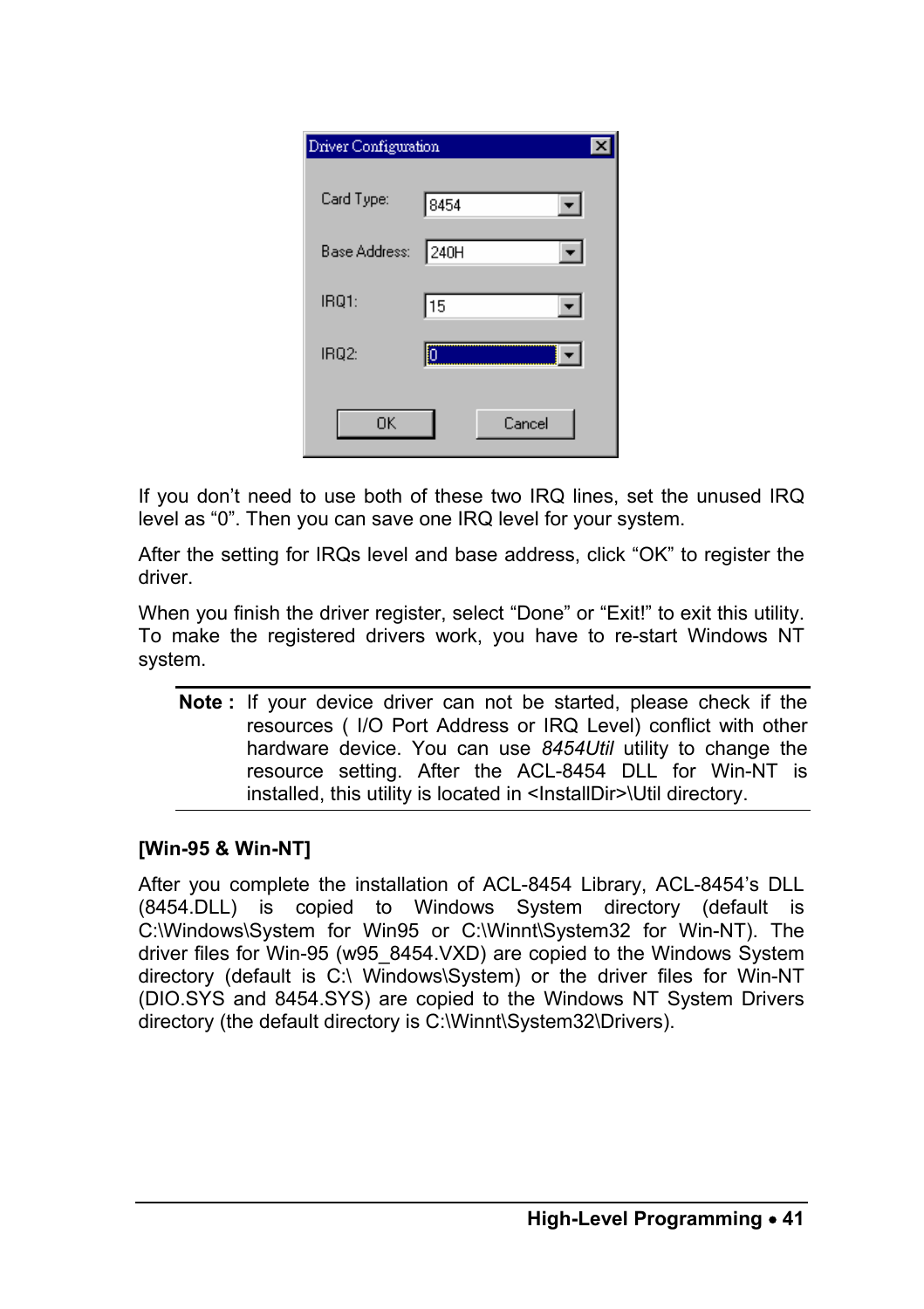# 5.2 W\_8454\_Initial

#### **@ Description**

To initial the base address used which used by the following functions. The default base address set in the library is 0x240. However, you should call this function before using others functions.

#### **@ Syntax**

#### **Microsoft C/C++ (Windows, Win95 & Win-NT)**

int W\_8454\_Initial(int base\_address)

#### **Visual Basic**

#### **Windows 3.11 Version:**

W\_8454\_Initial (ByVal base\_address As Integer) As Integer

#### **Win-95 or Win-NT Version:**

W\_8454\_Initial (ByVal base\_address As Long) As Long

#### **C/C++ (DOS)**

int \_8454\_Initial( int base\_address )

#### **@ Arguments**

int base address : base address of the card

#### **@ Return Value**

No Error : No error Base Address Error : When the base address is illegal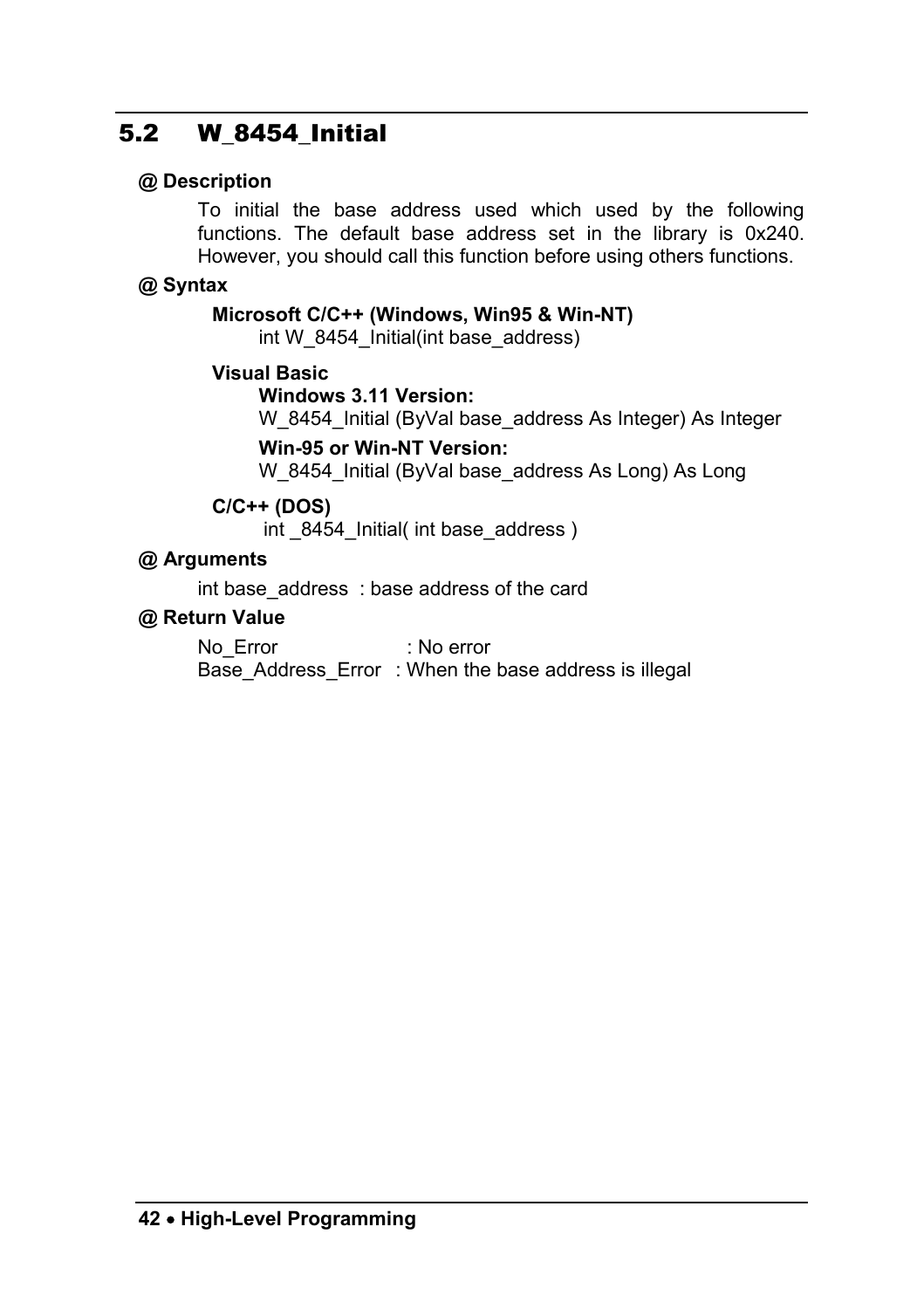# 5.3 Set Chip

#### **@ Description**

This is a macro which is used to select or active one of the four 8254 chips. Refer the 8454.H for the definition of the Set\_Chip macro. This macro is used by other functions in this library, it may not necessary be used by users.

#### **@ Syntax**

#### **Microsoft C/C++ (DOS, Windows, Win95 & Win-NT)**

Set Chip( int ChipNo )

#### **@ Arguments**

int ChipNo : chip number, equal 1 to 4.

#### **@ Return Value**

No return value

# 5.4 W 8454 Write Counter

#### **@ Description**

To write a command to a counter. The user can directly assign the counter number 1~12, therefore it is not necessary to care about the chips number and other details. The output and response of the counter is dependent on the 'Mode' argument and the configuration on hardware.

#### **@ Syntax**

#### **Microsoft C/C++ (Windows, Win95 & Win-NT)**

int W\_8454\_Write\_Counter(int CntrNo, int Mode, unsigned int CntrVal)

#### **Visual Basic**

#### **Windows 3.11 Version:**

W\_8454\_Write\_Counter (ByVal CntrNo As Integer, ByVal Mode As Integer, ByVal CntrVal As Integer) As Integer

#### **Win-95 or Win-NT Version:**

W\_8454\_Write\_Counter (ByVal CntrNo As Long, ByVal Mode As Long, ByVal CntrVal As Long) As Long

#### **C/C++ (DOS)**

int 8454 Write Counter(int CntrNo, int Mode, unsigned int CntrVal )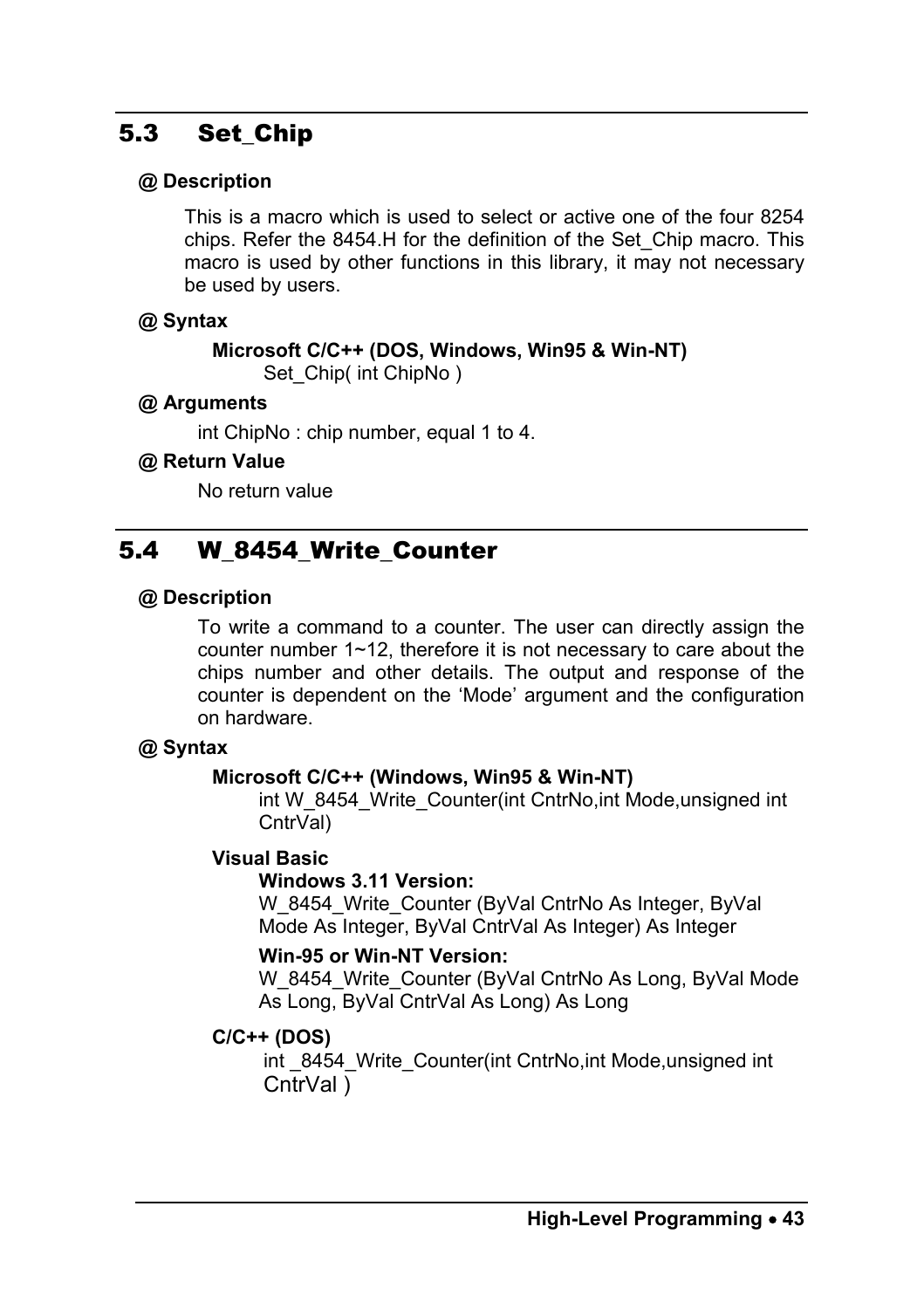#### **@ Arguments**

| int CntrNo                                                      | : Counter number, equals to $1 \sim 12$           |  |
|-----------------------------------------------------------------|---------------------------------------------------|--|
| int Mode                                                        | : Operation mode of counter, equals to 1 $\sim$ 6 |  |
| unsigned int CntrVal: The 16 bits counter value to write to the |                                                   |  |
|                                                                 | counter.                                          |  |

#### **@ Return Value**

| No Error | : No error                                   |
|----------|----------------------------------------------|
|          | Invalid Counter No : CntrNo is out of range. |
|          | Invalid Timer Mode : Mode is out of range    |

### 5.5 W\_8454\_Read\_Counter

#### **@ Description**

To read the counter value from a counter. The user can directly assign the counter number 1~12, therefore it is not necessary to care about the chips number and other details.

#### **@ Syntax**

#### **Microsoft C/C++ (Windows, Win95 & Win-NT)**

int W\_8454\_Read\_Counter (int CntrNo, int \*Mode, unsigned int \*CntrVal)

#### **Visual Basic**

#### **Windows 3.11 Version:**

W\_8454\_Read\_Counter (ByVal CntrNo As Integer, Mode As Integer, CntrVal As Integer) As Long

#### **Win-95 or Win-NT Version:**

W\_8454\_Read\_Counter (ByVal CntrNo As Long, Mode As Long, CntrVal As Long) As Long

#### **C/C++ (DOS)**

int 8454 Read Counter(int CntrNo, int \*Mode, unsigned int \*CntrVal)

#### **@ Arguments**

| int CntrNo | : Counter number, equals to $1 \sim 12$                    |
|------------|------------------------------------------------------------|
| int *Mode  | : Operation mode of counter, equals to 1 $\sim$ 6          |
|            | UINT *CntrVal: address to save the read back counter value |

#### **@ Return Value**

No\_Error : No error Invalid Counter No : CntrNo is out of range.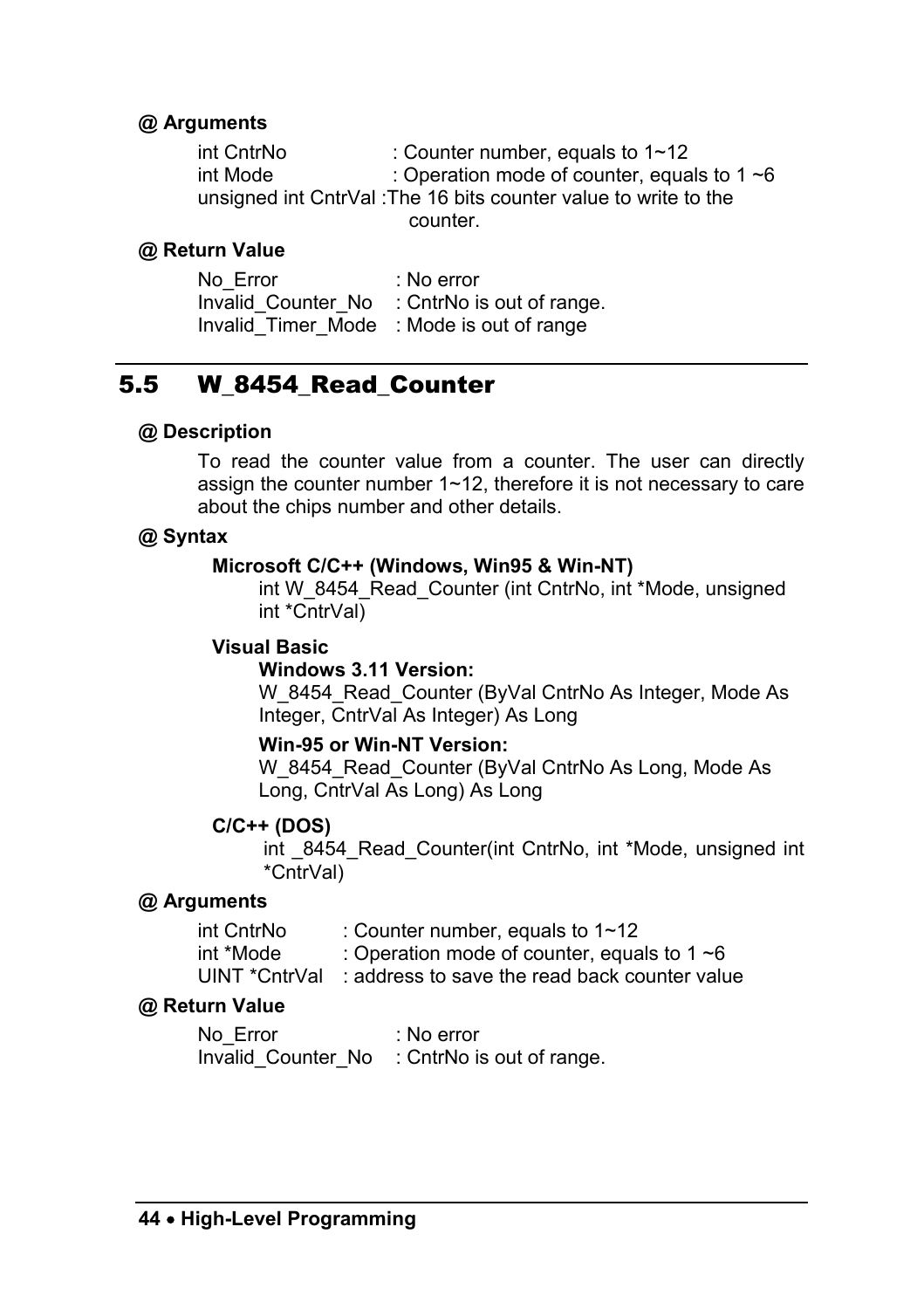# 5.6 W\_8454\_Stop\_Counter

#### **@ Description**

This function is used to stop a specified counter. The user can directly assign the counter number  $1 \sim 12$ , therefore it is not necessary to care about the chips number and other details.

#### **@ Syntax**

#### **Microsoft C/C++ (Windows, Win95 & Win-NT)**

int W\_8454\_Stop\_Counter (int CntrNo, unsigned int \*CntrVal)

#### **Visual Basic**

#### **Windows 3.11 Version:**

W\_8454\_Stop\_Counter (ByVal CntrNo As Integer, CntrVal As Integer) As Long

#### **Win-95 or Win-NT Version:**

W\_8454\_Stop\_Counter (ByVal CntrNo As Long, CntrVal As Long) As Long

#### **C/C++ (DOS)**

int 8454 Stop Counter(int CntrNo, unsigned int \*CntrVal)

#### **@ Arguments**

| int CntrNo | : Counter number, equals to $1 \sim 12$                     |
|------------|-------------------------------------------------------------|
|            | UINT *CntrVal : address to save the read back counter value |

#### **@ Return Value**

No\_Error : No error Invalid Counter No : CntrNo is out of range.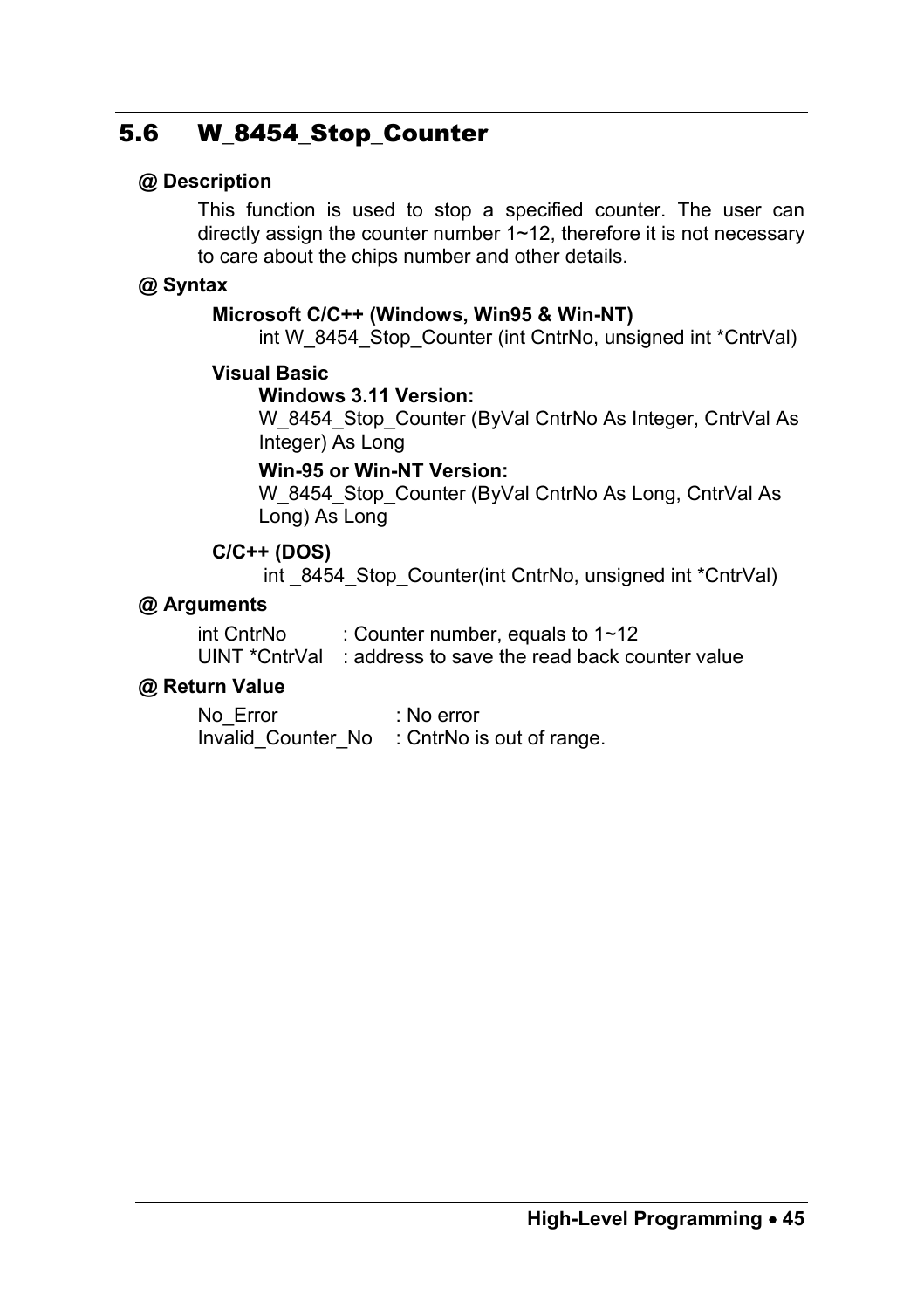# 5.7 W\_8454\_DO

## **@ Description**

To write an 8 bits data to the digital output port.

## **@ Syntax**

**Microsoft C/C++ (Windows, Win95 & Win-NT)** int W\_8454\_DO (int DO\_Value)

## **Visual Basic**

**Windows 3.11 Version:**  W\_8454\_DO (ByVal DO\_Value As Integer) As Integer **Win-95 or Win-NT Version:** 

W\_8454\_DO (ByVal DO\_Value As Long) As Long

# **C/C++ (DOS)**

int \_8454\_DO(int DO\_Value )

# **@ Arguments**

DO Value : the value to write to digital output port, only the 8 LSBs of the value are effective.

## **@ Return Value**

Always no error

# 5.8 W\_8454\_DI

## **@ Description**

To read the data of the digital input port. It is possible to read the 8 LSBs, 8 MSBs, or read only one bit channel by the DI relative functions.

# **@ Syntax**

## **Microsoft C/C++ (Windows, Win95 & Win-NT)**

int W\_8454\_DI( UINT \*DI\_Value ) int W\_8454\_DI\_L( UINT \*DI\_LValue )  $int W$ 8454 $\overline{DI}$ H( UINT \* $\overline{DI}$  HValue ) int W\_8454\_DI\_bit( int Bit\_No )

## **Visual Basic**

#### **Windows 3.11 Version:**

W\_8454\_DI (DI\_Value As Integer) As Integer W\_8454\_DI\_L (DI\_LValue As Integer) As Integer W\_8454\_DI\_H (DI\_HValue As Integer) As Integer W\_8454\_DI\_bit (ByVal Bit\_No As Integer) As Integer

## **Win-95 or Win-NT Version:**

W 8454 DI (DI Value As Long) As Long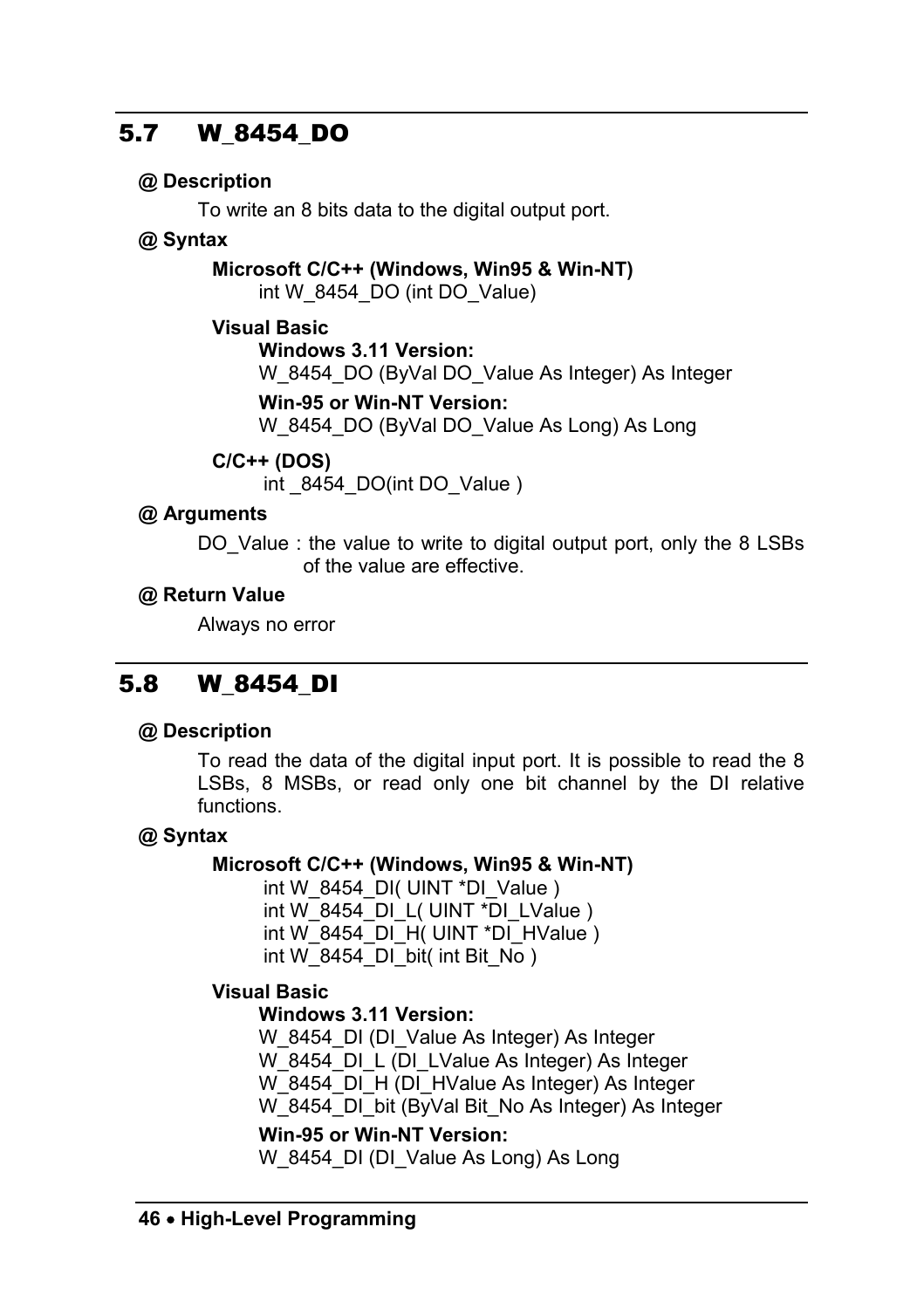W 8454 DI L (DI LValue As Long) As Long W\_8454\_DI\_H (DI\_HValue As Long) As Long W\_8454\_DI\_bit (ByVal Bit\_No As Long) As Long

**C/C++ (DOS)** 

int 8454 DI( UINT \*DI\_Value )

int 8454 DI L( UINT \*DI LValue )

int 8454 DI H( UINT \*DI HValue )

int  $8454$  DI bit( int Bit No )

#### **@ Arguments**

UINT \*DI\_Value : the 16 bits digital input value of port BASE+4 and BASE+5

UINT \*DI\_LValue : the digital input value of port BASE+4, note that only the low 8 bits is effective

UINT \*DI\_HValue : the digital input value of port BASE+5, note that only the low 8 bits is effective

int Bit, No : the bit channel number to be read back, the value should be in the range of  $0 \sim 15$ 

#### **@ Return Value**

Always no error for  $8454$  DI(),  $8454$  DI L(),  $8454$  DI H() For 8454 DI bit():

Invalid\_Bit\_Number (0xFF) : argument out of range

0 or 1 : the return value of the digital input channel

# 5.9 8454 Mode Functions

#### **@ Description**

This is a macro, instead of using function, which is used to program the mode of the counters. Refer the 8454.H for the definition of these macros. The macro names are designed for easy to memorize or to be referenced. User can use these macros instead of using the ' 8454 Write Counter()' function.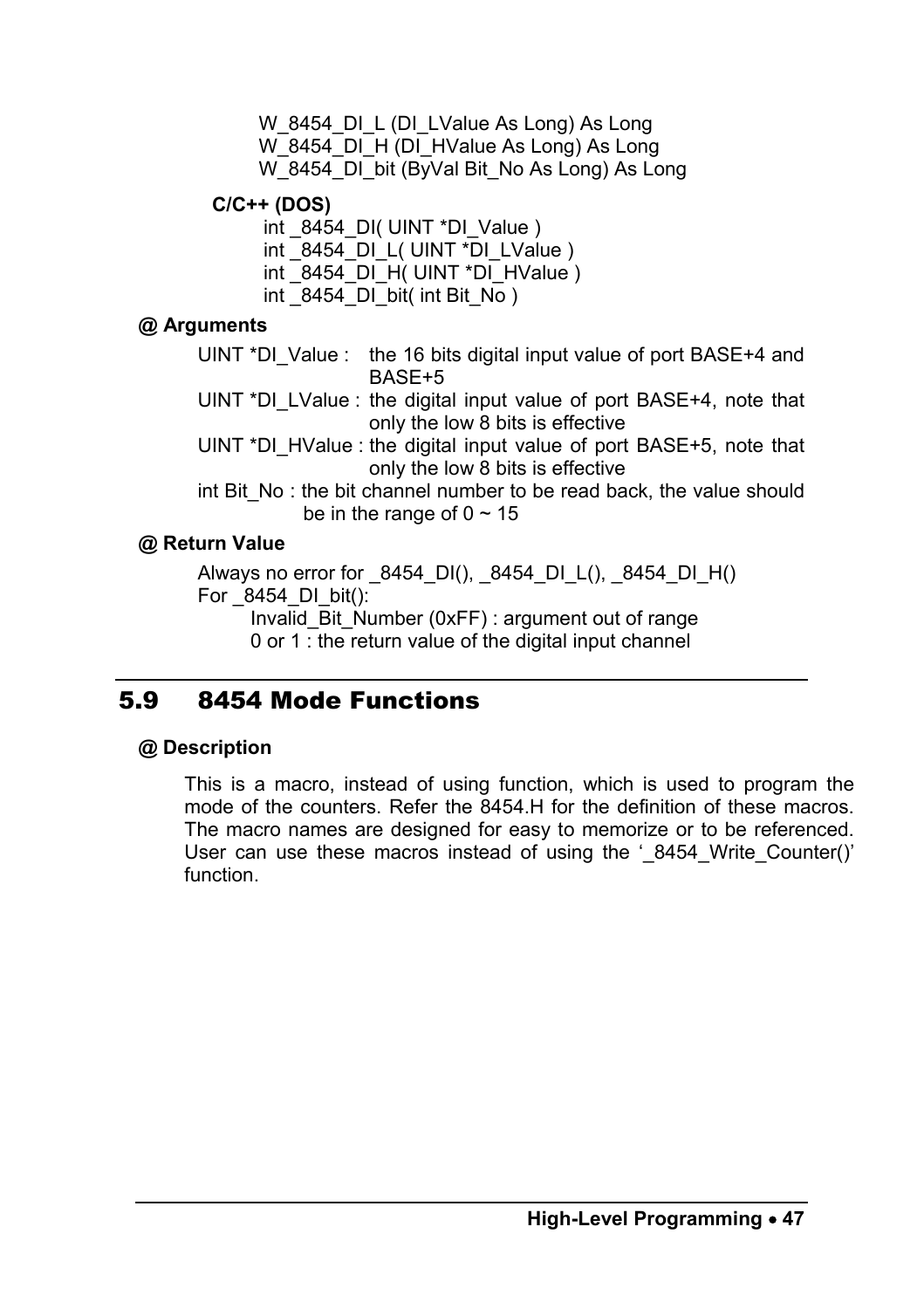#### **@ Syntax**

#### **Microsoft C/C++ (Windows, Win95 & Win-NT)**

|                            | W 8454 Interrupt on TC(CN,Val) == W 8454 Write Counter( CN, 0, Val ) |
|----------------------------|----------------------------------------------------------------------|
| W 8454 One Shoot(CN,Val)   | $== W 8454$ Write Counter (CN, 1, Val)                               |
| W 8454 Square Wave(CN,Val) | $== W 8454$ Write Counter (CN, 2, Val)                               |
|                            | W 8454 Rate Generator(CN,Val) == W 8454 Write Counter( CN, 3, Val )  |
| W 8454 SW Strobe(CN,Val)   | $== W 8454$ Write Counter(CN, 4, Val)                                |
| W 8454 HW Strobe(CN,Val)   | $== W 8454$ Write Counter (CN, 5, Val)                               |
|                            |                                                                      |

#### **C/C++ (DOS)**

| $==$ 8454 Write Counter(CN, 0, Val)  |
|--------------------------------------|
| $==$ 8454 Write Counter(CN, 1, Val)  |
| $==$ 8454 Write Counter(CN, 2, Val)  |
| $==$ 8454 Write Counter (CN, 3, Val) |
| $==$ 8454 Write Counter(CN, 4, Val)  |
| $==$ 8454 Write Counter(CN, 5, Val)  |
|                                      |

#### **@ Arguments**

| int CN   | : Counter number, equals to $1 \sim 12$              |
|----------|------------------------------------------------------|
| UINT Val | : The 16 bits counter value to write to the counter. |

#### **@ Return Value**

| No Error | : No error                                   |
|----------|----------------------------------------------|
|          | Invalid Counter No : CntrNo is out of range. |
|          | Invalid Timer Mode : Mode is out of range    |

#### **@ Example**

See 'DEMO.C' in library diskette

# 5.10 W\_8454\_INT\_Enable

#### **@Description**

This function is only available in Window 95 driver and Windows NT driver. The function is used to initialize and start up the interrupt control. After calling this function, every time an interrupt request signal generated, a software event is signaled. So that in your program, your can use wait operation to wait for the event. When the event is signaled, it means an interrupt is generated. Please refer to the samples program 8454int.c.

**Note** : The W\_8454\_INT\_Enable and W\_8454\_INT\_Disable are a pair of functions. That is, as the W\_8454\_INT\_Enable is called, the W\_8454\_INT\_Disable has to follow up behind it. Otherwise, the interrupt operation will not stop.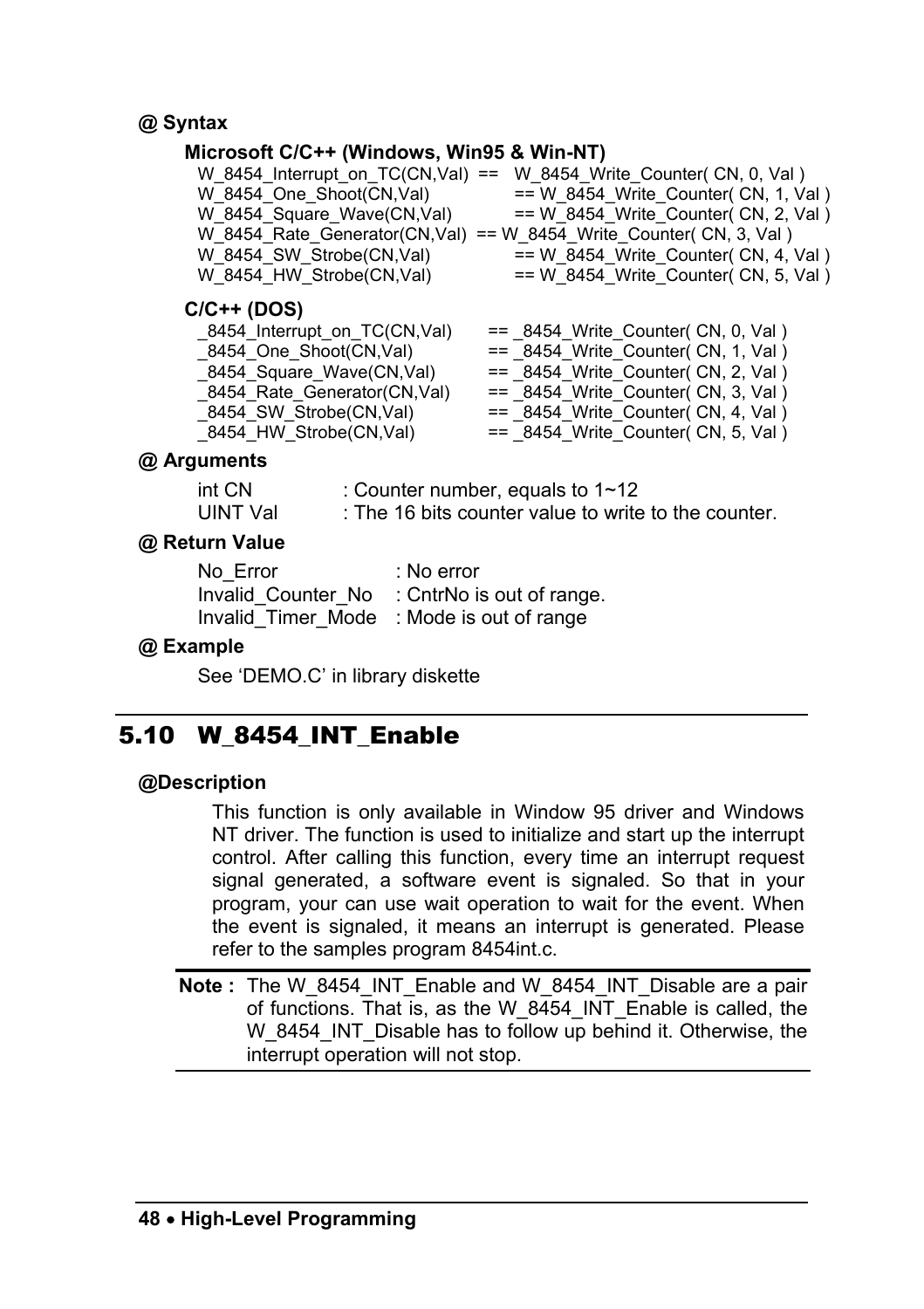#### **@ Syntax**

#### **Microsoft C/C++ (Win95 & Win-NT)**

int W\_8454\_INT\_Enable(int irq\_no, int irql, HANDLE \*phEvent)

#### **Visual Basic (Win95 & Win-NT)**

W\_8454\_INT\_Enable (ByVal irq\_no As Long, ByVal irgl As Long, phEvent As Long) As Long

#### **@ Arguments**

irq\_no : IRQ channel selected

1: Higher IRQ (From /COUT6)

2: Lower IRQ (From COUT12 or Ext. Int)

irql : The IRQ level of the IRQ channel specified in argument irq\_no. phEvent: The handle of the event for interrupts signals.

#### **@ Return Value**

NoError INT\_Not\_Set

# 5.11 W\_8454\_INT\_Disable

#### **@ Description**

This function is only available in Window 95 driver and Windows NT driver. This function is used to stop interrupt signal generation.

**Note :** This function has to be called after the W\_8454\_INT\_Enable is called.

#### **@ Syntax**

#### **Microsoft C/C++ (Win-95 & Win-NT)**

int W\_8454\_INT\_Disable(int irq\_no)

#### **Visual Basic (Win-95 & Win-NT)**

W\_8454\_INT\_Disable (ByVal irq\_no As Long) As Long

#### **@ Arguments**

irq\_no : IRQ channel selected

1: Higher IRQ (From /COUT6)

2: Lower IRQ (From COUT12 or Ext. Int)

#### **@ Return Value**

NoError INT\_Not\_Set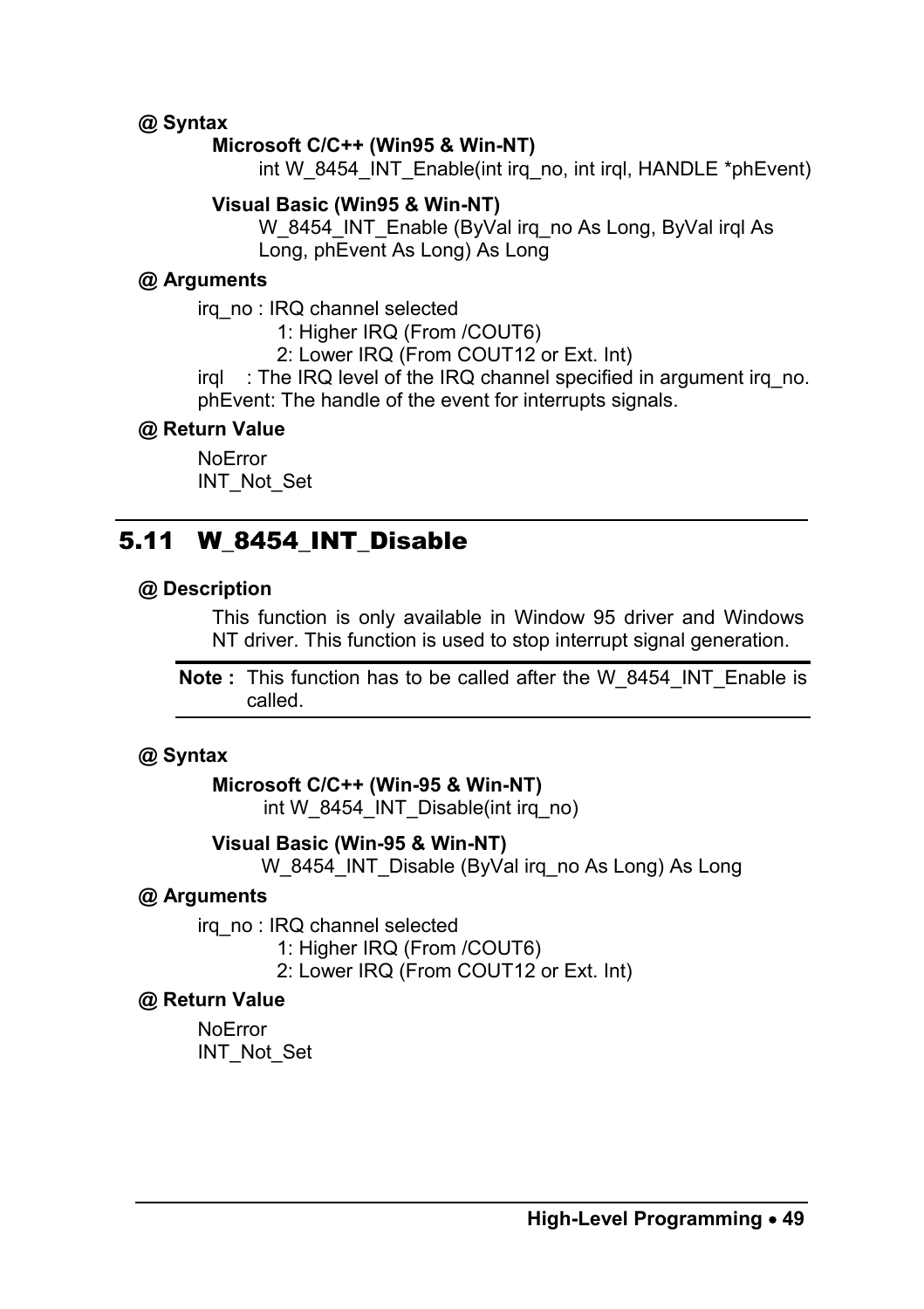# Appendix A Using of IRQ Channels

| <b>IRQ</b><br>Level     | Used by                                                                               |
|-------------------------|---------------------------------------------------------------------------------------|
| 0                       | It is used by motherboard and not available on<br>expansion slot.                     |
| 1                       | It is used by motherboard (key-board) and not<br>available on expansion slot.         |
| 2                       | It is re-directed from IRQ9.                                                          |
| 3                       | COM2: RS-232                                                                          |
| $\overline{\mathbf{4}}$ | COM1: RS-232, it is usually occupied by mouse                                         |
| 5                       |                                                                                       |
| 6                       |                                                                                       |
| 7                       |                                                                                       |
| 8                       | It is used by motherboard and not available on<br>expansion slot                      |
| 9                       | Re-direct to IRQ 2                                                                    |
| 10                      |                                                                                       |
| 11                      |                                                                                       |
| 12                      |                                                                                       |
| 13                      | It is used by motherboard (math co-processor)<br>and not available on expansion slot. |
| 14                      | It is usually occupied by IDE master drive (hard<br>disk).                            |
| 15                      | It is used the IDE slave drive (usually CD-ROM).                                      |

Remark The IRQ channels with mark cannot be used by ACL-8454.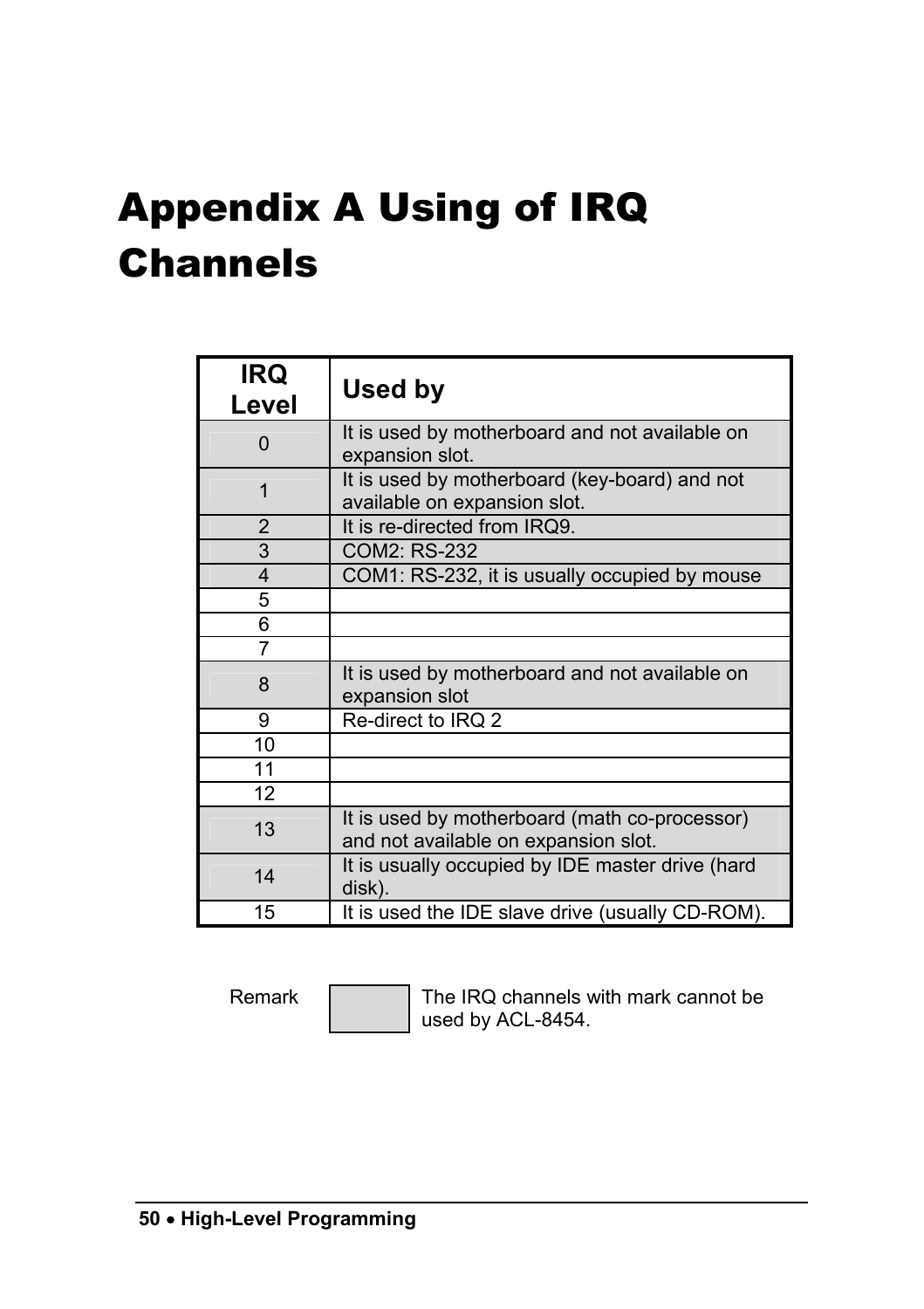# Appendix B Timer/Counter **Operation**

The ACL-8454 has at most four 8254 chips on board. Refer to section 2.8 for the signal connection and the configuration of these counters. The following sections are some brief concepts of the 8254 chip.

#### **The 8254 Timer / Counter Chip**

The Intel (NEC) 8254 contains three independent, programmable, multimode 16 bit counter/timers. The three independent 16 bit counters can be clocked at rates from DC to 5 MHz. Each counter can be individually programmed with 6 different operating modes by appropriately formatted control words. The most commonly uses for the 8254 in microprocessorbased system are:

- programmable baud rate generator
- event counter
- binary rate multiplier
- real-time clock
- digital one-shot
- motor control

#### **I/O Address**

Each 8254 on ACL-8454 occupies 4 I/O address as shown below.

| $BASE + 0$ | LSB OR MSB OF COUNTER 0 |
|------------|-------------------------|
| $BASE + 1$ | LSB OR MSB OF COUNTER 1 |
| $BASE + 2$ | LSB OR MSB OF COUNTER 2 |
| $BASE + 3$ | <b>CONTROL BYTE</b>     |

Although there are at most four 8254 chips can be installed, however, only one chip can be selected at the same time. The programming of 8254 is controlled by the registers BASE+0 to BASE+3. For more detailed information, please refer to Intel's data sheet of 8254 chip (see "http://support.intel.com/support/controllers/peripheral/231164.htm").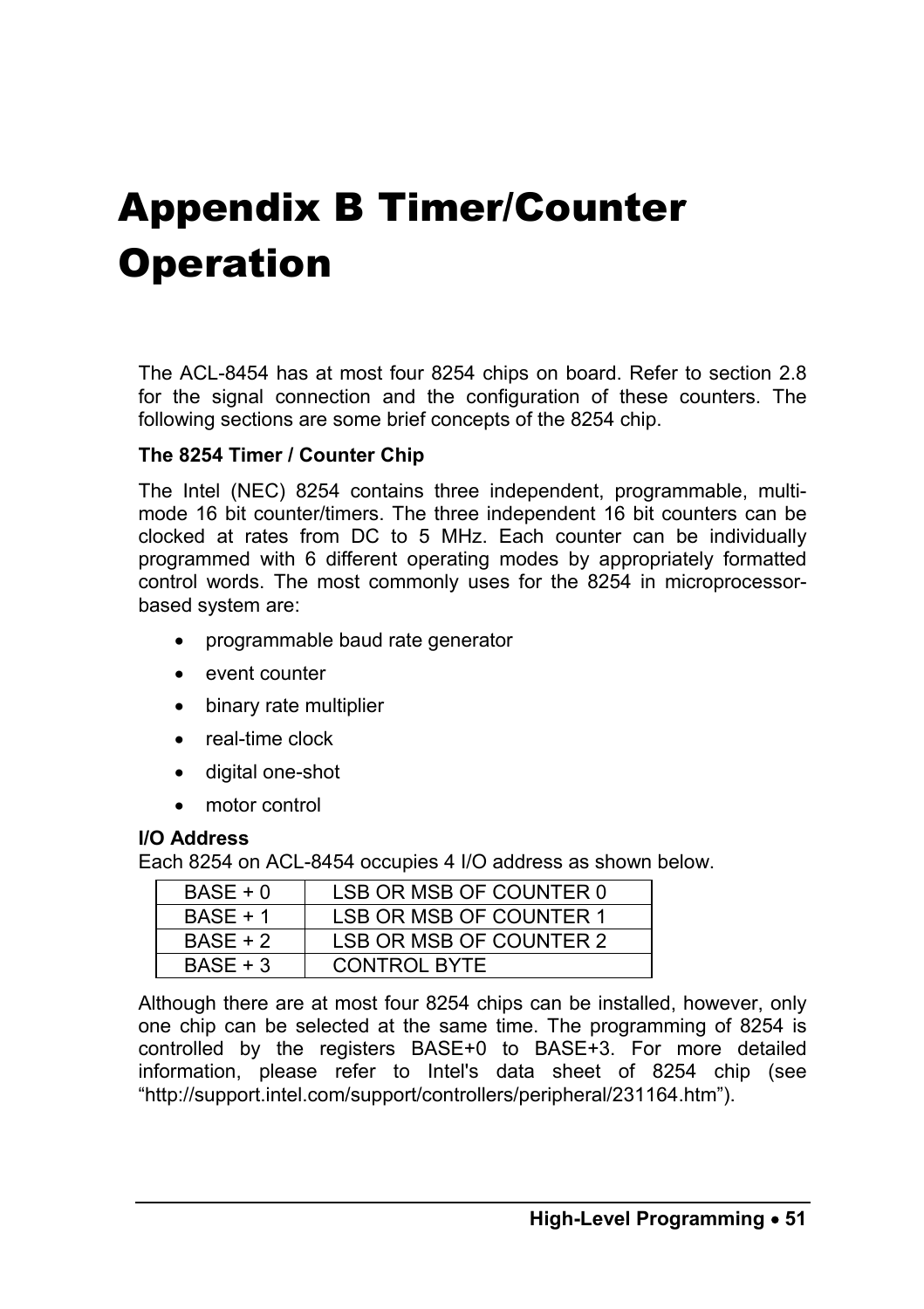## **Control Byte**

Before loading or reading any of these individual counters, the control byte (BASE+3) must be loaded first. The format of the control byte is:

| ╮. |  |     |                    |                       |           |  |
|----|--|-----|--------------------|-----------------------|-----------|--|
|    |  | ៶∟∪ | $M^{\sim}$<br>171Z | $\overline{A}$<br>ΙVΓ | <b>MC</b> |  |

• SC1 & SC0 - Select Counter ( Bit7 & Bit 6)

| SC1 | sco | <b>COUNTER</b>   |
|-----|-----|------------------|
|     |     | Select Counter 0 |
|     |     | Select Counter 1 |
|     |     | Select Counter 2 |
|     |     | II I FGAL        |

• RL1 & RL0 - Select Read/Load operation ( Bit 5 & Bit 4)

| R11 | RI 0 | <b>OPERATION</b>                     |
|-----|------|--------------------------------------|
|     |      | <b>COUNTER LATCH FOR STABLE READ</b> |
|     |      | <b>READ/LOAD LSB ONLY</b>            |
|     |      | <b>READ/LOAD MSB ONLY</b>            |
|     |      | READ/LOAD LSB FIRST, THEN MSB        |

• M2, M1 & M0 - Select Operating Mode ( Bit 3, Bit 2, & Bit 1)

| M <sub>2</sub> | M <sub>1</sub> | M <sub>0</sub> | <b>MODE</b> |
|----------------|----------------|----------------|-------------|
|                |                |                |             |
|                |                |                |             |
| x              |                |                |             |
| x              |                |                |             |
|                |                |                |             |
|                |                |                |             |

• BCD - Select Binary/BCD Counting ( Bit 0)

| 0    | <b>16-BITS BINARY COUNTER</b>                                                                                       |
|------|---------------------------------------------------------------------------------------------------------------------|
| 1    | BINARY CODED DECIMAL (BCD) COUNTER (4<br>DIGITAL)                                                                   |
| Note | The count of the binary counter is from 0 up to<br>65,535 and the count of the BCD counter is from<br>0 up to 9,999 |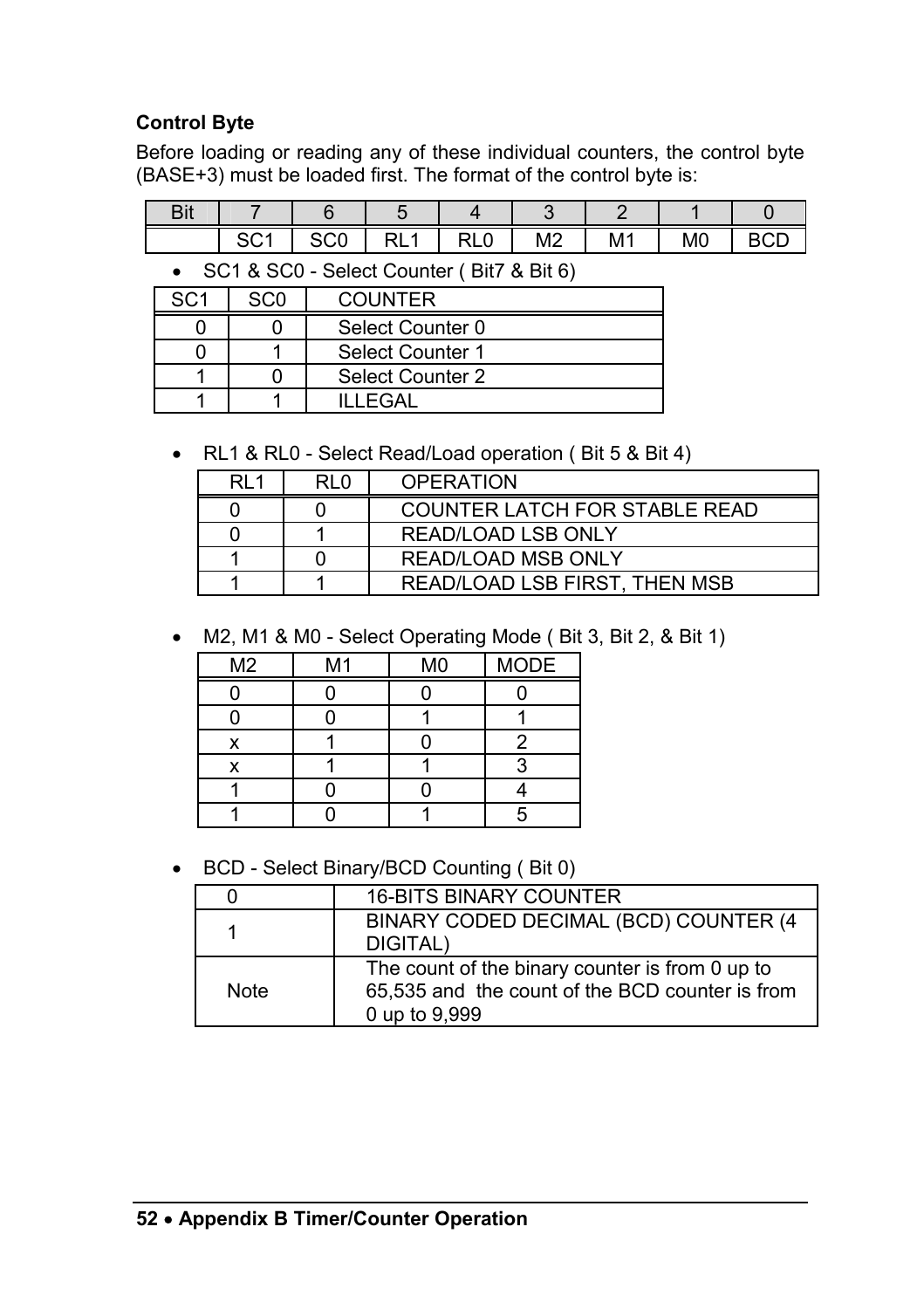#### **Mode Definitions**

In 8254, six operating modes can be selected. They are:

- Mode 0: Interrupt on Terminal Count
- Mode 1: Programmable One-Shot
- Mode 2: Rate Generator
- Mode 3: Square Wave Rate Generator
- Mode 4: Software Triggered Strobe
- Mode 5: Hardware Triggered Strobe

All detailed descriptions of these modes are written in Intel's data sheet ("http://support.intel.com/support/controllers/peripheral/231164.htm").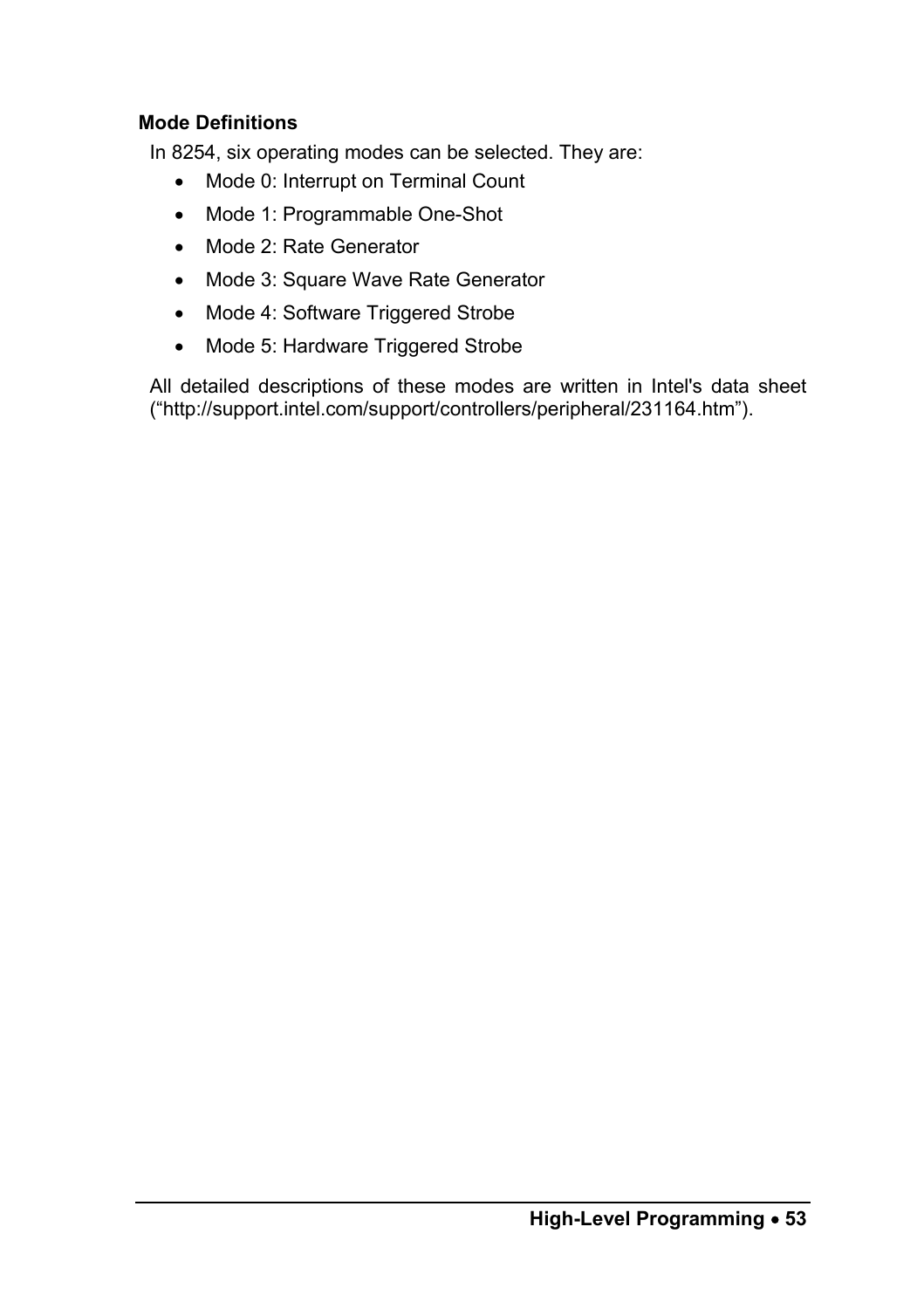# Warranty Policy

Thank you for choosing ADLINK. To understand your rights and enjoy all the after-sales services we offer, please read the following carefully.

- 1. Before using ADLINK's products please read the user manual and follow the instructions exactly. When sending in damaged products for repair, please attach an RMA application form which can be downloaded from: http://rma.adlinktech.com/policy/.
- 2. All ADLINK products come with a limited two-year warranty, one year for products bought in China.
	- The warranty period starts on the day the product is shipped from ADLINK's factory.
	- Peripherals and third-party products not manufactured by ADLINK will be covered by the original manufacturers' warranty.
	- For products containing storage devices (hard drives, flash cards, etc.), please back up your data before sending them for repair. ADLINK is not responsible for any loss of data.
	- Please ensure the use of properly licensed software with our systems. ADLINK does not condone the use of pirated software and will not service systems using such software. ADLINK will not be held legally responsible for products shipped with unlicensed software installed by the user.
	- For general repairs, please do not include peripheral accessories. If peripherals need to be included, be certain to specify which items you sent on the RMA Request & Confirmation Form. ADLINK is not responsible for items not listed on the RMA Request & Confirmation Form.
- 3. Our repair service is not covered by ADLINK's guarantee in the following situations:
	- Damage caused by not following instructions in the User's Manual.
	- Damage caused by carelessness on the user's part during product transportation.
	- Damage caused by fire, earthquakes, floods, lightening, pollution, other acts of God, and/or incorrect usage of voltage transformers.
	- Damage caused by inappropriate storage environments such as with high temperatures, high humidity, or volatile chemicals.